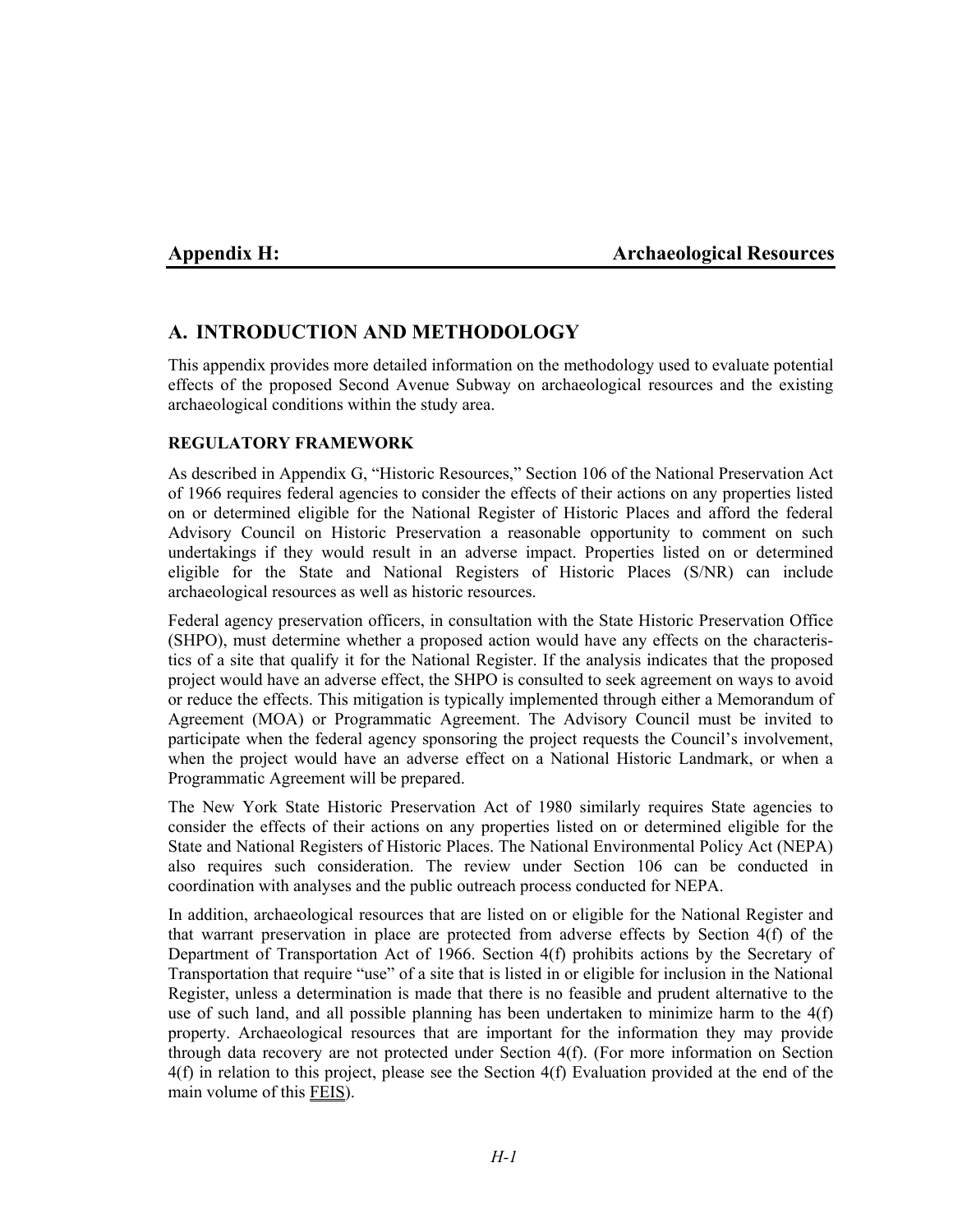Consistent with these regulations, the analysis of the Second Avenue Subway project's effects on archaeological resources is being conducted in coordination with the SHPO. Consultation is also being conducted with the New York City Landmarks Preservation Commisison (LPC). A meeting was held with representatives of the SHPO and MTA New York City Transit (NYCT) on December 17, 2001, and additional meetings with SHPO, the LPC, and MTA NYCT were held in September and October 2002*.* Copies of correspondence from the SHPO and LPC are included in Appendix G.2 of this FEIS. As described in Chapter 4, "Public Outreach and Review Process," NYCT has also identified and begun meeting with descendant groups associated with areas potentially sensitive for human remains. In addition, the FTA has also initiated contact with certain federally and state-recognized Native American tribes and groups as described later in this chapter.

## **TYPES OF ARCHAEOLOGICAL RESOURCES**

Archaeological resources are physical remains, usually buried, of past activities on a site. They can include remains from Native American people who used or occupied a site—including tools, refuse from tool-making activities, habitation sites, etc. These resources are also referred to as "precontact," since they were deposited before Native Americans' contact with European settlers. Archaeological resources can also include remains from activities that occurred during the historic period (beginning with European colonization of the New York area), such as battle sites, foundations, wells, and privies.

## *PRECONTACT RESOURCES*

Before Europeans arrived in New York and continuing into the 18th century, Native Americans lived throughout the region. Upland well-drained land in proximity to fresh water was used by Native Americans for long- and short-term habitation, hunting, and planting. Native American sites that have been identified in the New York City region are typically located on high ground near freshwater ponds, streams, and tidal inlets and coves. Throughout the New York metropolitan region, the limited number of precontact archaeological resources that have been found have typically been shallowly buried, usually within 3 or 4 feet of the pre-development surface. As a result, these sites are vulnerable to disturbance by later activities on the site, and few such sites have survived. Because Native American archaeological sites in the New York City area are extremely rare, any surviving site would be considered extremely valuable and would most likely be eligible for inclusion on the State and National Registers.

## *HISTORIC-PERIOD RESOURCES*

Buried remains from the historic period can also be important, because of the new, undocumented information they can provide about the daily lives of previous inhabitants or about important historical events. In the New York City area, historic-period archaeological resources can include early Dutch colonial artifacts (17th century), Revolutionary War-period objects, 19th century residential artifacts, and 17th to 19th century burials. Industrial remains can also be important. Types of historic archaeological resources that may be present in the New York City region include artifacts relating to dwellings, workplaces, and schools, which can be preserved in former buildings, yards, and old privies, cisterns, or wells. In use before municipal sewer and water services were available, privies, cisterns, and wells were located in backyards. They were typically shafts of up to 8 feet deep, and were sometimes used for refuse disposal. These shafts can serve as a time capsule, filled with artifacts from the time of their use. They can remain preserved beneath later construction on a site, often protected by fill levels or later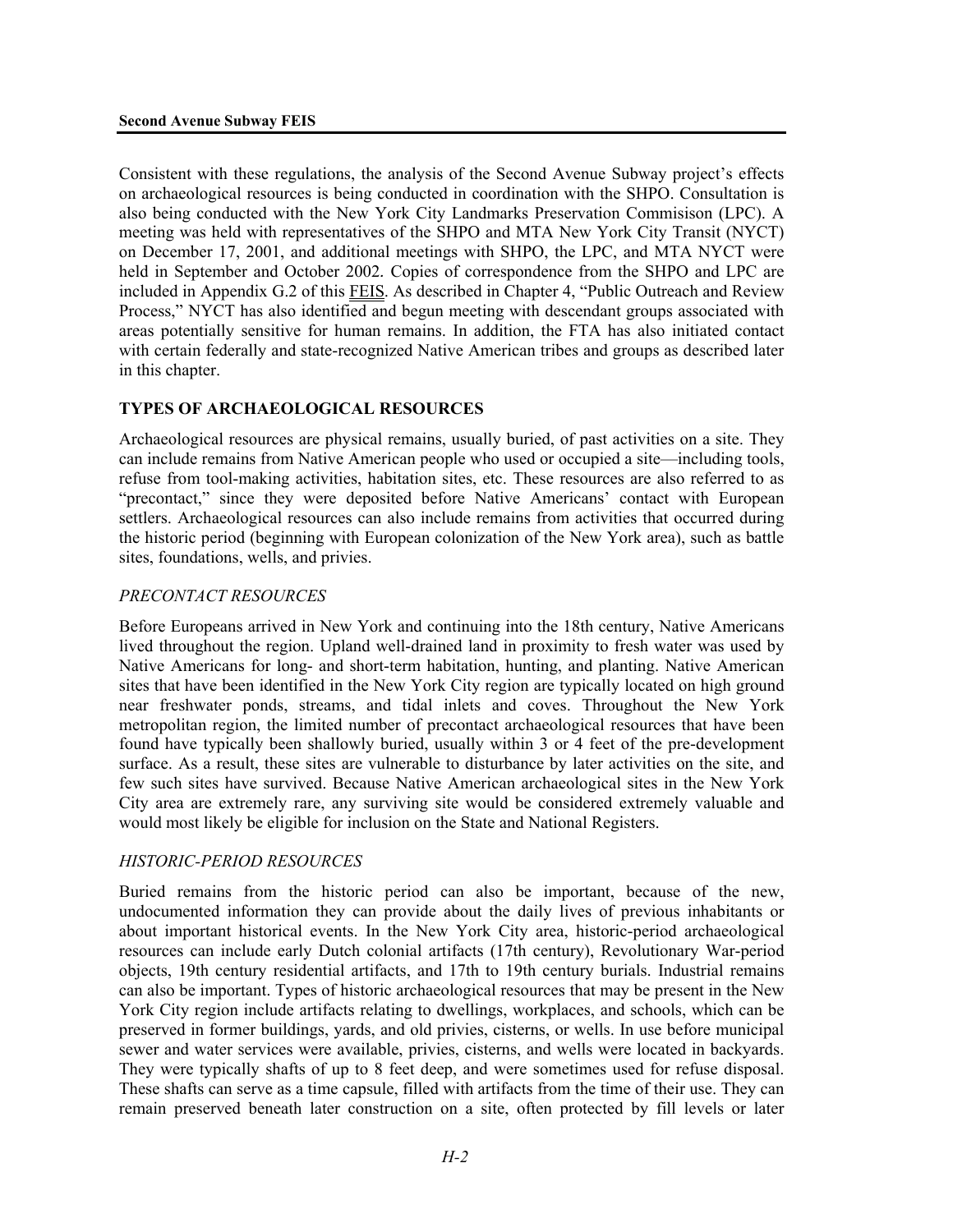buildings. Other commonly occurring, but more shallowly buried, historic remains include foundations and builders' trenches, as well as more fragile backyard features such as fence lines, paths, and traces of landscaping. They may also include trolley features, such as cast iron saddles (a support structure for the earliest electrified trolley), original associated power conducts or early (circa mid 19th century) tracks, which were pervasive in the streetbeds of the APEs. Human remains from past or present cemeteries, not always located within the established boundaries of the burial grounds, may also be present. Historic-period archaeological resources may be considered significant, especially human burials, and therefore eligible for the State and National Registers (S/NR), if they have the potential to provide valuable new information about the past. Consequently, historic-period archaeological resources are typically most valuable when they are older and, usually, if relating to shaft features, when they predate installation of municipal sewer and water services.

Some other subsurface features that may also be present within the APE and encountered during project construction are considered to have a limited research potential. These include later (mid 19th century and on) trolley line tracks and the footings that supported elevated trains, such as the Second Avenue Elevated. These types of features are not considered potentially significant since the routes, technology, and construction of Manhattan's later trolleys have been extensively documented, and the footings of the elevated trains can only provide limited information about the structures they supported. In addition, there is the possibility that old utility pipes could be present in the APEs. These may include the original Consolidated Edison First District cables in Lower Manhattan. However, these electrical conduits were likely upgraded and/or replaced through time, and the archaeological resource potential for such features would not be considered significant. Therefore, for the purposes of this analysis, these types of resources are not considered as potential historic-period resources that could meet eligibility criteria for listing on the S/NR.

## *CEMETERIES*

The Second Avenue Subway alignment would not pass through any existing cemeteries. However, human remains from former cemeteries or burial grounds may exist beneath portions of roadways or other properties where subway construction may occur. Given their sensitive nature, all human remains buried below ground are considered archaeological resources likely to meet eligibility requirements for the State and National Registers. In the analyses that follow, any cemeteries or burial grounds discussed in connection with the Second Avenue Subway date to the historic period (i.e., the period following European contact).

# *FACTORS AFFECTING SURVIVAL OF RESOURCES*

On sites where later development occurred, archaeological resources may have been disturbed or destroyed by later grading, excavation, installation of utilities, construction of subway lines, and other development activities. However, some resources do survive in an urban environment, sometimes protected by paving or later buildings with shallow foundations.

At places where cemeteries or other burial grounds were once located, graves were sometimes moved when cemeteries were closed, usually before roadways or other features were constructed within the areas, and the locations to which the graves were relocated were recorded. However, it is possible that unmarked burials or interments may have been missed during such moves; if so, the remains may still be present without anyone's knowledge. Similarly, if any unmarked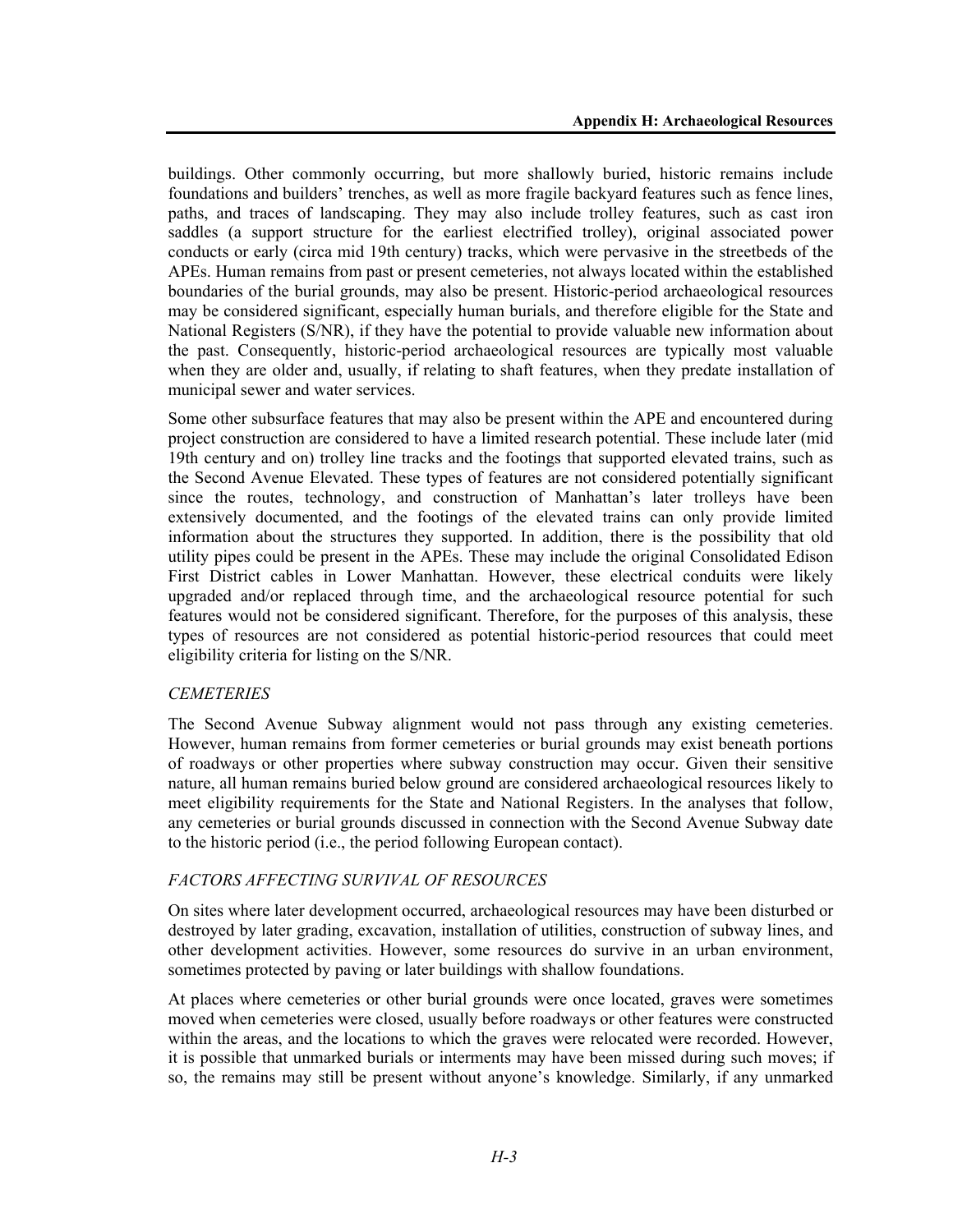1

burials occurred outside of the boundaries of the officially designated cemeteries, the remains may also be present beneath sidewalks or other similar street features.

# **EVALUATION METHODOLOGY**

Archaeological resources are typically evaluated through a three-step process. The first step, Stage 1, consists of documentary research using historic (primary) and secondary sources to determine the likelihood that archaeological resources that may be eligible for listing on the Registers may be present in the APE. Often, this step is divided into two phases: Stage 1A, which requires identifying areas that may contain archaeological resources, and Stage 1B, which involves subsurface testing to try to determine the presence or absence of resources. The second step, Stage 2, consists of more extensive subsurface investigations (if Stage 1B testing indicated that resources are present) and additional research to establish the age, integrity and research potential of the resources, and whether they may be eligible for the Registers. The third step, Stage 3, is considered the mitigation phase; mitigation may consist of either avoidance of the resource or data recovery in the form of a full-scale excavation and documentation.

For the Second Avenue Subway, documentary research was undertaken by professional archaeologists to determine the project's potential to affect archaeological resources. The research was conducted as part of the *Second Avenue Subway Stage 1A Archaeological Assessment*, prepared by Historical Perspectives, Inc., March 12, 2003; *Second Avenue Subway Preliminary Archaeological Assessment, Train Storage Yards,* prepared by Historical Perspectives, Inc., June 6, 2002; and addenda for new project elements dated March 12, 2003 and June 2003 prepared to accompany those reports. In addition, further documentary research was undertaken for areas sensitive for human remains which could be affected by the project.<sup>1</sup> Boring Logs prepared for soil borings undertaken as part of the project's subsurface geotechnical analyses were reviewed and the conclusions presented in *Second Avenue Subway Phase 1A Archaeological Assessment, Supplemental Analysis of Boring Logs*, prepared by Historical Perspectives, Inc., December 9, 2003. These evaluations are summarized in this appendix. As detailed below, the archaeological study conducted to date encompassed five steps:

- Definition of the Area of Potential Effect (APE). This is the area where project activities could disturb the ground to the extent that if any archaeological resources are present, they could be affected. The APE is the study area for archaeological resources.
- Preliminary identification of the possibility of archaeological resources being present within the APEs. Documentary research was conducted to identify areas where important precontact or historic-period activities may have occurred that could have resulted in archaeological resources.

<sup>1</sup> Historical Perspectives, Inc., *Methodist Episcopal Cemetery Intensive Documentary Study, Second Avenue, New York, New York, Second Avenue Subway*, December 2003; *St. Stephens Church and Cemetery Intensive Documentary Study, Chrystie Street, New York, New York, Second Avenue Subway*, December 2003; *Shearith Israel Cemetery Intensive Documentary Study, St. James Place, New York, New York, Second Avenue Subway*, December 2003; *St. Philip's Episcopal Church Cemetery Intensive Documentary Study, Chrystie Street, New York, New York, Second Avenue Subway*, June 2003. The Shallow Chrystie Option, which would have affected the St. Philip's Episcopal Church Cemetery, is no longer under consideration.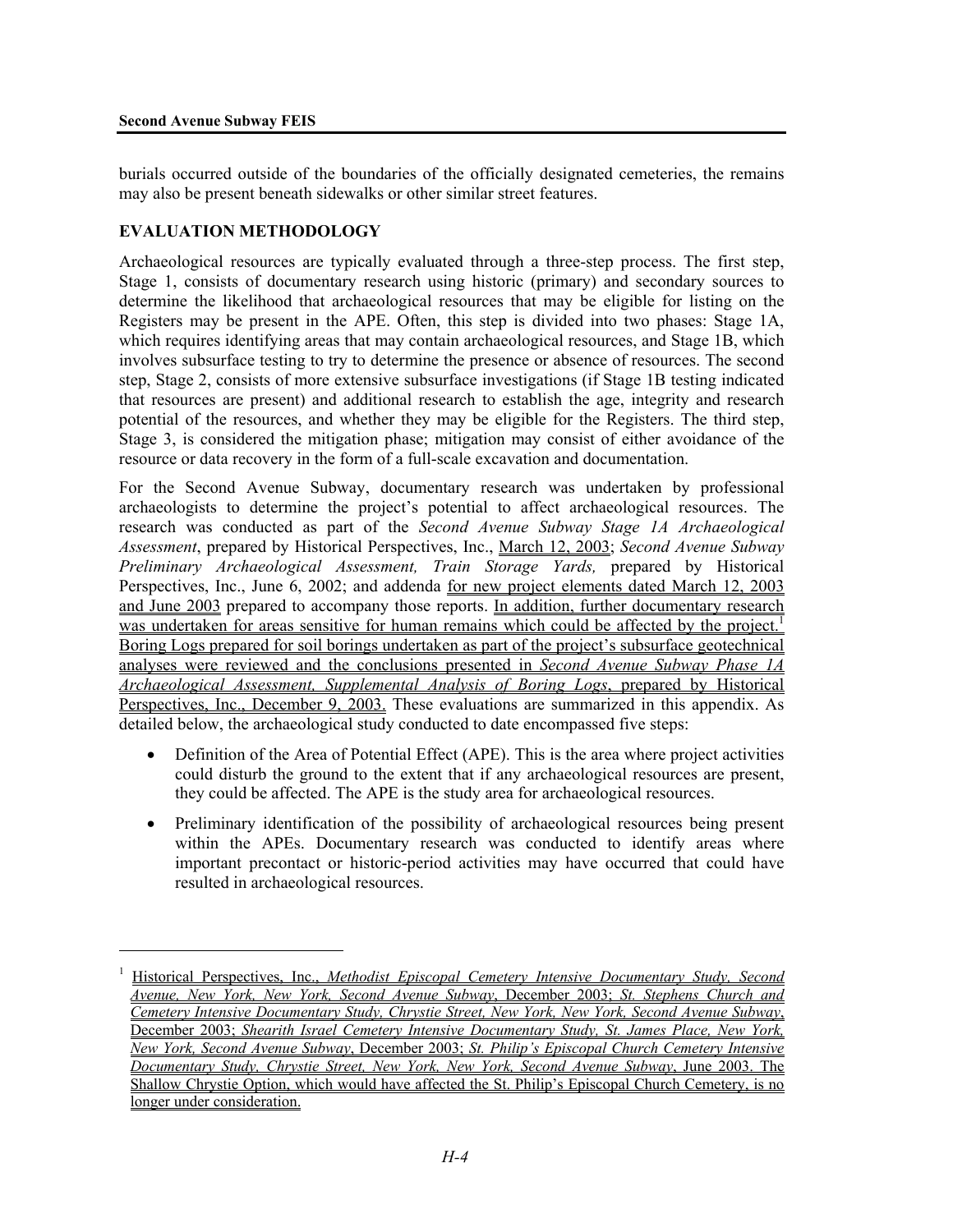- Documentation of disturbance and identification of potential undisturbed resources. For each area where research indicated that Native American or historic-period activities may have left archaeological resources, research was undertaken to determine original site topography and any subsequent alterations through filling or grading. Construction activities and other ground disturbances that occurred on the site were identified. This was done by comparing historic maps and by reviewing available borings and utility maps. The objective of this assessment was to identify locations where any archaeological resources, if originally present, may have survived. This assessment resulted in an inventory of potential archaeological resources that may remain in the APE. Areas that may have archaeological resources are considered to be archaeologically "sensitive."
- Assessment of impact. The project's effects on the potential archaeological resources identified were then assessed. Any archaeological resources present would be affected by project construction rather than operational project impacts.
- Identification of additional documentary and subsurface investigations and mitigation. For all potential significant adverse impacts identified, mitigation measures were identified.

Each of these steps is described in more detail below.

# *DEFINITION OF THE AREA OF POTENTIAL EFFECT (APE)*

The first step in the assessment was to identify the study areas to be evaluated for archaeological resources. These study areas are the areas where project activities have the potential to disturb soils through in-ground disturbance such as excavation and deep grading. They are referred to as the project's Area of Potential Effect, or "APEs." The APEs were identified in consultation with the SHPO in correspondence dated November 27, 2001, and discussed at a meeting with the SHPO representatives on December 17, 2001. To develop a comprehensive assessment of areas that may contain archaeological resources, and to account for the lack of definition and/or potential for change of some project elements, the APE for archaeological resources was defined for the full alignment of the Second Avenue Subway in Manhattan, including the location of the proposed new tunnel and subway stations and potential shaft/staging sites and potential spoils removal tunnels. Although archaeological resources cannot be located within bedrock, the entire project alignment including the portions through bedrock was examined, to be conservative in the event that a shaft from the rock tunnel might be required.

An APE was also defined for the potential train storage yard sites at the 36th-38th Street Yard in the Sunset Park section of Brooklyn. No APEs were defined for the Concourse Yard or 207th Street Yard, since any proposed construction work would occur in an area already disturbed by the same type of activity.

No APEs were identified for the No Build Alternative, since under the No Build Alternative, the Second Avenue Subway would not be built and there would be no potential for in-ground disturbance.

In addition, no APEs were identified for the Broadway Alignment of the Second Avenue Subway, since construction related to opening access to the stairs at the Third Avenue end of the existing subway station at Lexington Avenue and 63rd Street would occur in an already disturbed area. In addition, the mining activities through rock to create curved connections to the 63rd Street Line would not disturb archaeological resources, since no soil would be disturbed.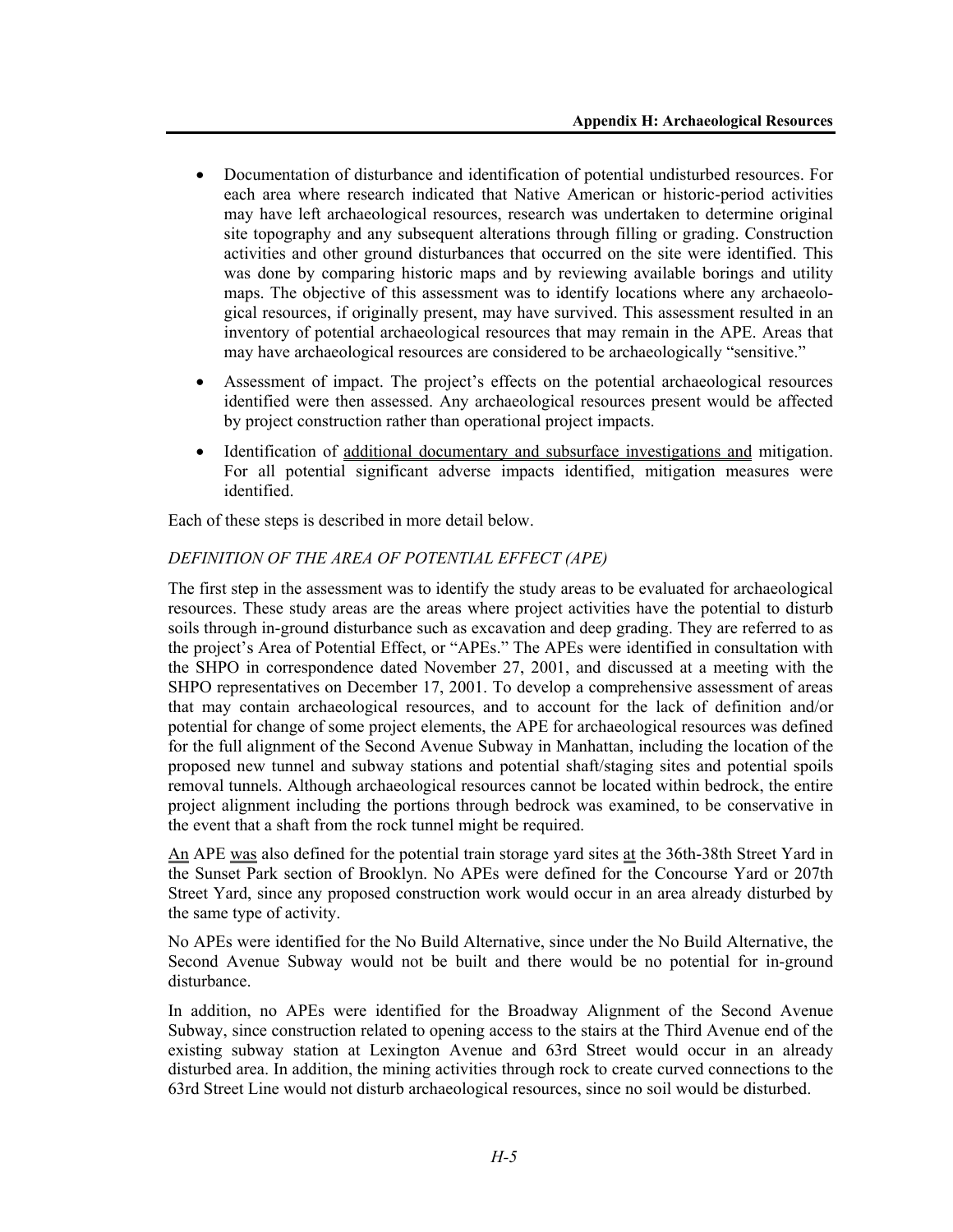## *PRELIMINARY IDENTIFICATION OF THE POSSIBILITY OF ARCHAEOLOGICAL RESOURCES BEING PRESENT WITHIN THE APES*

After defining the study areas for archaeological resources, the next step in the analysis was to identify locations that may have been used during the precontact period or during the historic period and that might have left archaeological evidence behind in the soils. Research regarding the locations of former cemeteries or burial grounds was also conducted. This involved documentary research to identify already known archaeological sites and areas that have the potential to contain archaeological resources, based on original topography (for precontact resources) or site development history (for historic-period resources). The presence of other precontact or historic period sites nearby (within 1 mile of the APE) and suitable topography are both indicators of possible use of a site during the precontact or historic period. Where sites have been documented in the vicinity of the APE, they are noted and described to provide an archaeological context for the APE.

Research was conducted at the New York Public Library; the Municipal Archives, the Manhattan Borough President's Office, the New York City Department of Design and Construction's Subsurface Bureau, and the New York Historical Society. Site file searches were performed at the SHPO and the New York State Museum (NYSM) in Albany. Pertinent archaeological reports were also reviewed at the New York City Landmarks Preservation Commission (LPC), which keeps records on archaeological sites in New York City and prepares sensitivity maps based on pre-development topography. Documented archaeological resources were identified, including sites on the State and National Registers and other known sites. Cartographic information, in the form of historic maps and atlases, was gathered to determine whether land forms within each APE were conducive for Native American habitation or use and to ascertain the historical development of each APE. These maps cover the 18th and 19th centuries, including the Grim map of 1742, Ratzer map of 1767, Randel maps of 1814-1821, and Viele maps of 1859, 1865, and 1874, among others. Sanborn maps for the 20th century were also used, as they include such useful information as historic shorelines and roads. Where available, soil borings were analyzed to determine subsurface conditions.

As noted earlier, precontact sites tended to be located near bodies of water and atop hills. The documentary research conducted was used to determine the likelihood that precontact archaeological resources were deposited within each APE. To help ensure that no possible sites were missed, any project locations that had appropriate topographical features before development and any locations noted in historic sources as former sites of Native American camps, villages, middens (refuse piles, such as shell heaps), etc., were considered potential prehistoric sites unless later activities have disturbed them.

The cartographic and documentary research was also used to reconstruct the historic development of each APE. In each area, a development history was compiled, and historic structures and landforms were noted. This information was used to determine the likelihood that archaeological resources from historic-period uses could have been deposited within each APE. Following completion of the background research, field visits were undertaken at each APE. At this time, obvious signs of disturbance were recorded, historical features were noted, and photographs were taken.

For both precontact and historic studies, contextual overviews were created based on the background research. These provide a framework in which to interpret potential prehistoric and historic resources and to understand the development history of each APE.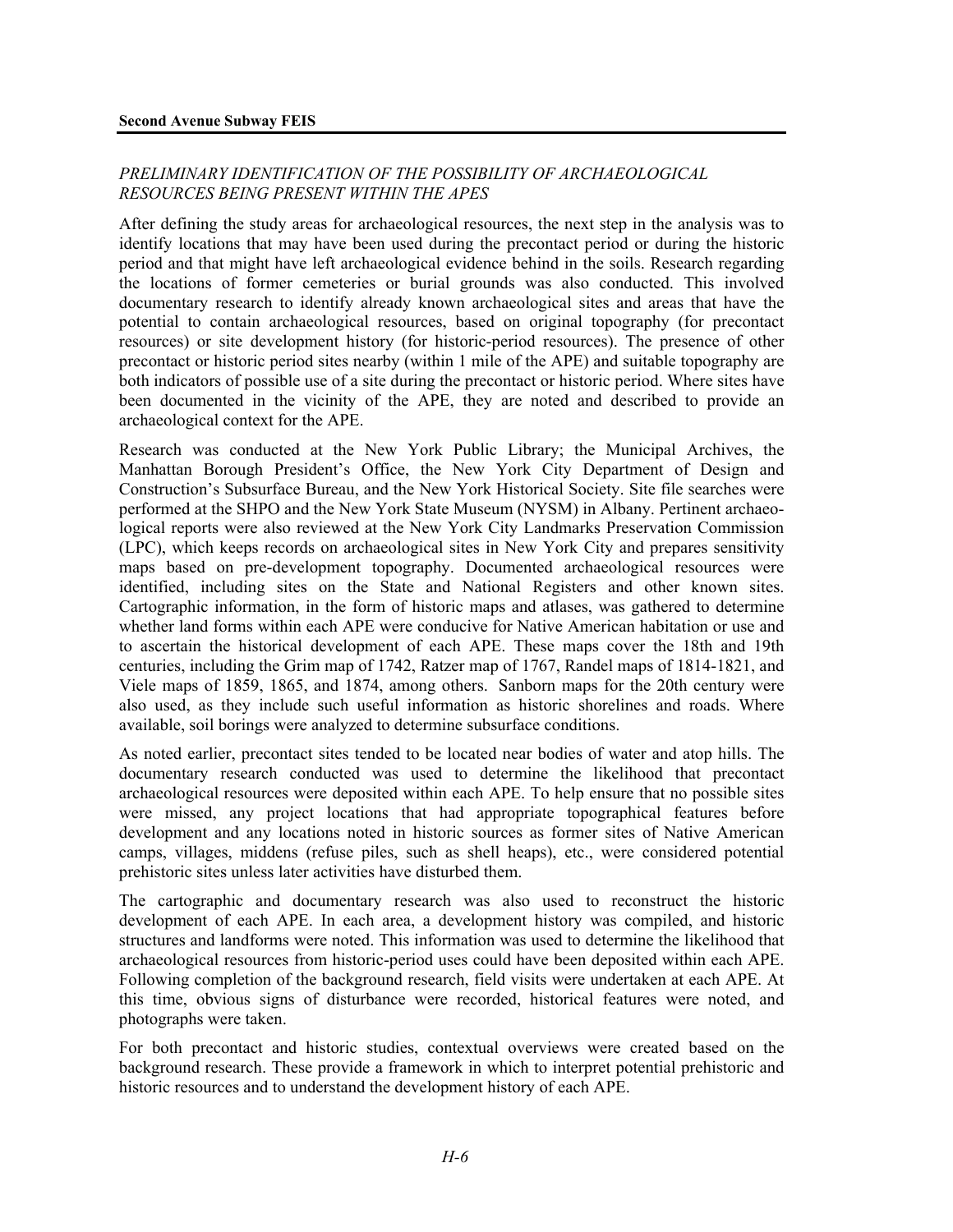Based on information gathered from documentary and cartographic research and site visits, a preliminary evaluation of the likelihood of encountering archaeological resources was rated as low, moderate, or high for each APE. The results of this research are summarized below in section B, "Existing Conditions."

## *DOCUMENTATION OF DISTURBANCE AND IDENTIFICATION OF POTENTIAL UNDISTURBED RESOURCES*

In conjunction with identifying areas where known archaeological sites are located or where archaeological resources may have been deposited, documentary and cartographic research was used to identify areas where late 19th century and 20th century development activities would have destroyed or disturbed any archaeological resources that may once have been present. Activities such as grading, landscaping, utility installation, and other similar activities that could have disturbed buried resources were documented. Where available, boring logs were reviewed to understand grading and filling activities that may have occurred, and topographic maps were compared to current elevations to determine what changes to the landscape have occurred through grading and/or filling.

This information about disturbance was used to adjust the rating of each APE's potential to contain archaeological resources. After reviewing the disturbance record, sites were considered to have a low, moderate, or high probability of having buried archaeological resources. Sites with a high probability were those that once had topography that would have been conducive to prehistoric use, or those that once had historic-period uses that could have resulted in significant archaeological resources, at which later development activities may not have disturbed those resources. These sites therefore have the potential to contain intact archaeological resources. Such sites are referred to as potentially archaeologically "sensitive." Sites rated as moderate may have a lesser probability of Native American use or potential to yield significant archaeological resources from the historic period, or may have experienced some degree of disturbance. These are also considered as potentially archaeologically sensitive. These resources are "potential" resources, or archaeologically sensitive areas, since it is not yet known whether any resources are actually present.

The results of this research and the potentially archaeologically sensitive areas in the APEs are described below in section B, "Existing Conditions."

## *ASSESSMENT OF EFFECT*

For each area that was identified as archaeologically sensitive, the project's potential for significant adverse effects to those possible archaeological resources was assessed. For purpose of analysis, an effect was determined to occur if construction or operation of the subway would disturb the soil in the area where the potential resource could be located. Some components of the proposed project are not expected to cause effects to any potential archaeological resources; for example, no effects would occur where construction would occur within existing tunnels (since any resources that might have once existed there have already been disturbed) nor would effects occur within areas where the new tunnels would be dug through bedrock via tunnel boring machines (TBMs) and mining. (No archaeological resources are located within rock.) For portions of the project that would utilize existing tunnels and would not require any new construction, and for areas that would be built through bedrock, the archaeological potential would be either assumed to have been eliminated through previous construction, or not present since there would be no soil disturbance.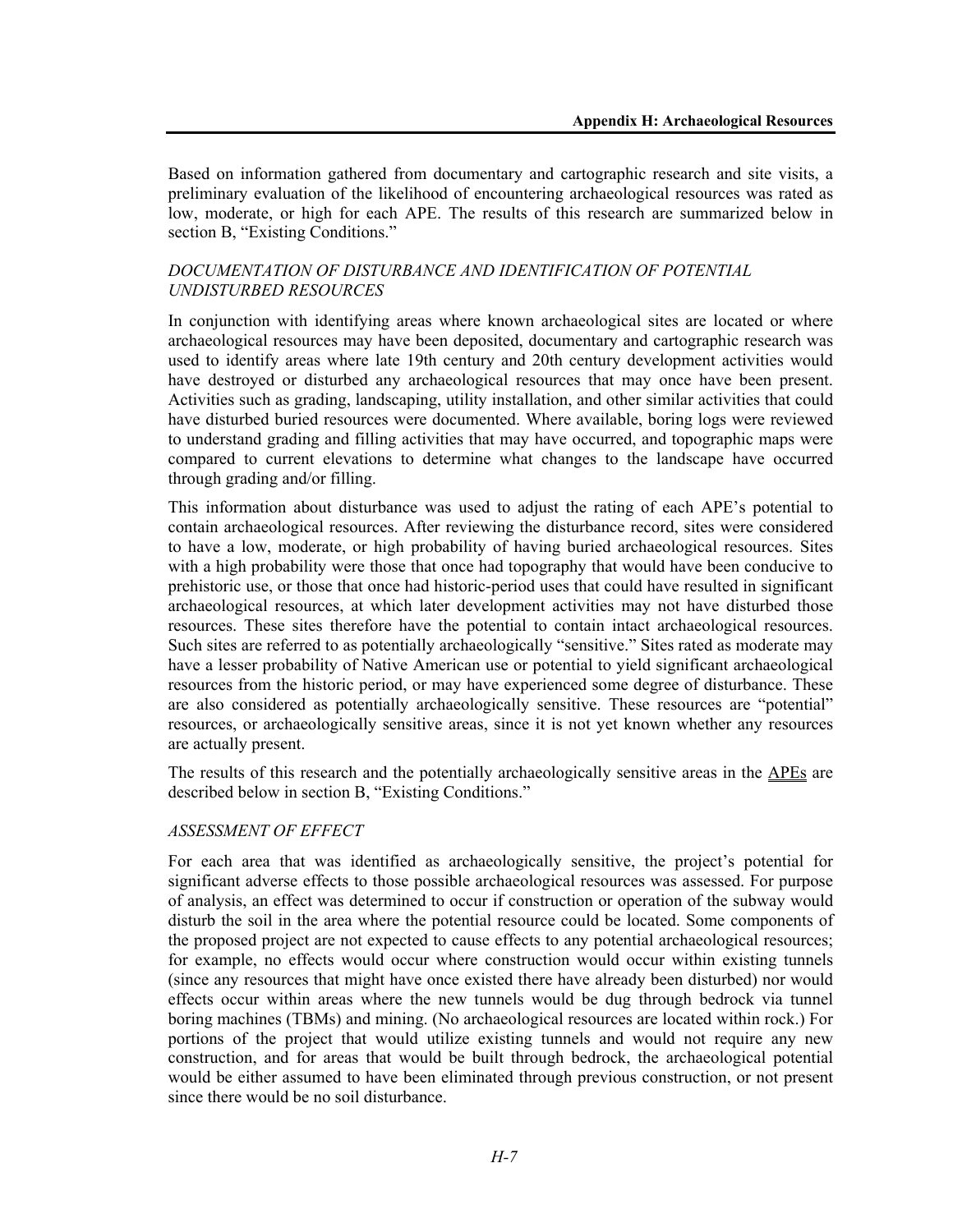Other proposed construction, including cut-and-cover construction, building underpinning, and ground stabilization, that would cause disturbance from the ground surface into potentially sensitive strata, and mining techniques or tunneling techniques through soil (such as use of an earth-pressure-balance machine [EPBM], a type of soft soil boring machine), could result in impacts to potential archaeological resources if they are present in the soil affected by construction. Where cut-and-cover construction is proposed to construct the subway tunnel, subway stations, shaft/staging sites and spoils removal tunnels, as well as proposed subsurface work within the storage yards, potential impacts have been assessed and described. Potential effects have also been assessed and described in potentially sensitive areas where an EPBM would be used.

## *ADDITIONAL EVALUATION FOR ARCHAEOLOGICALLY SENSITIVE AREAS*

At all locations where there is a potential for significant adverse effects to occur, professional archaeologists outlined a process describing the additional documentary research, field testing and/or mitigation measures that would be undertaken prior to any construction to avoid significant adverse effects from project construction or operation. The Programmatic Agreement attached to the end of the main volume of the FEIS describes the required steps in detail. Generally, the steps consist first of undertaking additional research and field testing to identify whether any archaeological resources are actually present on the sites and, if so, whether the resources that are present are eligible for the State and National Registers. Then, for any such resources, a range of possible mitigation measures was identified, including avoidance, data recovery, and curation. The results of these steps are summarized in Chapter 10, "Archaeological Resources."

# **B. EXISTING CONDITIONS**

The conclusions of the archaeological research performed for this project are described below. For each neighborhood area that would be affected by the project, there is a discussion of the preliminary identification of the possibility that archaeological resources may be present within the APE, followed by a description of later activities that could have disturbed or destroyed those resources. The result of this analysis is the locations within each APE that may contain buried archaeological resources. Maps of these locations are included in Chapter 10.

# **EAST HARLEM**

## *PRELIMINARY IDENTIFICATION OF THE POSSIBILITY OF ARCHAEOLOGICAL RESOURCES BEING PRESENT WITHIN THE APE*

## *Second Avenue, Harlem River to 125th Street*

*Precontact Period.* This portion of the study area was formerly part of a large flatlands area, extending from the Harlem River to Morningside Heights, called Muscoota by Native Americans. This region was surrounded by swamps. Native American trails and paths also were located in this area. One such path crossed First Avenue at 124th Street and Second Avenue at 121st Street within the study area. Arrowheads and flakes were found in 1855 in East Harlem during the excavation of a cellar on Avenue A (the former location of this street is now part of a housing complex east of First Avenue) between 120th and 121st Streets. NYSM Site #4063 was reported within a mile south of this section of the APE. It was a village/camp site that may have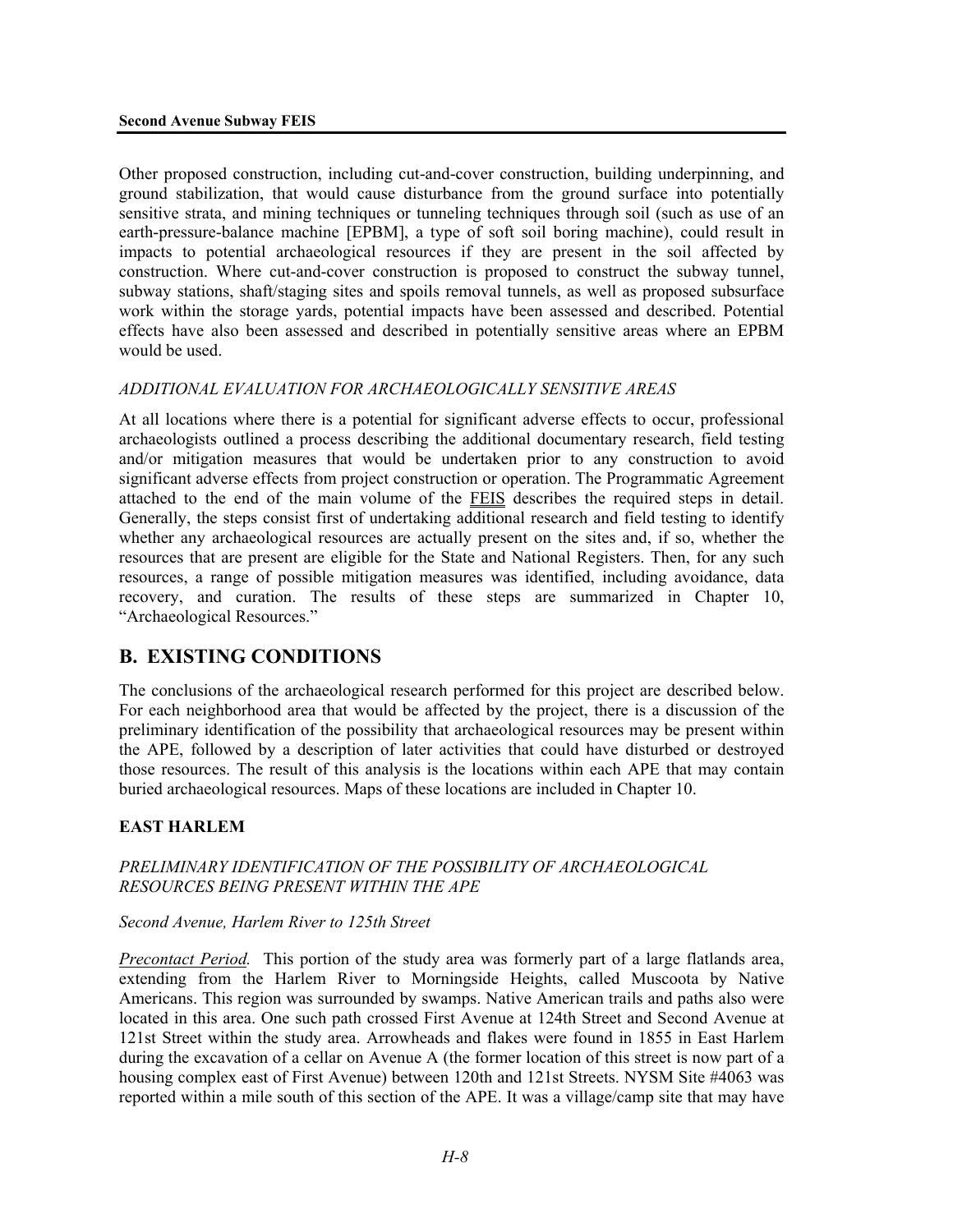extended west into the vicinity of Second Avenue near 110th Street. The presence of these Native American sites near the APE indicates that the APE may also have been used by Native Americans.

The northern half of this APE, from the Harlem River to 128th Street, was underwater into the late 19th century. Only the southern half of the APE, from roughly 128th Street to 125th Street, was depicted as dry land on topographic maps (Viele 1859, 1865, 1874). Since water levels have fluctuated over the past few thousand years, it is possible that what was under water 500 years ago was dry land much earlier. Thus, portions of the APE may have been conducive to Native American living, providing a habitat of rich faunal and floral resources. The northern portion of the APE, from the Harlem River shoreline to 128th Street, would have been completely under water in the late prehistoric period. Only a small portion of the potential shaft site at the northwest corner of Second Avenue and 128th Street was depicted as dry land. Although the shoreline itself would not have been used for habitation, since it would likely have been marshy, it is likely that it would have been a rich source of faunal resources. Thus, there is a high potential for precontact resources to be located in the APE on the west side of Second Avenue between 129th and 128th Streets. The two potential shaft site/staging areas on the block west of Second Avenue between 127th and 126th Streets also have precontact potential.

In addition, the areas east and west of the Second Avenue roadbed between the Harlem River and 125th Street (where potential underground storage tracks could be constructed) also have precontact potential.

*Historic Period.* Archaeological investigations conducted in 1998 roughly two blocks east of the APE at the East River between 119th and 116th Streets revealed the possibility of the presence of late 19th-century historic remains related to two-story brick buildings that stood until sometime between 1951 and 1976. However, due to disturbance from grading, only the remains of mid-20th century features were identified during investigations. The presence of these nearby resources indicates that the APE could also be sensitive for such resources.

Documentary research for this project determined that several areas in the APE may also possess historic-period potential, in the form of residential mid-19th century wells/privies. These include the potential shaft site/staging area at the northwest corner of Second Avenue and 128th Street and the southern shaft site/staging area on the west side of Second Avenue between 127th and 126th Streets. The APE also possesses historic-period potential for a large group of outbuildings associated with the Ingraham estate that stood in the Second Avenue roadbed between 127th and 126th Streets.

In addition, portions of the areas east and west of the Second Avenue roadbed in the area of the potential storage tracks between the Harlem River and 125th Street have historic-period archaeological potential.

## *125th Street, Fifth Avenue to Second Avenue*

*Precontact Period.* Beginning at Fifth Avenue, the 125th Street APE has a gentle downward slope of about 10 feet as it heads east toward Second Avenue. Several hundreds of years ago, the hill at Mount Morris, just to the south near Fifth Avenue, would have provided a commanding view of the flat meadowlands to the north and the marshy environs to the south, thus providing a high potential for habitation sites in this area. The marshy areas to the south and along the Harlem River would have provided a habitat conducive to faunal and floral resources and may have been favorable to settlement. Potential precontact resources in this APE would exist between about 3 and 23 feet below grade.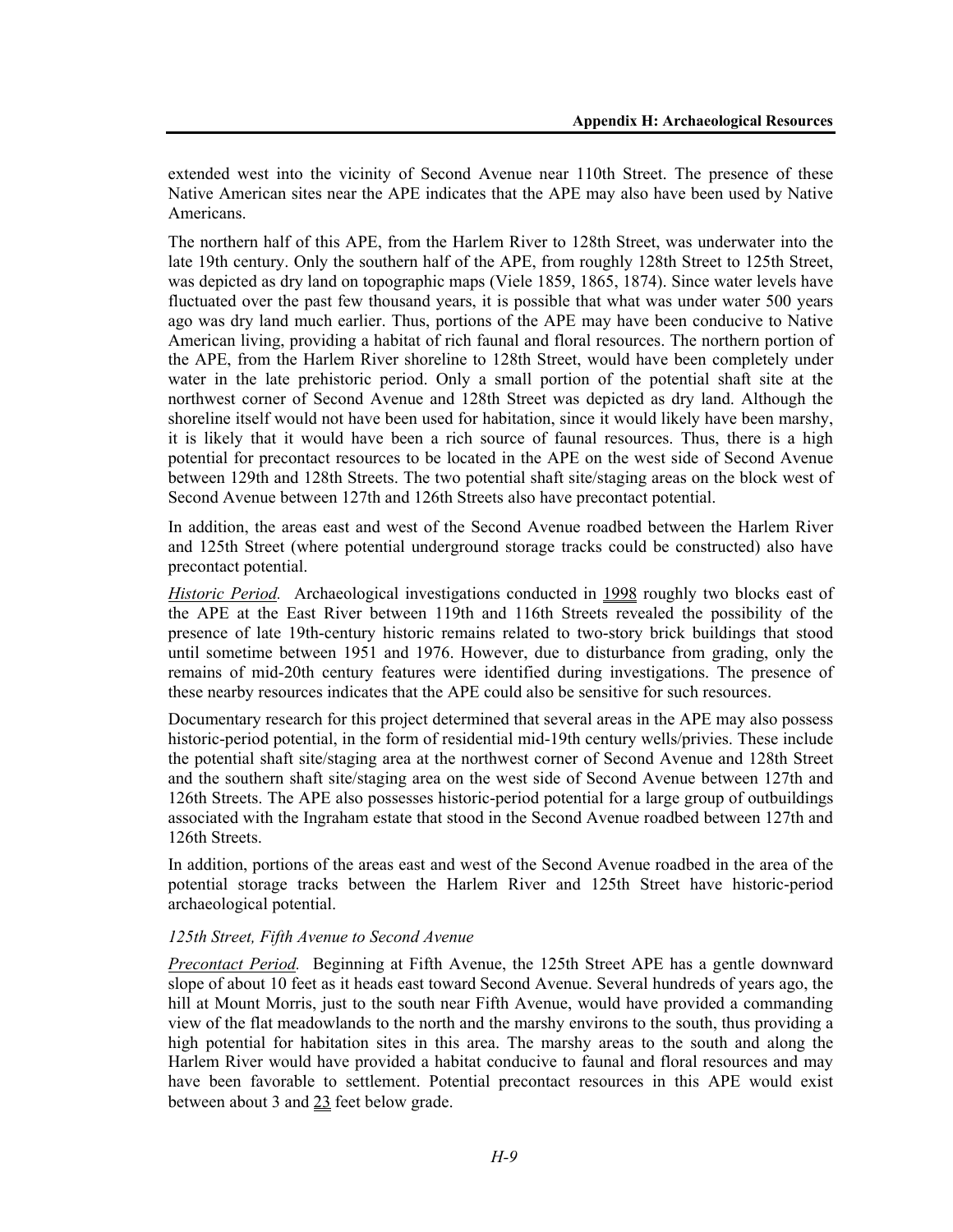#### **Second Avenue Subway FEIS**

*Historic Period.* As described above, although archaeological investigations were conducted in 1988 roughly 12 blocks east of the APE at the East River between 119th and 116th Streets, documentary research did not indicate the potential presence of any historic-period resources located within the APE.

## *125th Street to 96th Street*

*Precontact Period.* Several inventoried precontact sites were identified in the files at the New York State Museum relatively close to or within this APE, indicating a likelihood that Native Americans may have used the APE as well. As described earlier, NYSM Site #4063 was a village/camp site that may have extended into the APE in the vicinity of Second Avenue near 110th Street. Another inventoried precontact/contact site in the vicinity was the historic aboriginal village of Konaande Kongh, which was occupied until 1669. The site was located from Harlem Hill to 91st Street, as far west as Fifth Avenue and to Hellgate Bay on the East River. A similar site, NYSM Site #4064, was identified as a camp on the banks of 121st Street. The boundaries of this site could potentially fall within the vicinity of the project corridor. Further, although no precontact materials were recovered in the excavations conducted in 1998 in the area near the East River between 119th and 116th Streets, the whole site had been identified as extremely sensitive by the LPC and the SHPO, indicating that the site, prior to historic development, possessed characteristics that would have made it attractive for use by Native Americans. Planting areas and old fields are shown along much of this area, especially in the vicinity of First and Second Avenues. Further, the area in the vicinity of 101st to 97th Street was identified by one archaeologist as a major Native American settlement. Another archaeologist identified a precontact village between Lexington and Madison Avenues and 100th and 98th Streets.

Early topographic maps indicate that numerous locations within this section of the APE would have had characteristics attractive to Native Americans including hills and proximity to fresh water sources. Potential prehistoric resources may be located beneath the fill on the block west of Second Avenue between 125th and 124th Streets, on 124th Street, and at the southwest corner of Second Avenue and 124th Street. Potential resources may be located beneath fill beneath Second Avenue between 124th and 121st Streets, outside the area of the existing tunnel on Second Avenue between 120th and 110th Streets, between 110th and 109th Streets, between 106th and 105th Streets, and outside the area of existing tunnel on Second Avenue between 105th and 99th Streets. In contrast, the area of the potential shaft site/staging area in the park on the east side of Second Avenue between 97th and 96th Streets is shown as inundated or covered with marshland on early topographic maps. Although the area may have provided resources for Native Americans, it in unlikely the area would have any resources associated with extended habitation.

*Historic Period.* Sections of this APE may possess potential historic-period resources related to residential development. The Dutch settlement of New Harlem, founded in 1658, was located in what is now northeast Harlem, including part of the APE. The irregularly shaped settlement covered the blocks generally between 128th and 122nd Streets east of Third Avenue, the blocks between 125th and 122nd Streets between Third and Lexington Avenues, and the blocks between 122nd and 118th Streets between Third and Park Avenues. Since then, the area has been continuously occupied. The block west of Second Avenue between 125th and 124th Streets, the 124th Street roadbed, and the southwest corner of Second Avenue and 124th Street have the potential to yield privies and/or wells with evidence of domestic occupation, and farm outbuildings, from the late 17th century through the late 19th century.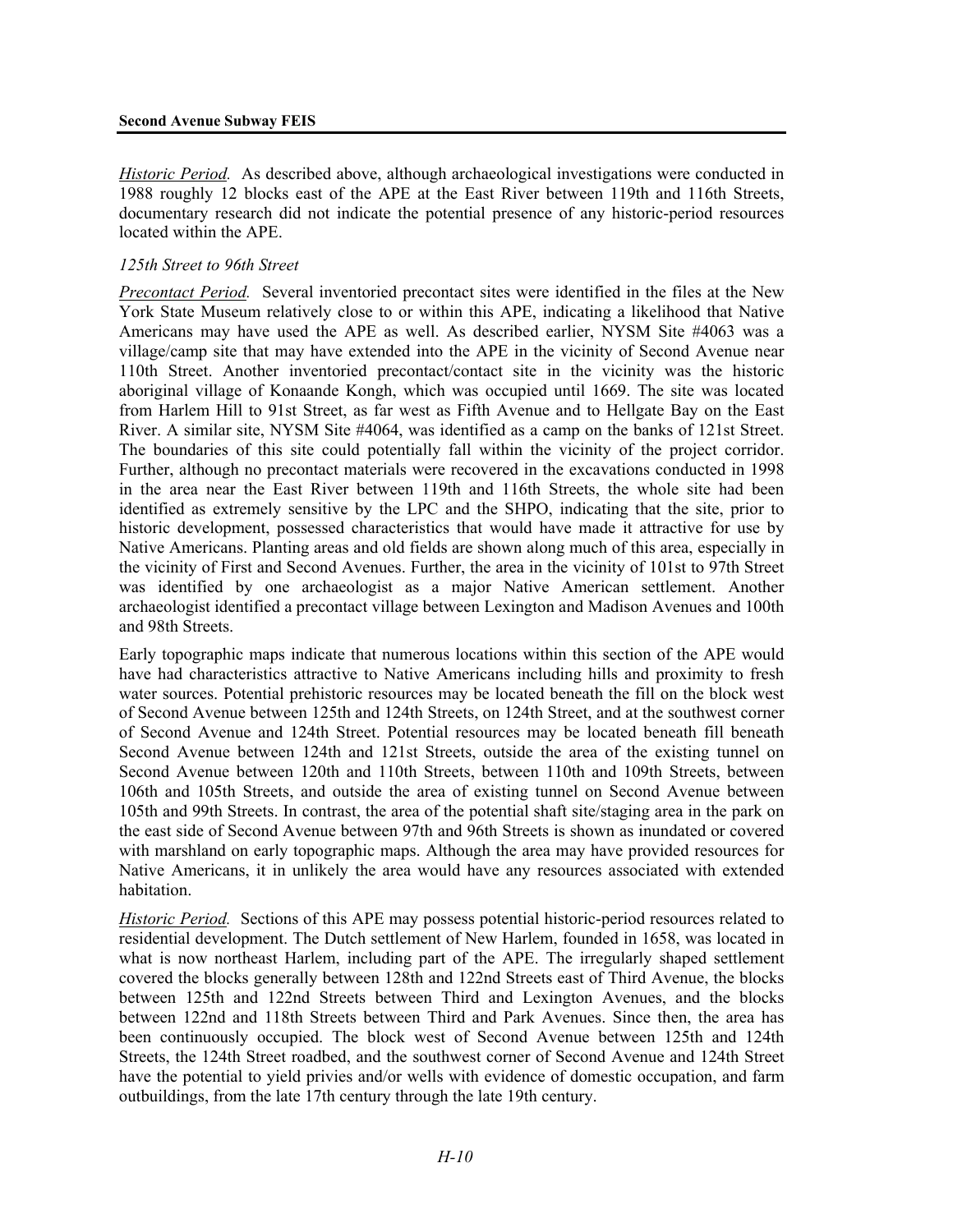Other areas in the APE that have the potential for historic-period resources include the 19th century Chesterman and Waldron residential farm properties between 124th and 122nd Streets, and the 19th century George Bradish residential farm property between 112th and 111th Streets. The potential shaft site/staging area in the park on the east side of Second Avenue between 97th and 96th Streets possesses no historic-period archaeological potential.

#### *DOCUMENTATION OF DISTURBANCE/IDENTIFICATION OF POTENTIAL UNDISTURBED RESOURCES*

## *Harlem River to 125th Street*

*Precontact Period.* Based on soil borings taken in the area indicating the presence of peat in some borings (peat is an indicator or a precontact estuarial environment that suggests that habitation sites may be found in close proximity to the former marshland), precontact sensitivity has been identified in the APE as follows:

- Second Avenue, Harlem River to 125th Street: potential resources may be located between 12 to 25 feet below grade.
- Cut-and-cover construction/staging area at the northwest corner of Second Avenue and 128th Street: potential resources may be located up to 15 feet below grade.
- Cut-and-cover construction/staging areas on the west side of Second Avenue between 127th and 126th Streets: potential resources may be located between 16 to 21 feet below grade.
- 128th, 127th, 126th, and 125th Streets and Blocks 1790, 1791, 1792, 1793, 1802, 1803, 1804 and 1805 (the blocks on either side of Second Avenue between the Harlem River and 125th Street) for a distance of approximately 80 feet east and west of Second Avenue: potential resources may be located between 3 and 33 feet below grade.

*Historic Period.* In terms of potential historic-period resources, the potential shaft site at the northwest corner of Second Avenue and 128th Street has experienced some subsequent shallow disturbance. The southern shaft site/staging area on the west side of Second Avenue between 127th and 126th Street contains 19th century residences, many of which remained through the late 20th century without disturbance. It is expected that the stanchions for the Second Avenue Elevated, which was completed from 129th Street to Chatham Square in 1880, would have created pockets of disturbances on Second Avenue. It is not clear whether installation of utilities in the Second Avenue roadbed would have created disturbance to the potential historic-period resources relating to the Ingraham estate between 127th and 126th Streets. Therefore, the APE is sensitive for historic-period resources as follows:

- Second Avenue, 127th to 126th Street: mid 19th-century farm related features and buildings located up to 15 feet below grade.
- Shaft site/staging area at the northwest corner of Second Avenue and 128th Street: mid 19thcentury residential features located up to 15 feet below grade.
- Southern shaft site/staging area on the west side of Second Avenue between 127th and 126th Streets: mid 19th-century residential features located up to 16 feet below grade.

In addition, the APE for the potential underground storage tracks north of 125th Street is sensitive for historic-period resources on the blocks east and west of Second Avenue for a distance of 80 feet, as follows: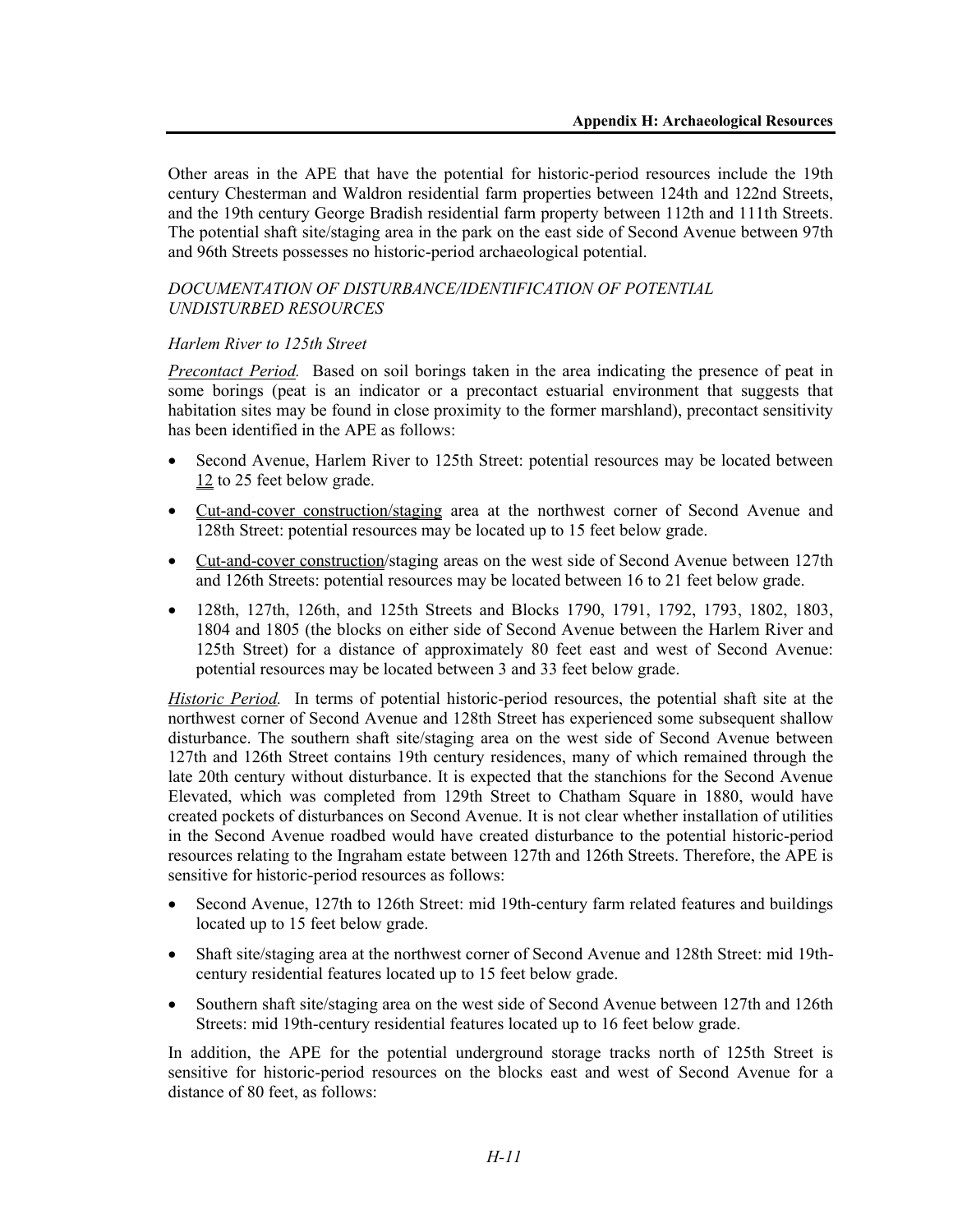- Block 1793 (between the Harlem River and 128th Street on the west side of the avenue): mid-19th-century residential features located from the surface down to an unknown depth.
- Block 1792 (between 128th and 127th Streets on the west side of the avenue): mid-19thcentury residential features located from the surface down to an unknown depth.
- Block 1790 (between 126th and 125th Streets on the west side of the avenue): mid-19thcentury residential features located from the surface down to approximately 11 feet.
- Block 1804 (between 128th and 127th Streets on the east side of the avenue): mid-19th to 20th-century residential features located from the surface down up to an unknown depth.
- Block 1803 (between 127th and 126th Streets on the east side of the avenue): late 17th to 19th-century residential and park features located from the surface down to an unknown depth.
- Block 1802 (between 126th and 125th Streets on the east side of the avenue): late-19thcentury residential features located from the surface down to approximately 12.2 feet below grade.

## *125th Street, Fifth Avenue to Second Avenue*

*Precontact Period.* Fill from the historic period may have protected precontact sites, although fill levels vary greatly in the APE. Additional historic disturbances to 125th Street include the construction of utilities in the roadbed and the construction of the Lexington Avenue subway line and station at 125th Street, which extends to a depth of 47 feet below grade. Therefore, it is expected that more shallow deposits would have been destroyed during the historic period through road grading, utility installation, and construction of rail transportation routes, although the exact depth of these disturbances are not known. The APE remains sensitive for precontact resources at a depth of between 3 and 15 feet below the surface on the north side of 125th Street and 14-23 feet below the surface on the south side of the street, except in locations where it is clearly disturbed, such as at Lexington and Park Avenues.

*Historic Period.* The APE contains a potential below-grade railroad structure. The railroad tracks of the New York Central and Hudson River Railroad once ran in a cut on Park Avenue, which was constructed as part of the Park Avenue Improvement project in 1874. When the present viaduct was built some 20 years later, the cut was filled in and the viaduct built above. It is possible that the architectural features of the cut, such as its retaining walls, remain in place beneath the street at the intersection with 125th Street.

## *125th Street to 96th Street*

*Precontact Period.* Subsurface conditions in the potential archaeologically sensitive areas differ, with varying layers of fill. Such layers of fill may have served to protect these areas from modern disturbance. Areas that did not experience later disturbances include sites later developed as yards that remained open and structures that did not have basements. Such sites, which therefore remain sensitive for precontact resources, include areas on the block west of Second Avenue between 125th and 124th Streets and on the southwest corner of Second Avenue and 124th Street. On Second Avenue, the foundations of the Second Avenue Elevated and installation of utilities would have created some disturbance though it is not clear to what degree these would have affected potential precontact resources. Therefore, areas of potential prehistoric sensitivity are as follows: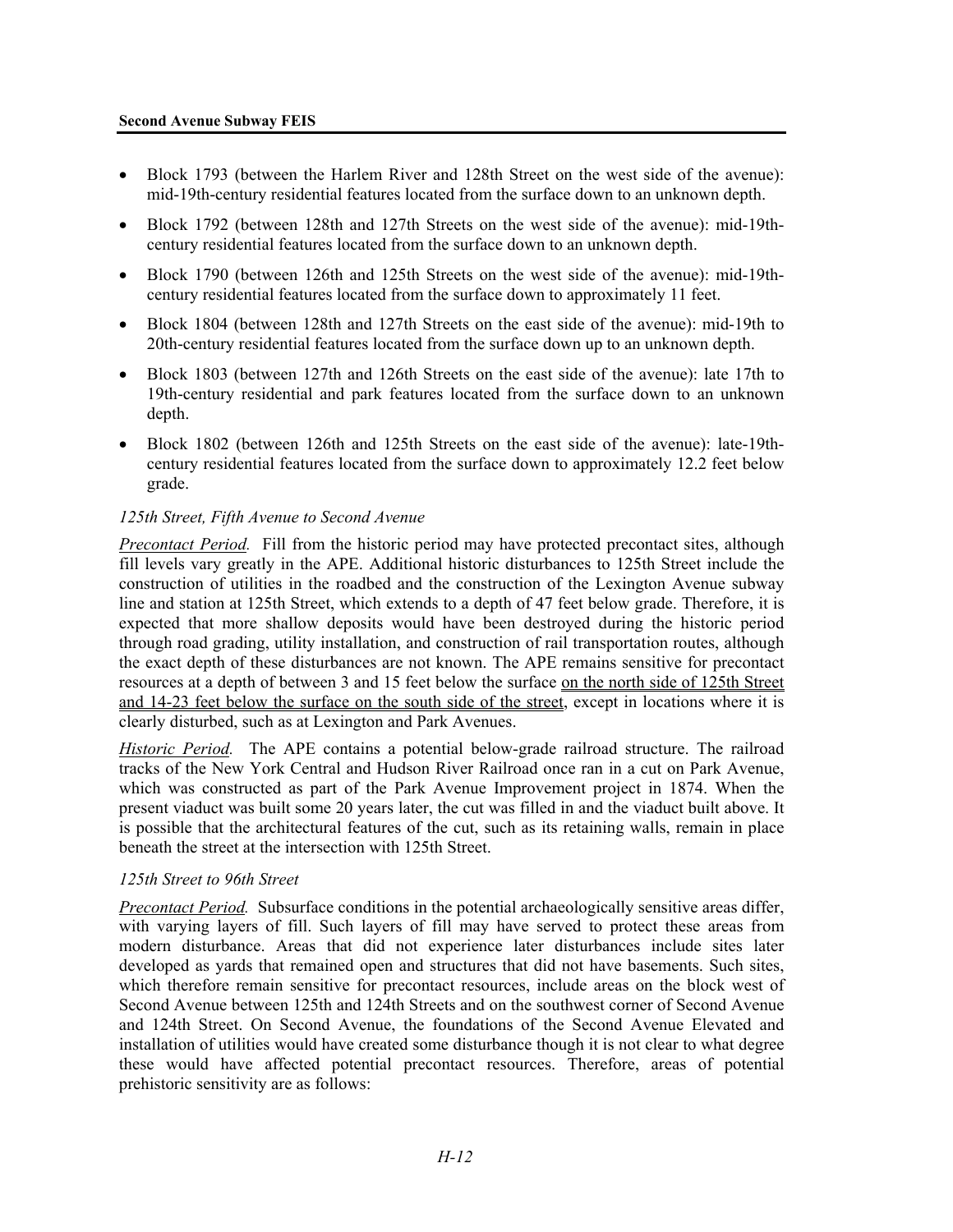- West side of Second Avenue between 125th and 124th Streets, 124th Street, and southwest corner of Second Avenue and 124th Street: potential resources may be located beneath the fill, and range in depth from between 5 and 15 feet below the surface.
- Second Avenue between 124th and 121st Streets: potential resources may be located 12 to 17 feet below grade.
- Second Avenue between 120th to 111th Streets (outside existing tunnels between 120th and 110th Streets and shafts and excluding at 118th Street): potential resources may be located between 13 and 23 feet below grade.
- Second Avenue between 110th to 109th Streets: potential resources may be located between 18 to 23 feet below grade.
- Second Avenue between 106th and 96th Streets (outside of existing tunnels between 105th and 99th Streets): potential resources may be located up to 22 feet below grade.

*Historic Period.* The block west of Second Avenue between 125th and 124th Streets and the southwest corner of Second Avenue and 124th Street both experienced extensive development during the late 19th century. Therefore, the likelihood of finding early historic-period resources is not high. However, there are areas that have remained relatively undisturbed to the present day, possibly under the 124th Street roadbed, or within rear yard areas on the block between 125th and 124th Streets. It is also possible that late historic-period resources may still be present at the southwest corner of Second Avenue and 124th Street and discrete locations on Second Avenue. Therefore, areas of potential historic-period sensitivity have been defined as follows:

- Block west of Second Avenue between 125th and 124th Streets, Lots 10 to 21.5, 23, 25, 27, 28, 30 to 33, 35, 39, and 41 to 45: late 17th- to early 19th-century residential features located up to 15 feet below grade.
- 124th Street west of 2nd Avenue: late 17th to 19th century residential features located up to 15 feet below grade.
- Southwest corner of Second Avenue and 124th Street, Lot 28: late 17th- to early 19thcentury residential features located up to 15 feet below grade.
- Second Avenue between 124th and 122nd Streets: early to mid 19th-century J. Chesterman residential features located up to 12 feet below grade and early to mid 19th-century Waldron residential features located between 10 to 18 feet below grade (between 123rd and 122nd Streets).
- Second Avenue between 112th and 111th Streets (east side): early 19th-century George Bradish residential features located up to 12 or 30 feet below grade.

## **UPPER EAST SIDE (96TH TO 59TH STREET)**

## *PRELIMINARY IDENTIFICATION OF THE POSSIBILITY OF ARCHAEOLOGICAL RESOURCES BEING PRESENT WITHIN THE APE*

#### *Precontact Period*

As described earlier, Native American settlements have been documented not far from the Second Avenue corridor in East Harlem, just north of this APE. These include NYSM Site #4063 and a historic aboriginal village of Konaande Kongh, occupied until 1669, which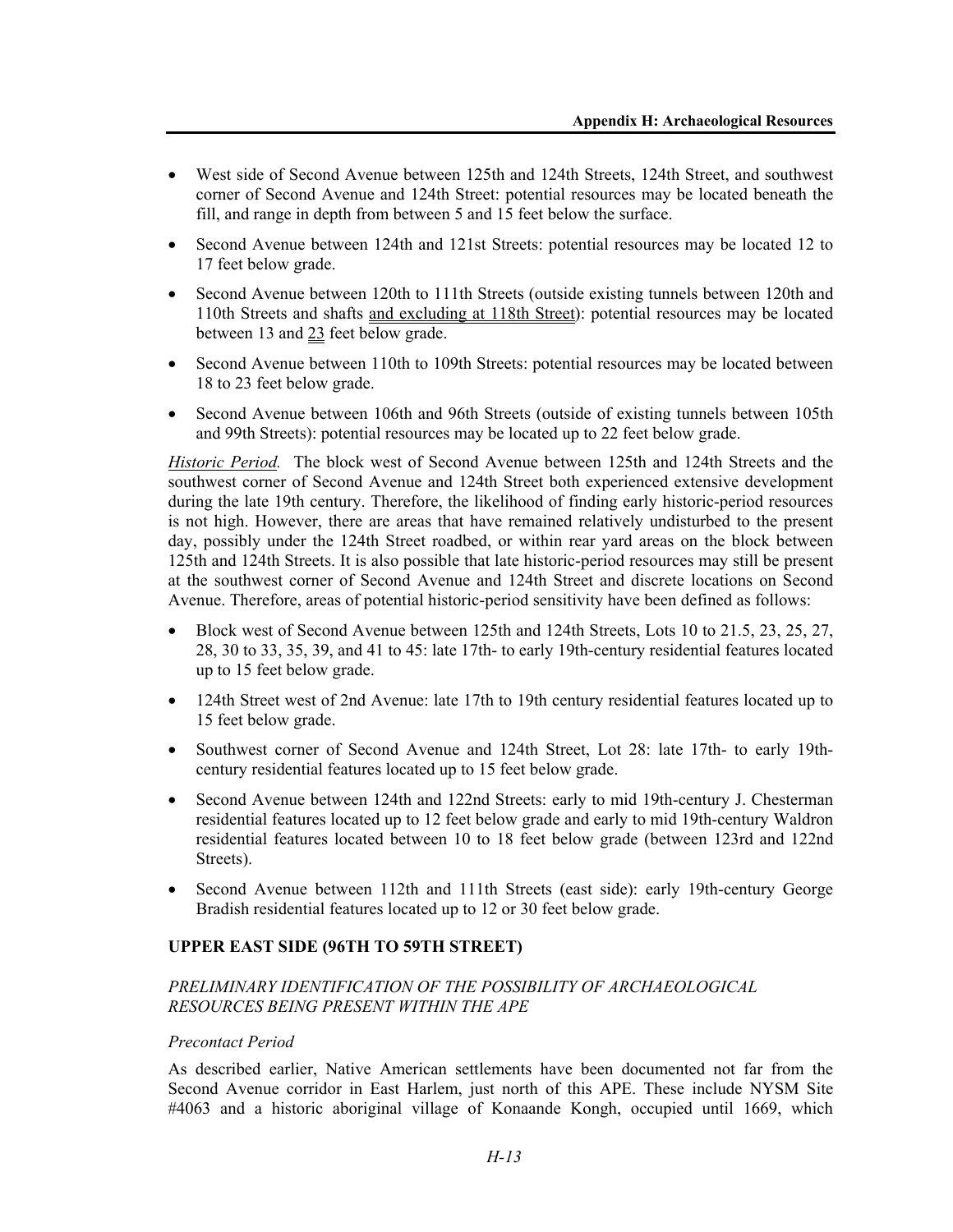#### **Second Avenue Subway FEIS**

extended from Harlem Hill to 91st Street, as far west as Fifth Avenue and to Hellgate Bay on the East River. This area may have extended into the APE. Planting areas and old fields are shown along much of this area, especially in the vicinity of First and Second Avenues. As described above, the vicinity of 101st to 97th Street was a major Native American settlement, although another archaeologist placed it between Lexington and Madison Avenues between 100th and 98th Streets.

In addition, the southern segment of this APE also had documented precontact use. Traces of occupation were also reported in the area of 59th Street near First and Second Avenues (NYSM Site #4061). The nature and extent of the Native American presence in this area is unknown, although it is possible that this site extended into the southern end of the APE. The Eastern Post Road, which followed the route of a former Native American trail, formerly passed through the area of the 63rd Street curves, intersecting what is now Second Avenue at approximately 62nd Street. The road, identified by archaeologists as Wickquasgek Road, once connected to the Old Albany Post Road (Broadway) and was used by Native Americans who were traveling to trade at Fort Amsterdam. LPC has flagged the areas surrounding the former stream that ran north and east of the area of the 63rd Street curves through Block 1439, between 65th and 64th Streets and First and Second Avenues, for potential precontact sensitivity. The presence of these Native American sites near the APE indicates that the APE may also have been used by Native Americans.

Early topographic maps and soil borings taken indicate that a number of locations within the APE on Second Avenue would have had characteristics attractive to Native Americans, including the area between 96th and 95th Streets, 79th and 77th Streets, 65th and 63rd Streets, and between 62nd and 59th Streets. The potential shaft site/staging area on 66th Street west of Second Avenue was partially covered by a small hill during the precontact era. The area of the 63rd Street curves contained elevated knolls and was located in proximity to a former freshwater stream, located approximately 200 feet away. The potential 53rd Street pedestrian site was also located in proximity to a freshwater stream.

## *Historic Period*

One previously inventoried historic-period archaeological site is located approximately four blocks east of the APE. The Gracie Mansion site at 90th Street and the East River is noted as one of the first American fortifications. Documentary research indicates that an early 19th century building was located on the southwest corner of the intersection of Second Avenue and 84th Street, within the APE. The dwelling, labeled "Yelles Hopper," was situated at the base of a knoll. By 1851, the building had been relocated onto the adjacent block and off Second Avenue. Documentary research also indicates that four structures belonging to the mid-19th century Thorne property were sited on elevated land in the vicinity of 60th Street, with the larger of the structures extending into what is now Second Avenue, south of 60th Street. Two smaller structures were present on the west side of what is now Second Avenue, a few yards south of 61st Street and at the southern edge of 60th Street. The fourth building was between the two smaller buildings, partially extending into the block on the east side of Second Avenue.

Although not explored archaeologically, the Old Dove Tavern was once located one block to the northwest of the potential shaft site/staging area on 66th Street, at approximately Third Avenue and 67th Street. It was noted on 18th century maps and documents, and served the public before, during, and after the Revolutionary War. By 1851, a historic map indicates that the small hill present on 66th Street was removed, and a residence was built immediately south of what is now 66th Street, at approximately the northwest corner of 66th Street and Second Avenue. This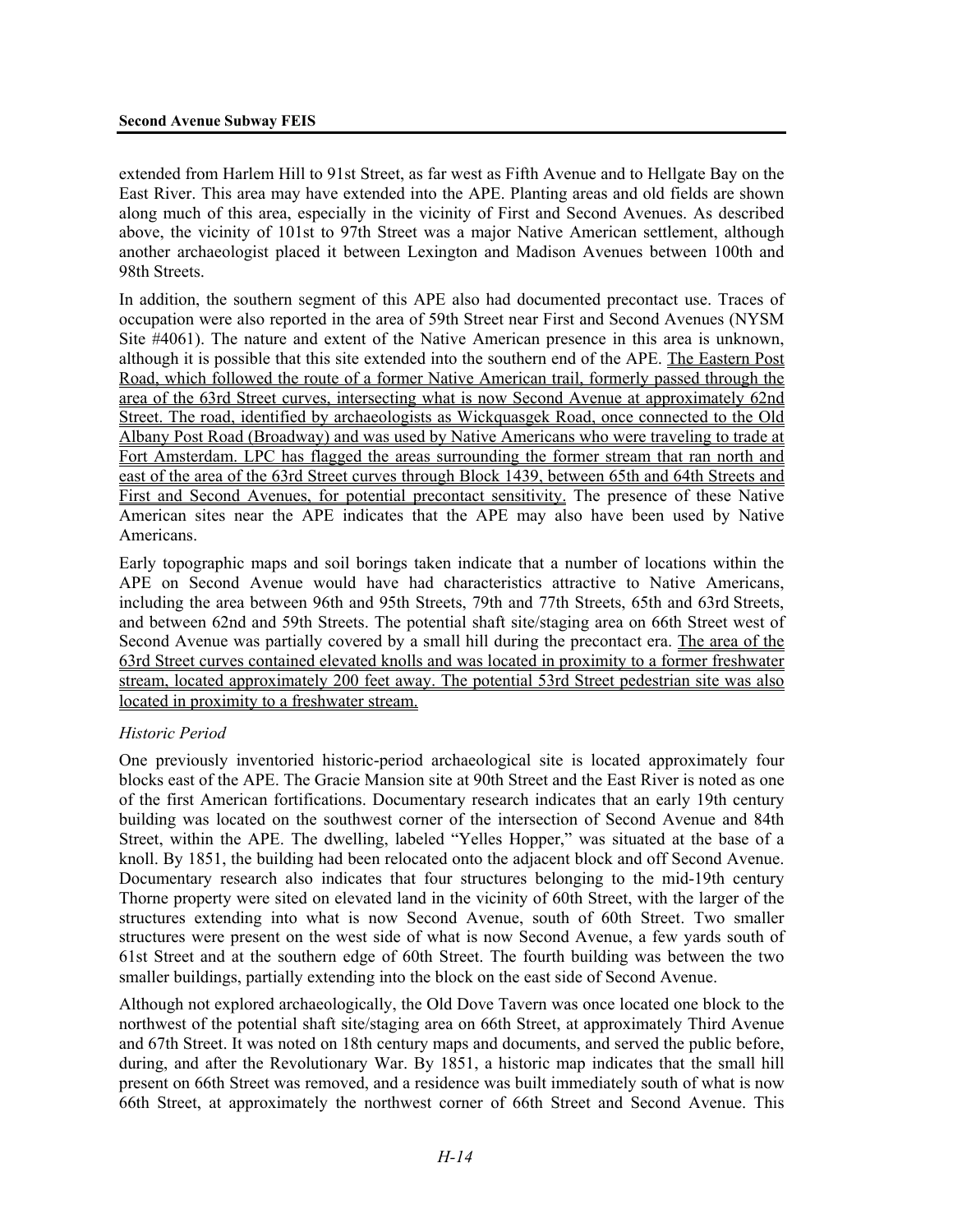house may have had associated shaft features which fall within the APE. By 1857, the Third Avenue Depot was located on the block south of 66th Street, and contained a blacksmith shop, which may have left remains within the APE.

A number of farm properties were in the vicinity of the area of the 63rd Street curves during the 18th century. A major section of this area falls within the Abraham and William K. Beekman farm, including Block 1418, and most portions of Blocks 1419 and 1437, as well as the 63rd, 64th Street, and some of the 62nd Street roadbeds. The southernmost portion of the 63rd Street curves area, in Block 1436, falls within the Philip Brasher Farm, also called Mount Vernon. The area was named after a mansion built by William S. Smith in the mid-1790's; it burned down in 1826, but a combined stone coach house and stable east of the APE, at 421 East 61st Street, is still extant. The main house had a one-mile racecourse surrounding it, but it is not known if it would have fallen within the area of the 63rd Street curves. A very small portion of the northeast corner of Block 1419 falls into the area of the former Johannes Hardenbrook Farm. By the mid-19th century, development was sparse, and it wasn't until the 1880's that the blocks within the area of the 63rd Street curves were fully developed, with cycles of rebuilding continuing throughout the 20th century.

Documentary research indicates that no historic structures were located within or in close proximity to the 53rd Street pedestrian site. The closest resource is Cato's Tavern, an 18th century inn that was formerly located in the 54th Street roadbed approximately 200 feet east of Second Avenue.

## *DOCUMENTATION OF DISTURBANCE/IDENTIFICATION OF POTENTIAL UNDISTURBED RESOURCES*

## *Precontact Period*

*Second Avenue between 96th and 59th Streets.* On Second Avenue, potential precontact resources may be buried beneath varying depths of historic-period fill, which may have served to protect precontact resources in the APE as follows:

- Second Avenue between 96th and 95th Streets: potential resources may be located up to 22 feet below grade.
- Second Avenue between 95th and 94th Streets: potential resources may be located 10 to 15 feet below grade.
- Second Avenue between 79th and 77th Streets, excluding at 79th Street: potential resources may be located  $12$  to 20 feet below grade.
- Second Avenue between 65th and 64th Streets and west side of Second Avenue between 64th and 63rd Streets: potential resources may be located 2.5 to 17 feet below grade.
- Second Avenue between 62nd and 61st Streets: potential resources may be located 14 to 19 feet below grade.
- Second Avenue between 61st and 60th Streets: potential resources may be located 5 to 10 feet below grade.
- Second Avenue between 60th and 59th Streets: potential resources may be located 15 to 20 feet below grade.
- Second Avenue at 59th Street: potential resources may be located up to 5 feet below grade.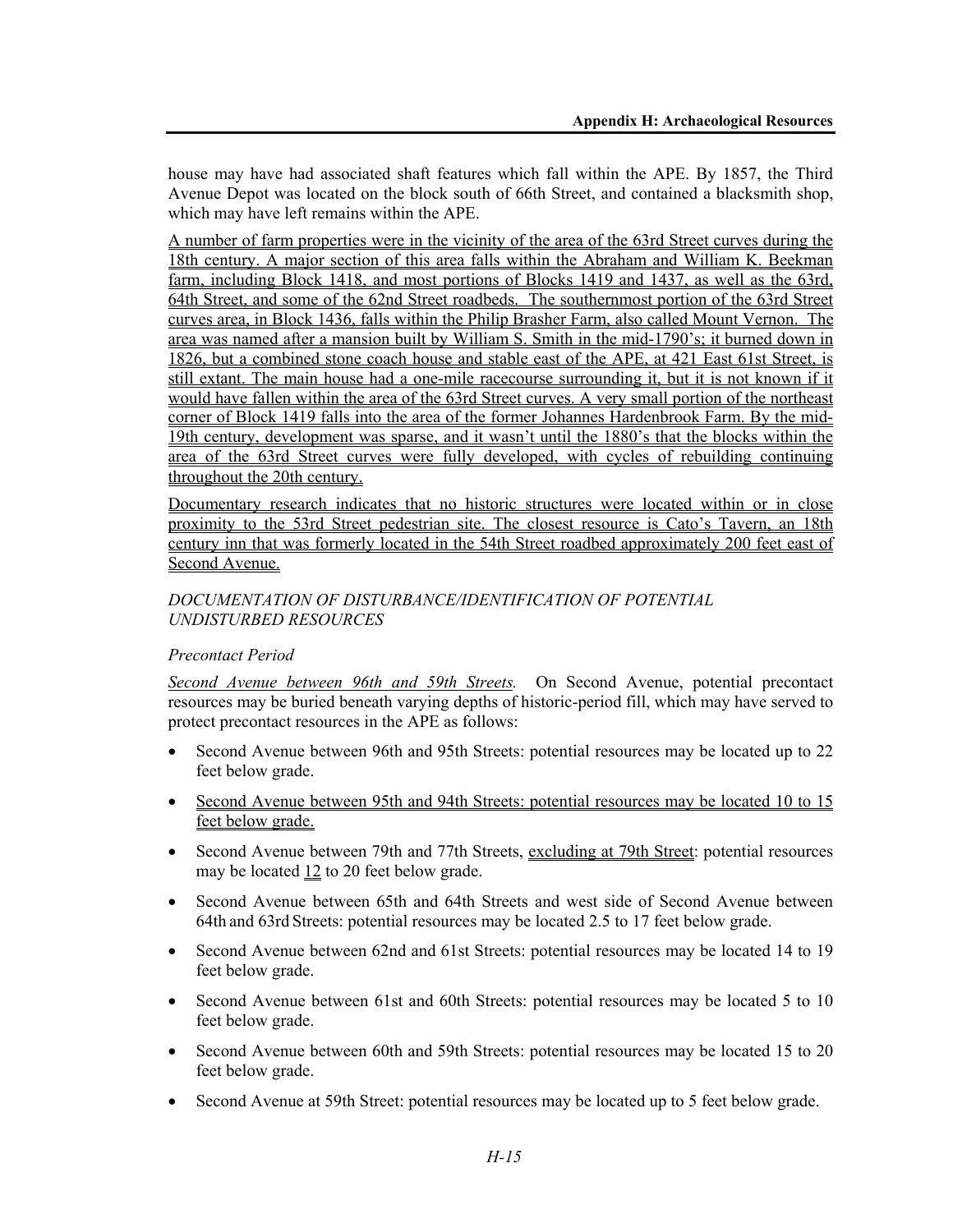#### **Second Avenue Subway FEIS**

*Potential 66th Street Shaft Site/Staging Area.* As described above, the potential shaft site/staging area on 66th Street on and west of Second Avenue was once partially covered by a small hill. Removal of this hill during the 19th century, between approximately 1836 and 1850, would have destroyed any potential precontact resources in this location. A soil boring taken at the corner of Second Avenue and 66th Street confirmed that there is no evidence of any natural soils between the fill present on the site and bedrock. Therefore, the potential shaft site on 66th Street lacks precontact sensitivity.

*63rd Street Curves Area*. Due to the presence of a nearby stream and elevated land in the APE, portions of the area of the 63rd Street curves may be sensitive for precontact resources which may be buried beneath existing buildings and varying levels of fill as follows:

- Block 1419: potential resources may be located five to 17 feet below grade.
- Block 1418: potential resources may be located five to 18 feet below grade.
- Block 1437: potential resources may be located four to 25 feet below grade.
- Block 1436: potential resources may be located four to 19 feet below grade.
- 64th Street between Second and Third Avenues: potential resources may be located 5 to 10 feet below grade.
- 63rd Street between Second and Third Avenues: potential resources may be located up to 13 feet below grade.
- 63rd Street between First and Second Avenues: potential resources may be located four to nine feet below grade.
- 62nd Street between First and Second Avenues: potential resources may be located four to nine feet below grade at the eastern end and 14 to 24 feet below grade at the western end.
- 61st Street between First and Second Avenues: potential resources may be located five to ten feet below grade.

*Potential 53rd Street Pedestrian Site*. As described above, the potential 53rd Street pedestrian site was located in proximity to a freshwater stream. Soil borings indicate that potential precontact resources may lie in the 53rd Street roadbed and sidewalks between seven and 12 feet below grade.

## *Historic Period*

*Second Avenue between 96th and 59th Streets.* In the potentially sensitive area between 84th and 83rd Streets, the bedrock is very close to the surface and little or no soil lies beneath the historic-period fill, which ranges from 2 to 6 feet in depth. Within this area of the APE, many of the utility lines beneath Second Avenue are buried within the bedrock and their installation would have required drilling and blasting through the bedrock to accommodate them. In addition, the foundations of the Second Avenue Elevated would also have created some discrete pockets of disturbance in the APE. The subsurface conditions indicate that potential historicperiod resources relating to the Hopper House no longer remain. If there were once natural soil levels over bedrock that could have accommodated shaft features relating to this structure, they have either been removed or so disturbed that they now appear as fill levels. In addition, it is also possible that the shallow bedrock in the area prohibited the construction of these types of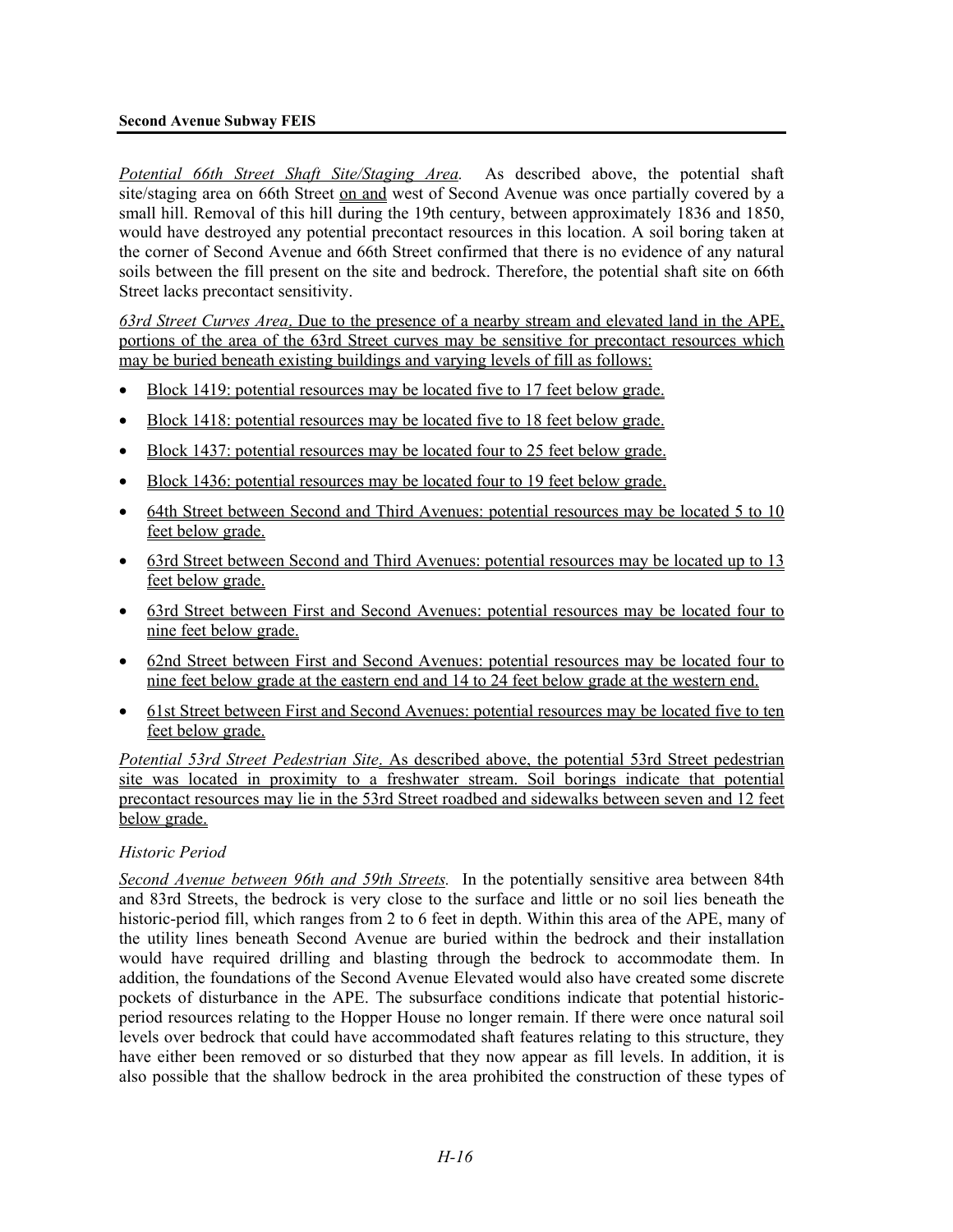subsurface features, which therefore would have been sited elsewhere. In either case, there is no historic-period sensitivity remaining between 84th and 83rd Streets.

Soil borings taken in the potentially sensitive area between 62nd and 59th Streets indicated that the water table was encountered between 6 and 19 feet below grade. On the east side of Second Avenue, it was reported at about 7 feet below grade. Therefore, in the absence of documentation of extensive and deep disturbance to Second Avenue in the APE, potential wells associated with any of the structures may still extend anywhere from the surface down to 6 to 19 feet below grade, with more shallow building foundations located closer to the surface.

*Potential 66th Street Shaft Site/Staging Area.* Research indicates that removal of the small hill once located on 66th Street near the eastern end of the street occurred before historical development of the block took place. Therefore, the grading activities that destroyed any precontact resources would not have disturbed historic-period resources. East 66th Street had already been laid out, and once the hill was removed in this location, the street was used as a common thoroughfare. The block immediately south of 66th Street, which was once occupied by a 19th century residence and later by a rail depot, has since been developed with an apartment building (Manhattan House) and its driveway. The proposed shaft site is within that driveway, in an area that was previously developed with historic-period uses. Soil borings indicate that subsurface conditions have changed little since the removal of the hill in the 19th century, and that there is the potential for historic-period features relating to residential shaft features and the blacksmith shop to be located in the Manhattan House driveway, once part of the block south of 66th Street, at a depth of up to 17 feet below the surface.

*63rd Street Curves Area.* As described above, portions of this area fell within 18th century farms, with intense 19th century development of the blocks within this area commencing during the 1880's and continuing through the 20th century. 19th and 20th century development on these blocks may have destroyed the potential for 18th century farm resources in some locations. In addition, 19th century residential development itself may have left shaft features such as privies, cisterns, and wells that may not have been disturbed by subsequent construction episodes; buildings erected in the mid- to late- 20th century with subterranean garages would have had greater impacts on potential 19th century residential resources than buildings without basements. A portion of the area of the 63rd Street curves is also sensitive for 19th century industrial resources. Potential historic-period resources may be located in the 63rd Street APE as follows:

- Block 1418: potential 18th century farm resources, including outbuildings and shaft features, may be located within areas of Block 1418 from zero, five, and ten feet below the surface to the depth of the water table, which is unknown.
- Block 1437: potential 19th century residential resources (privies, wells, and cisterns) and industrial resources relating to a rope manufacturer may be located within areas of Block 1437 at depths ranging from the surface down to 6.5 feet and possibly deeper, to between five or 10 to 20 feet below grade.
- Block 1436: potential shaft features relating to four early-to mid-19th century residential structures may be located within areas of Block 1436 at depths ranging from the surface down, or from beneath existing foundations down, to eight feet below grade and possibly deeper depending on the depth of the water table, and from below existing foundations to a depth of 20 feet below grade.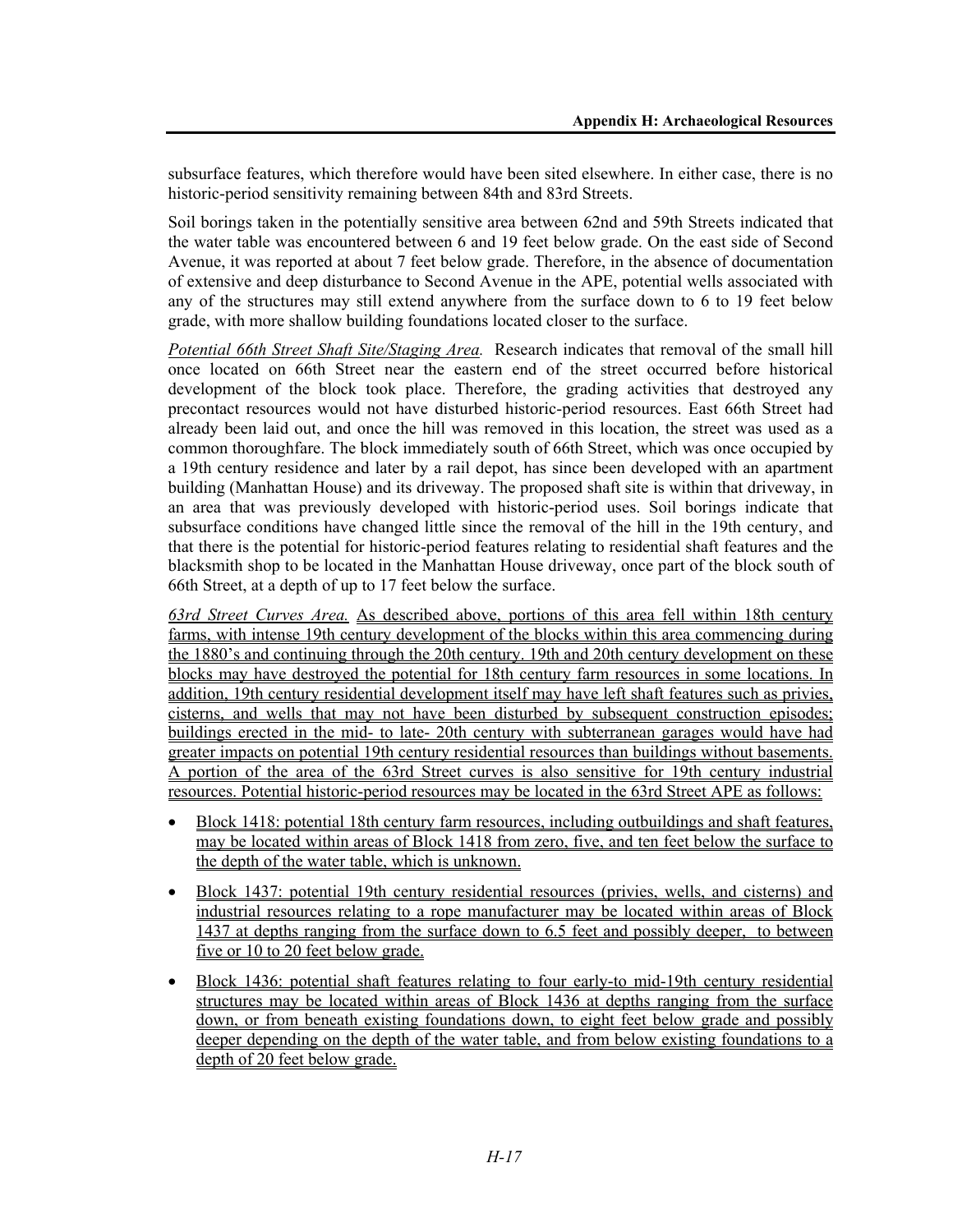#### **Second Avenue Subway FEIS**

• 63rd Street between Second and Third Avenues: potential 18th century farm resources may be located within the 63rd Street roadbed and sidewalks from the surface down to eight feet below grade.

*Potential 53rd Street Pedestrian Site.* As described above, no historic structures have been documented in the 53rd Street pedestrian site APE. While there is a slight possibility that unmapped features related to Cato's Taverncould have been located as far away as in the APE, the distance and lack of fill in soil borings taken in the area closest to the tavern, which may have served to protect any historic-period resources, makes it highly unlikely. Therefore, the potential 53rd Street pedestrian site is not sensitive for historic-period resources.

# **EAST MIDTOWN (59TH TO 34TH STREET)**

*PRELIMINARY IDENTIFICATION OF THE POSSIBILITY OF ARCHAEOLOGICAL RESOURCES BEING PRESENT WITHIN THE APE* 

## *Precontact Period*

Documentary sources indicate two Native American resources in proximity to the APE. Wickquasgeck Road was a well-traveled Native American trail that ran from the northern to the southern tip of Manhattan. This trail was west of the APE, except at approximately 57th Street, where it appeared to run near the west side of Second Avenue. In addition, as described above, traces of occupation were reported in the area of 59th Street near First and Second Avenues (NYSM Site #4061).

Early topographic maps suggest that there is one location within the APE on Second Avenue that would have had characteristics attractive to Native Americans, at Second Avenue and 42nd Street. This location was a well-drained area north of a stream that crossed Second Avenue at 37th Street, and that emptied into the East River less than one block away.

The potential 42nd Street pedestrian site was located approximately 100 feet from a freshwater stream, and therefore there is the potential for precontact resources.

The potential shaft site/staging area at St. Vartan Park was once located between two streams that emptied into Kips Bay on the East River. The area would thus have had both a riverine and an estuarine environment, making it suitable for hunting, fishing and, just east of the APE, collecting of shellfish. It also may have contained discrete sections of habitable land. Therefore, the site has a moderate potential for precontact resources.

## *Historic Period*

A previously inventoried historic-period site in the vicinity of the APE is NYS Site A061.01.009530, where archaeological investigations of the Bernard M. Baruch College Site B were undertaken on the block between 25th and 24th Streets and Third and Lexington Avenues, about 10 blocks southwest of the APE. Excavations revealed a subsurface drainage network with piping and slate-capped brick drains as well as cobbled surfaces dating to the 19th century. Its location near the APE indicates the potential for nearby areas, including within the APE, to contain similar resources.

The APE on Second Avenue has the potential for the presence of a number of resources associated with 19th century residential properties. An early 19th century Turtle Bay Farm structure between 45th and 44th Streets, an early 19th century Kips Bay Farm structure between 39th and 38th Streets, and a 19th century Kips Bay Farm structure between 36th and 35th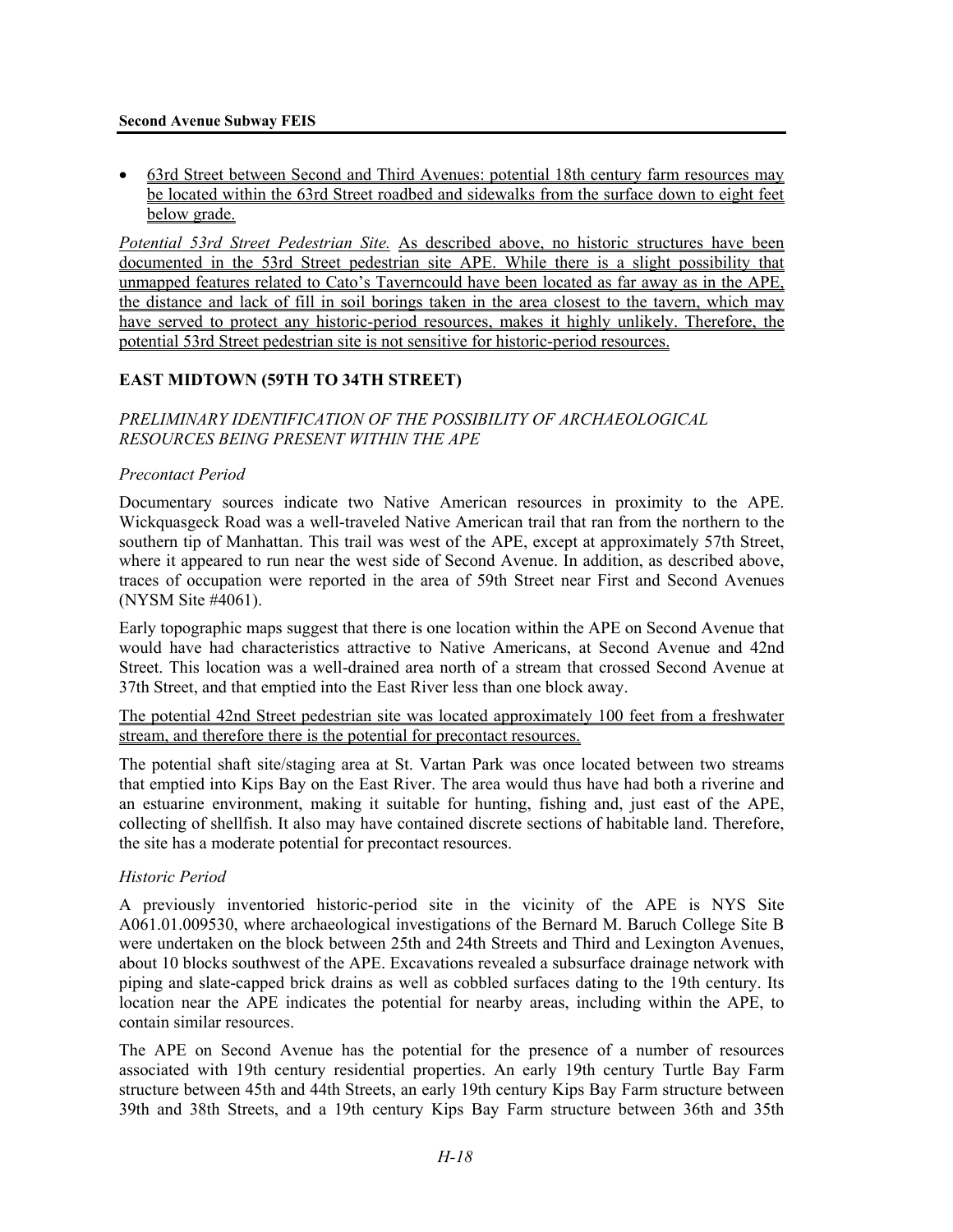Streets, may yield historic period resources in the form of building foundations and shaft features, which could contain important archaeological artifacts associated with refuse disposal.

While the 42nd Street pedestrian site fell within what was once an 18th century farm, historic maps do not show any historic structures within this area. Historic maps indicate that the main structures of the farm were located approximately 250 feet away, and, therefore, there is only a minimal probability that subsurface features associated with the farm may lie within the 42nd Street pedestrian site.

The potential shaft site/staging area at St. Vartan Park was originally part of the Kips Bay Farm, a large land tract associated with the descendents of Jacob Hendricksen Kip who emigrated from the Netherlands to New Amsterdam at the beginning of the 17th century. After 1804, the Kips Bay Farm was laid out into lots and was divided by various members of the Kip family. One structure, probably a residence, was present in the APE by 1820, though no longer present in 1850. It is likely that shaft features associated with this structure may be located within the APE, as well as any structural foundations of the house itself. There is also the possibility that historic remains exist within the APE relating to another Kip structure, located across 35th Street south of the APE. However, the placement of this 17th century house is questionable, and it and any potential shaft features associated with it may have been located in or near the APE. In addition, the APE is also sensitive for 19th century residential remains associated with buildings that were erected on the site following the subdivision of the Kip property. Shaft features from the second half of the 19th century could be present in the former areas of the backyards of these buildings.

# *DOCUMENTATION OF DISTURBANCE/IDENTIFICATION OF POTENTIAL UNDISTURBED RESOURCES*

# *Precontact Period*

*Second Avenue between 59th and 34th Streets.* Soil borings indicate that potential precontact period resources may lie on the west side of Second Avenue at the intersection of 42nd Street between 2 and 6 feet below grade.

*Potential 42nd Street Pedestrian Site*. Soil borings taken in the western half of the APE show approximately seven feet of fill, which may have served to protect any potential precontact resources from subsequent 19th and 20th century disturbance. In the eastern half of the APE, soil borings indicated that either there is no fill over natural soils, or there is fill over no or little natural soils, indicating that it is unlikely that potential precontact resources exist. Therefore, only the western half of the APE contains precontact sensitivity, which is estimated at between five to seven feet below grade.

*Potential Shaft Site/Staging Area at St. Vartan Park.* Soil borings indicate that the potential shaft site/staging area at St. Vartan Park contains a layer of historic-period fill ranging from 7 to 15 feet in depth that either represents building demolition debris or added fill introduced in the mid 19th century. If this layer is introduced fill, it could have protected precontact resources from later construction, except for where deep shafts (such as for 19th century wells and privies) may have been excavated. Therefore, the potential shaft site retains a moderate potential for precontact resources, which may lie below the fill between 7 and 20 feet below the surface.

## *Historic Period*

*Second Avenue between 59th and 34th Streets.* Soil borings taken in the vicinity of the area potentially sensitive for the Turtle Bay Farm structures between 45th and 44th Streets show fill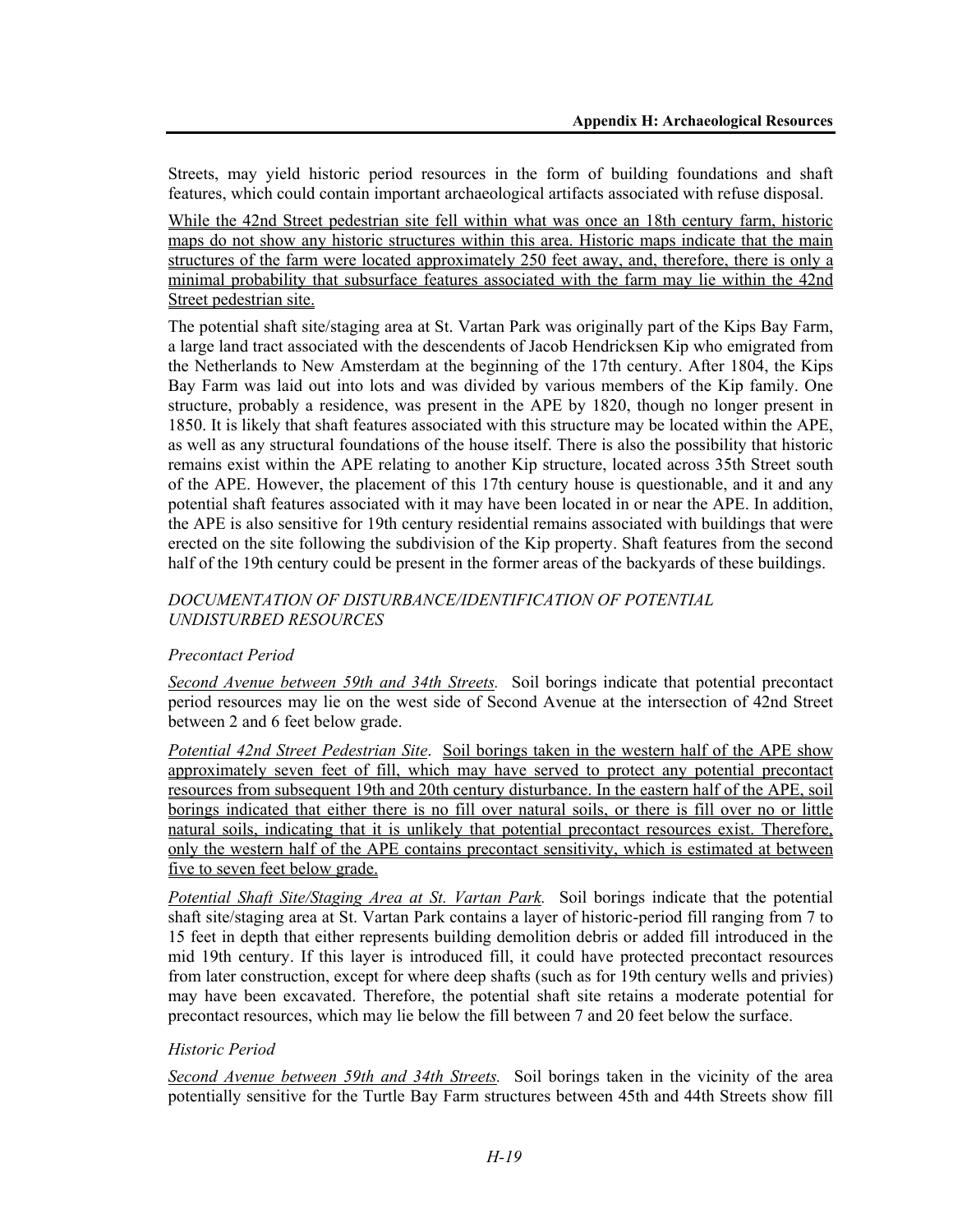layers ranging from 10 feet over bedrock on the west side of Second Avenue between 45th and 44th Streets to 5 feet over bedrock on the east side of Second Avenue. Groundwater was struck at depths of 14 and 16 feet, respectively. This area is also traversed by buried telephone and electric ducts as well as 12-inch water pipes with a soil cover of 4 feet buried beneath the sidewalks in this location. A 12-inch sewer had been installed in the middle of Second Avenue in 1868, and the stanchions of the Second Avenue elevated train ran along Second Avenue. The site of the potential Turtle Bay Farm structure and any potential associated shaft features may have been left undisturbed, and, therefore, the area of Second Avenue between 45th and 44th Streets is considered sensitive for the 19th century Turtle Bay Farm structure and potential associated shaft features at a depth of up to 16 feet below the surface.

Historic disturbance in the area of the potential Kips Bay Farm structure between 39th and 38th Streets includes the stanchions for the Second Avenue elevated, a 5-by-4-foot sewer line in the middle of Second Avenue just above bedrock, and other utilities including electric and telephone ducts in the roadbed adjacent to the sidewalk, as well as gas and water lines less than 24 inches in diameter. A larger water line also ran along East 38th Street. The foundations of the house and wells or other shaft features associated with the Kips Bay Farm structure may lie in the APE between 39th and 38th Streets. Since the water table in this area is reported at about 12 feet below grade, it is expected that a well associated with the house may be encountered from the surface up to 12 feet below grade.

The site of the Kips Bay Farm structure between 36th and 35th Streets has been traversed by similar utilities as those described above for the Turtle Bay Farm structure and Kips Bay Farm structure between 39th and 38th Streets. In addition, a buried postal cable for telegraphs crossed this area as well. Soil borings reported the water table at about 6 feet below grade at 35th Street and at 18 feet below grade at 26th Street. Therefore, foundations as well as any potential wells associated with the house could extend from the surface down to 18 feet below grade.

*Potential 42nd Street Pedestrian Site.* As described above, no historic structures have been documented on the site of the potential pedestrian connection on 42nd Street. In addition, most soil borings taken in the area indicate a lack of any natural soils. Therefore, the potential 42nd Street pedestrian site lacks historic-period sensitivity.

*Potential Shaft Site/Staging Area at St. Vartan Park.* In addition to 19th century filling, construction of the present St. Vartan Park began in 1901, and involved the removal of all the 19th century structures. The APE is now predominantly paved and contains basketball and handball courts. Various utilities appear to be present. However, it is not expected that large portions of the APE were disturbed by construction of the park, and it is possible that the construction activity may have helped preserve any potential historic-period resources beneath the park. Therefore, this potential shaft site/staging area is sensitive for 17th to mid 19th century residential features at a depth of up to 20 feet below the surface.

# **GRAMERCY PARK/UNION SQUARE (34TH TO 10TH STREET)**

## *PRELIMINARY IDENTIFICATION OF THE POSSIBILITY OF ARCHAEOLOGICAL RESOURCES BEING PRESENT IN THE APE*

## *Precontact Period*

There are three possible Native American resources documented in proximity to the APE. The Wickquasgeck Road, described above, was a well-traveled Native American trail that ran from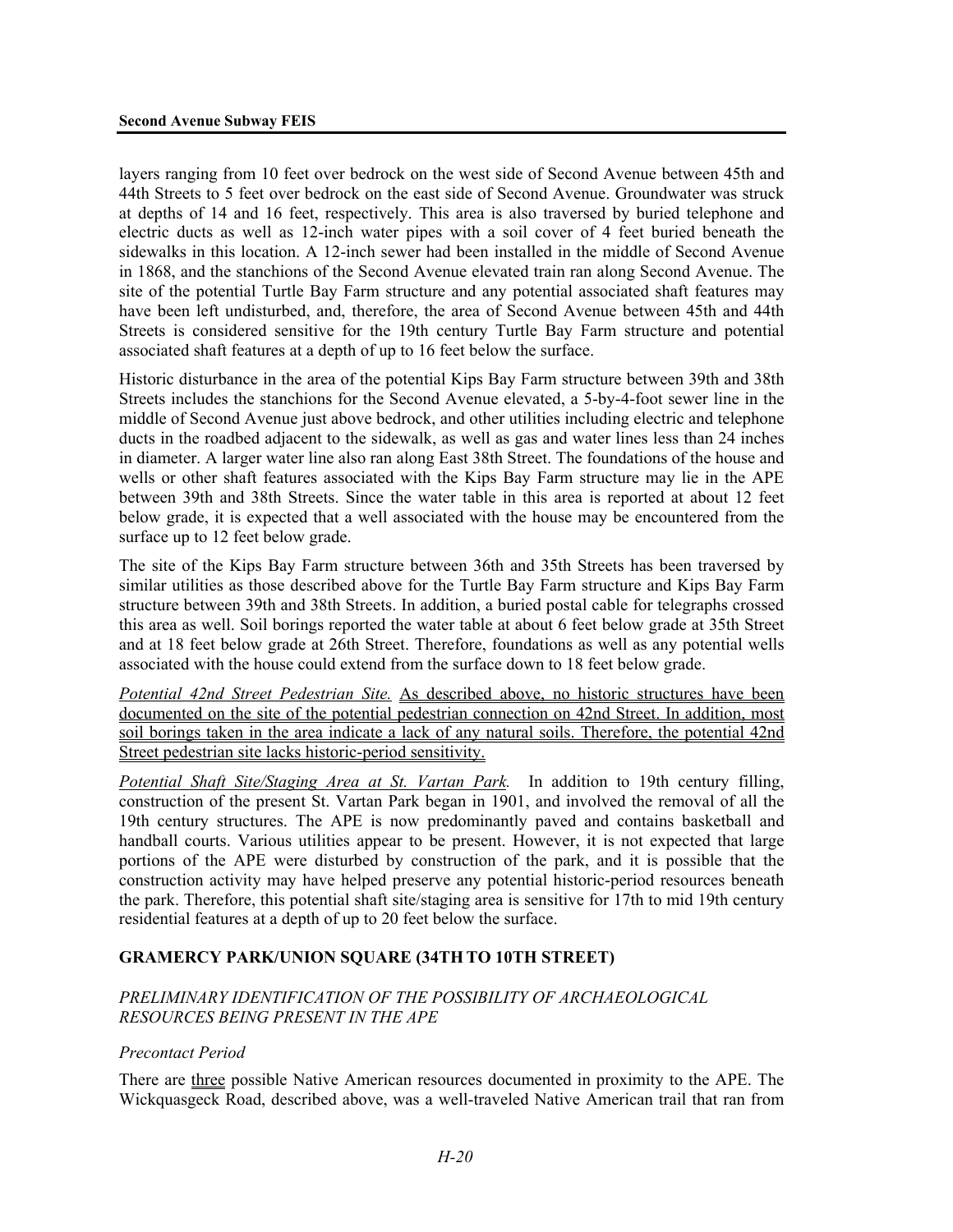the northern to the southern tip of Manhattan. A second potential resource is located approximately at 10th Street and consists of a second Native American trail, crossing from planting fields located west of the APE near the Hudson River to a habitation site. In addition, a Native American settlement called Schepmoes was reported in the area of Second Avenue in the vicinity of 14th Street, although this site has also been placed farther south, closer to Second Avenue and 10th Street. A number of areas within the APE on Second Avenue appear to have had characteristics favorable to Native American use. These include the area on Second Avenue between 23rd and 19th Streets which was shown on predevelopment maps once as an elevated area north of a stream and marshland and near the East River, and the area on Second Avenue between 16th and 15th Streets, which was shown on predevelopment maps as a well drained location between two streams surrounded by a marsh, and located approximately one block from the original East River shoreline.

The potential shaft site/staging area on Second Avenue between 33rd and 32nd Streets and extending east on 33rd Street was shown on predevelopment maps as well-drained, elevated land in proximity to a fresh water stream and the East River. This predevelopment characteristic, as well as the former presence of a stream that flowed through the block east of Second Avenue, indicates that the APE has the potential for precontact resources.

The eastern end of the 14th Street pedestrian site appears to have been wetlands. While the wetlands themselves would not likely contain precontact resources, Native American settlements and food procurement activities may have located on the margin of the wetlands. Therefore, this site has the potential for precontact resources.

## *Historic Period*

As described above, archaeological investigations were undertaken at the Bernard M. Baruch College Site B on the block between 25th and 24th Streets and Third and Lexington Avenues (NYS Site A061.01.009530), one block west of the APE, revealing a drainage network and cobbled surfaces dating to the 19th century. Documentary research indicates the potential for a number of historic-period resources to be located within the APE on Second Avenue. Potential historic-period residential resources relating to two early 19th century Kips Bay Farm structures may be present on Second Avenue between 31st and 29th Streets; potential shaft features relating to the early 19th century Petersfield Farm, which was the principal residence of Peter G. Stuyvesant, the son of the Dutch Governor Peter Stuyvesant may be present between 14th and 13th Streets; and two early 19th century structures associated with St. Marks-in-the-Bowery Church may be present between 11th and 10th Streets.

The potential shaft site/staging area on Second Avenue between 33rd and 32nd Streets and extending east on 33rd Street was once owned by the Kip family, described above. After 1804, a Kip family member built a house on the south side of what is now 33rd Street, as well as a smaller structure, perhaps a barn, in the present 33rd Street roadbed within the APE. Therefore, this potential shaft site/staging area is sensitive for foundation remains of these structures as well as any associated shaft features on 33rd Street.

The potential 14th Street pedestrian site once fell within the boundaries of the circa 17th- early 19th century Stuyvesant Farm. One street passed adjacent to the eastern end of the 14th Street pedestrian site, which led to the residence of Peter Stuyvesant, approximately one-and-a-half blocks east of Second Avenue and 14th Street.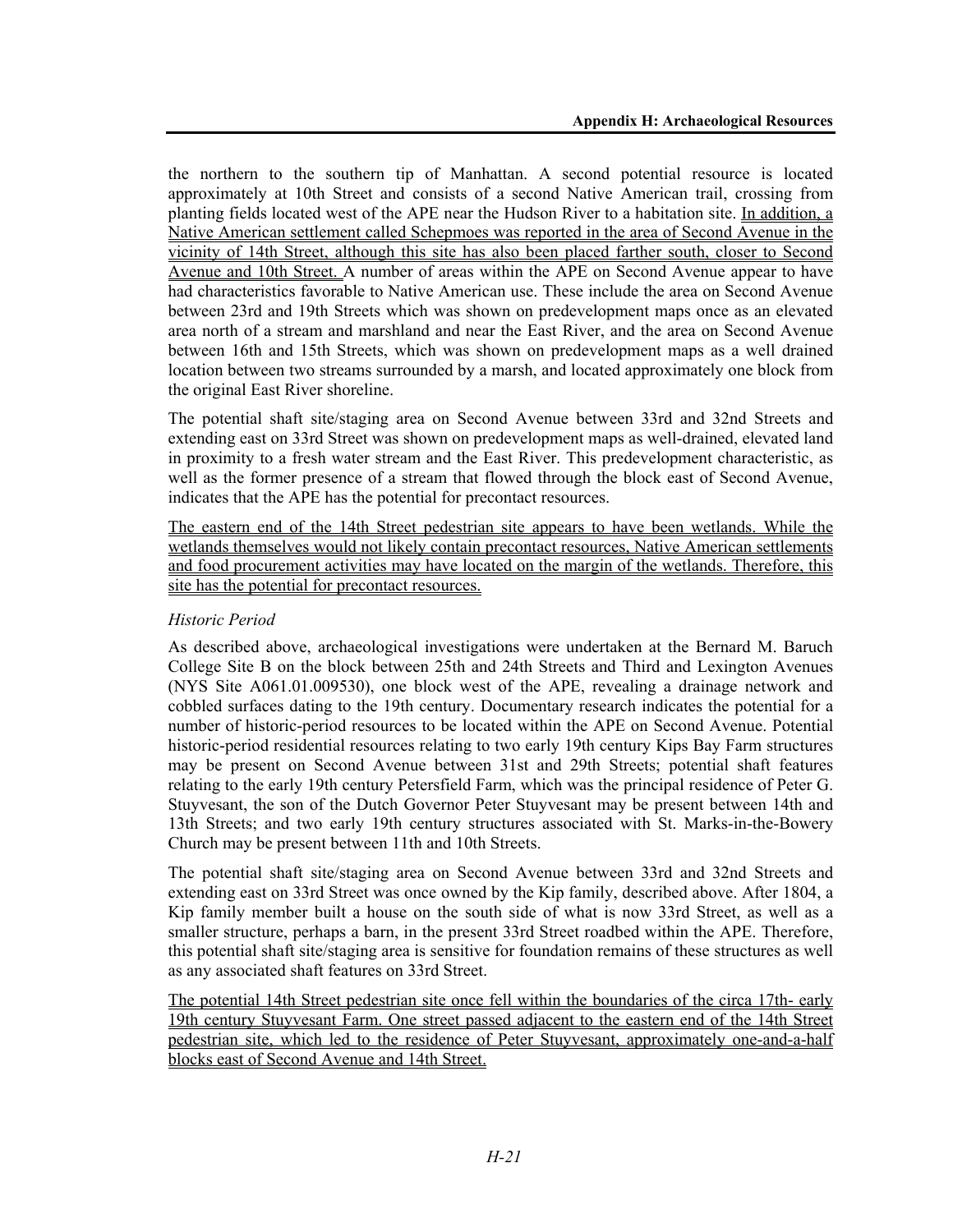## *DOCUMENTATION OF DISTURBANCE/IDENTIFICATION OF POTENTIAL UNDISTURBED RESOURCES*

## *Precontact Period*

*Second Avenue between 34th and 10th Streets.* Cartographic and subsurface documentation indicates that four areas within the APE on Second Avenue are sensitive for potential precontact resources. These resources may be found beneath historic-period fill levels that vary within the APE, and which may have served to protect precontact resources, as follows:

- Second Avenue between 23rd and 21st Streets excluding the west side of Second Avenue between 23rd and 22nd Streets: potential resources may be located 4 to 10 feet below grade.
- Second Avenue between 21st and 20th Streets: potential resources may be located 19 to 25 feet below grade.
- Second Avenue at 19th Street: potential resources may be located 9 to 13 feet below grade.
- Second Avenue, 16th to 15th Street: potential resources may be located 12 to 17 feet below grade.

*Potential 33rd Street Staging Area.* In addition, the potential shaft site/staging site on 33rd Street is sensitive for precontact resources located beneath the fill, which ranges from 6 to 18 feet below the surface. Therefore, potential precontact resources may exist below the depth of fill for another 5 feet, at a depth of between 6 and 23 feet below grade.

*Potential 14th Street Pedestrian Site*. The 14th Street roadbed has previously been disturbed by cut and cover construction to build the L subway station. Soil borings taken north of the site on 15th Street indicate that ground water was present nine to 11.5 feet below grade, confirming that the area contained a marsh. Soil borings taken on 14th Street during the 1930's do not identify fill layers, though more recent borings taken on 15th Street identify fill layers of four to five feet, and possibly deeper to nine to 13 feet. Therefore, the sidewalks on 14th Street not affected by the construction of the L subway station and associated subway vents are sensitive for precontact resources from five to 18 feet below grade.

## *Historic Period*

*Second Avenue between 34th and 10th Streets.* Subsurface disturbance in the area of the potentially sensitive Kips Bay Farm structures between 31st and 29th Streets includes the construction over a portion of one of the former building locations of the three-story Kips Bay Plaza building, a sewer in the center of Second Avenue, as well as assumed gas and water pipe, electrical and telephone ducts, and buried postal cables for telegraphs on the east side of Second Avenue, and supports for the Second Avenue Elevated. Soil borings indicate the depth of the water table at 18 feet, indicating that potential shaft features may be encountered between the surface and 18 feet below the surface.

Between 14th and 13th Streets, at the potentially sensitive site of the "Petersfield" estate, a sewer line, gas and water lines, as well as an electrical duct are present beneath the Second Avenue roadbed. Borings indicate a level of fill of about 4 feet, with the water table located at approximately 15 feet below the surface. Therefore, this portion of the APE is sensitive for historic-period shaft features associated with the Petersfield estate from the surface down to 15 feet below grade.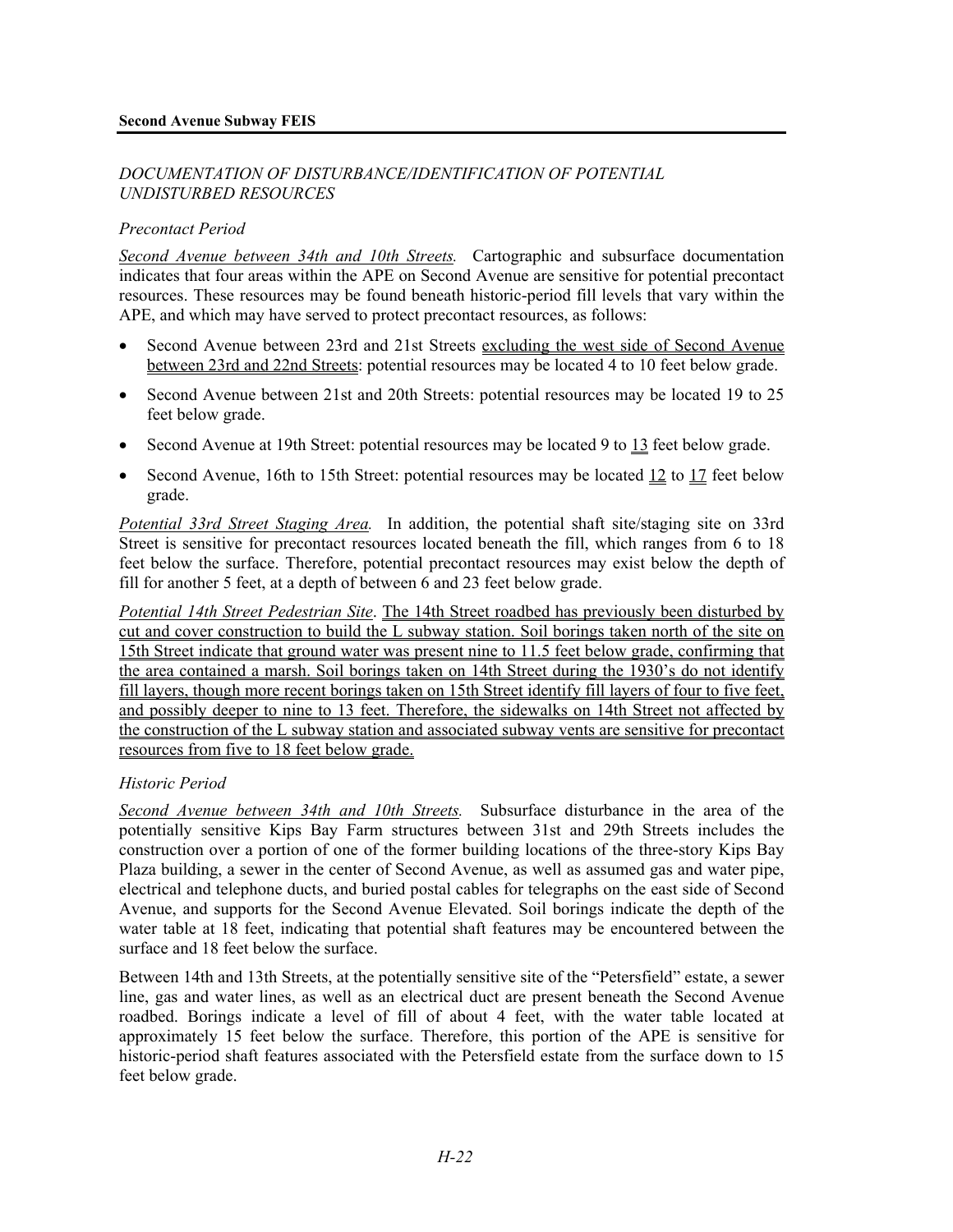In the potentially sensitive area between 11th and 10th Streets, fill is shown to extend for about 5 feet below the surface, with the water table reported at approximately 11 feet below grade. Disturbance in this area also includes some utilities, including a sewer pipe down Second Avenue and other utilities located on the east and west sides of Second Avenue. The depth of fill and the location of the water table indicate that this portion of the APE is sensitive for the foundations of the two structures associated with the church, as well as for any potential shaft features, for a depth between up to 11 feet below the surface.

*Potential 33rd Street Shaft Site/Staging Area.* It is expected that wells, privies, or cisterns associated with the Kip property on 33rd Street may be found on 33rd Street at a depth of up to 40 feet, the reported depth of the water table, beneath fill layers that range from 5 feet to 18 feet below the surface. The reported level of fill on 33rd Street may have served to protect such resources from the impact of any utilities installed on 33rd Street.

*Potential 14th Street Pedestrian Site* Disturbance caused by the construction of the existing L station, as well as the lack of documentary evidence of historic structures in the APE, makes it unlikely that any historic-period resources are present in the portions of the 14th Street sidewalks not affected by the subway station construction. Therefore, the 14th Street Pedestrian site is not sensitive for historic-period resources.

## **EAST VILLAGE/CHINATOWN/LOWER EAST SIDE (10TH STREET TO BROOKLYN BRIDGE)**

# *PRELIMINARY IDENTIFICATION OF THE POSSIBILITY OF ARCHAEOLOGICAL RESOURCES BEING PRESENT WITHIN THE APE*

# *10th Street to Houston Street*

*Precontact Period.* As detailed above, two Native American sites have been documented in the vicinity of the APE, the Wickquasgeck Road, and the Native American trail west of 10th Street. Based on topographic maps and comparative site location data, the Second Avenue roadbed in this APE has a moderate potential for precontact resources between 9th and 6th Streets and between 6th and Houston Streets. The potential shaft site at the northeast corner of Second Avenue and 1st Street possesses no precontact potential.

*Historic Period.* Sections of this APE are sensitive for historic-period resources, particularly in terms of potential human remains associated with historic-period burials. Historical burials may be located beneath the west side of Second Avenue and beneath the adjoining sidewalk between 2nd and 1st Streets, relating to the 19th century Methodist Cemetery of the Methodist Episcopal Church. Prior to the construction of Second Avenue in 1817, a portion of this cemetery extended into the APE. Therefore, it is possible that human remains may have been inadvertently left in place when Second Avenue was built over the cemetery. Burials may also be present in some locations on the block bounded by Houston and 1st Streets and Second and First Avenues (Block 442). Lot 6 of this block, where a vent plant for the Houston Street Station may be built, is sensitive for burials related to the First Baptist Church that once stood on this lot. In addition, the southern portion of the block along Houston Street, consisting of former lots 53-59, may be sensitive for burials relating to the former early 19th century First Baptist Cemetery in that location. The north side of the block along 1st Street, consisting of Lots 12-15, was once owned by St. Stephen's Episcopal Church. Documentary research has found references to a cemetery on this site; therefore, these lots are sensitive for burials relating to a potential cemetery operated by St. Stephen's Episcopal Church. In addition, the potential shaft site/staging area at the northeast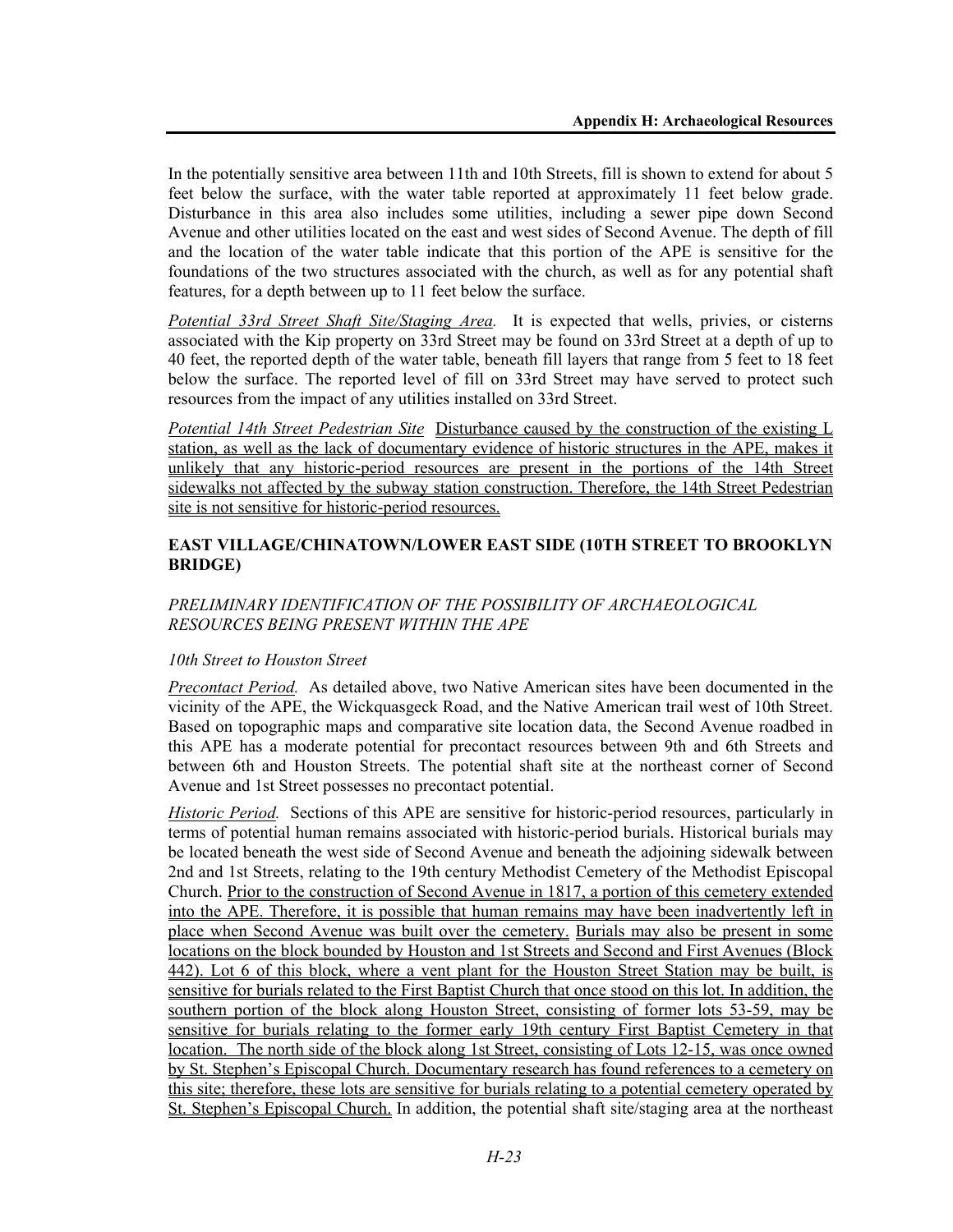#### **Second Avenue Subway FEIS**

corner of Second Avenue and 1st Street may possess historic-period potential for mid-19th century residential features, as there may be remains of deeply buried and truncated mid-19th century domestic shaft features associated with the former 19th century buildings located at 30 and 32 East 1st Street.

## *Area Bounded by Houston Street, Canal Street, Chrystie and Forsyth Streets, including Sara D. Roosevelt Park*

*Precontact Period.* The APE for areas south of Houston Street has a moderate potential for precontact resources that may lie 3 to 4 feet beneath the base of the fill layers within the Chrystie, Forsyth, Grand and Canal Street roadbeds, and beneath Sara Delano Roosevelt Park. In addition, the sites of potential ancillary facilities on Broome and Grand Streets between Chrystie Street and Bowery were in the immediate vicinity of a piece of land called "Werpoes" by Native Americans, and, therefore, it is possible that Native American habitation or activity sites may have been located in these APEs.

*Historic Period.* Several cemeteries were once located in or near the northern end of Sara D. Roosevelt Park, described below. Some burials may be located in the northern two-thirds of the former block bounded by Houston, Stanton, Chrystie, and Forsyth Streets, now part of Sara D. Roosevelt Park, which was once the site of the 19th century Presbyterian Cemetery (in operation between 1803 to 1865). In addition, the boundaries of this cemetery may extend into the South Houston Street sidewalk, and sidewalks on the east side of Chrystie Street and west side of Forsyth Street, due to the widening of Chrystie and Forsyth Streets over the original block that contained the cemetery (see discussion below, "Documentation of Disturbance/Identification of Potential Undisturbed Resources.") In addition, abutting the southern boundary of the Presbyterian Cemetery was the Stanton Street Baptist Church, which fronted on Stanton Street between circa 1836 and 1881 when this street was a through street between Chrystie and Forsyth Streets prior to the construction of Sara D. Roosevelt Park. While documentary research did not find references to a cemetery in this location, the church had an approximately 3,000-square-foot yard, and, therefore, it is possible that burials may have been undertaken on the church property surrounding the church or beneath the church itself.

Burials from other cemeteries located just outside the APE may also extend beneath the sidewalks within the APE. These include burials associated with the 18th and 19th century Dutch or German Evangelical Mission (in operation between 1796 and 1866), which stood just east of Forsyth Street between Houston and Stanton Streets, just outside of the APE, with the possibility that burials extended out under the east sidewalk of Forsyth Street between Houston and Stanton Streets (the Dutch Evangelical Mission predates an 1823 restriction banning burials beneath sidewalks by at least 27 years). These also include burials associated with the 18th and 19th century Negro Burying Ground, St. Philip's Cemetery in operation between 1795 and 1852, once located just outside the APE between Stanton, Rivington, and Chrystie Streets, and the Bowery. There is the possibility that burials from this cemetery, from between 1795 to 1809, extended beneath the west Chrystie Street sidewalk in front of the cemetery between Stanton and Rivington Streets (this cemetery also predates the 1823 restriction on burials beneath sidewalks).

In addition, there is the possibility that burials may be present in Sara D. Roosevelt Park in the area that was formerly the southeast corner of Chrystie Street and Broome Street, when Broome Street was a through-street between Chrystie and Forsyth Streets prior to the construction of Sara D. Roosevelt Park (see discussion below, "Documentation of Disturbances/Identification of Potential Undisturbed Resources"). The potential burials relating to the early 19th century St. Stephen's Episcopal Church Cemetery were reportedly removed, though burials may have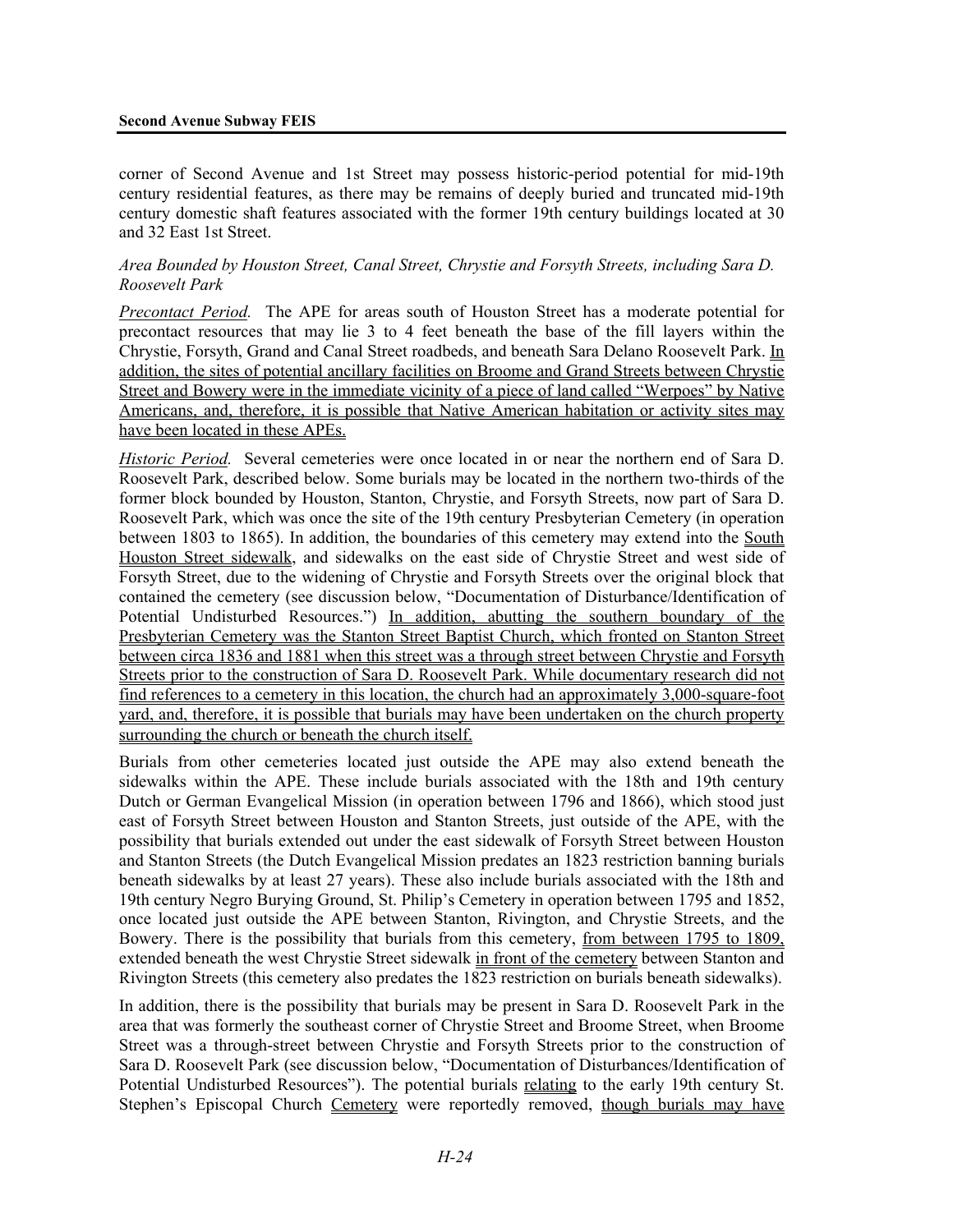inadvertently been left behind. Burials may also be located in Sara D. Roosevelt Park in the area of the northeast corner of Chrystie and Delancey Streets. This site was once the location of the circa 1819-1856 Bethel Baptist Church and Cemetery. Though this site was subsequently redeveloped a number of times (see discussion below, "Documentation of Disturbance/Identification of Potential Undisturbed Resources), a newspaper article from 1964 indicates that approximately 200 burials were encountered during construction of the present Sara D. Roosevelt Park Golden Age Center in that location.

The APE north of Grand Street, excluding Delancey Street but including Sara D. Roosevelt Park and the Forsyth and Grand Street roadbeds and sidewalks, may contain 17th and/or 18th century farm building remains, as could Sara D. Roosevelt Park south of Grand Street. Sara D. Roosevelt Park between former Broome and Grand Streets, as well as the site of potential ancillary station facilities on Grand Street between Chrystie Street and Bowery, may also contain remains of late 18th century British fortifications. Potential shaft features associated with 19th century tenements and remains from a 19th century foundry that once stood in the area of present Sara D. Roosevelt Park may also be present.

## *Canal Street to Brooklyn Bridge*

*Precontact Period.* Early topographic maps show the APE between Bayard and Division Streets as flat meadowland located about four blocks from the nearest mapped fresh water source. Farther south, Chatham Square appears on historic maps as a gentle slope, located several blocks from the nearest mapped water source. The APE on St. James Place appears as meadowland with a stream that ran from the Collect Pond, a fresh water source, close by. Pearl Street from its junction with St. James Place to the Brooklyn Bridge was directly on the East River shoreline at the time of European contact, and could have been the site of Native American encampments. Therefore, the area on the Bowery between Bayard and Division Streets, Chatham Square, the majority of the APE on St. James Place, and Pearl Street, are considered to possess moderate potential for precontact resources.

*Historic Period.* Chatham Square was historically an open area that by 1812 was converted into a park. The earliest development around what is now Chatham Square can be seen on maps as early as 1744. Several of the structures that were on the eastern side of the square may fall within the APE. These include an 18th century ropewalk (a location where rope was manufactured), an unlabeled 18th century building, a late 18th century watch house, and possibly the Presbyterian Church, which dates to the late 18th century.

St. James Place possesses moderate potential for historic-period resources dating from the 17th century onward. St. James Place between Chatham Square and James Street was historically the site of the Shearith Israel Cemetery, a portion of which still exists on the east side of St. James Place between Oliver and James Streets. In addition, the block around the cemetery was also developed from at least the 1760s onward, as was the area farther south on St. James Place and on Pearl Street. Therefore, these areas have the potential to contain historic-period residential features dating from the 18th and 19th centuries.

## *DOCUMENTATION OF DISTURBANCE/IDENTIFICATION OF POTENTIAL UNDISTURBED RESOURCES*

#### *10th Street to Houston Street*

*Precontact Period.* There is a moderate potential for precontact resources to be located within the APE between 9th and 6th Streets beneath the historic-period fill, at an estimated depth of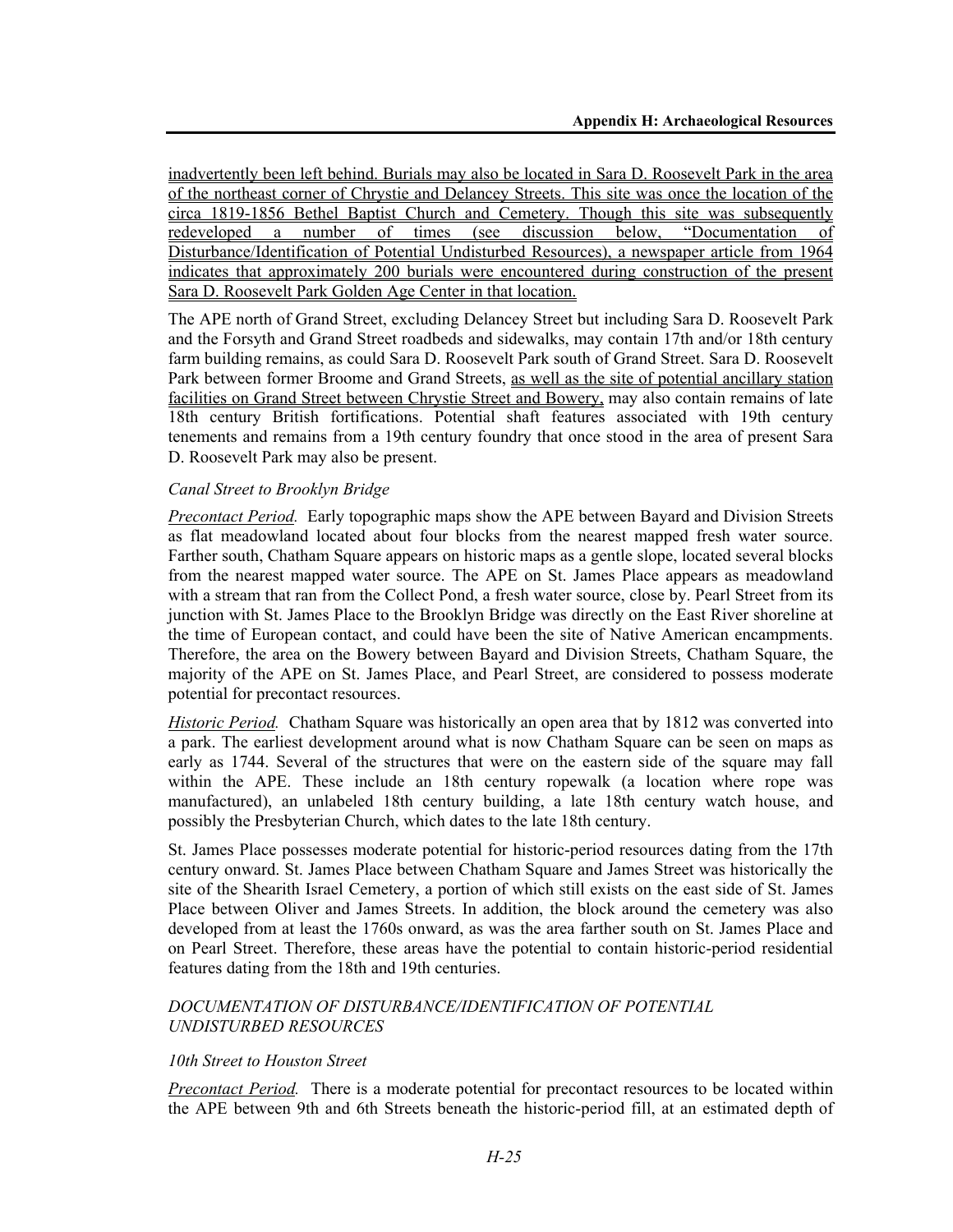between 7 and 15 feet below the surface. There is also a moderate potential for precontact resources to be located between 6th and 1st Streets at a depth of between 2 and 23 feet below grade, with the exception of the west side of Second Avenue and the adjoining sidewalk between 2nd and 1st Streets, which could have been disturbed by the interment of human burials associated with the Methodist Cemetery of the Methodist Episcopal Church. It is assumed for the purposes of this analysis that precontact potential would have been eliminated through the internment of burials. However, if this is not the case, then this area would be considered to possess precontact sensitivity. The center of Second Avenue is sensitive for precontact resources at a depth of 24-29 feet below grade. The potential shaft site/staging area at the northeast corner of Second Avenue and 1st Street possesses no archaeological sensitivity as a result of the extensive disturbance that has occurred on the site, including the construction of 19th century dwellings, followed by the erection of a court building (the Fourth District Court) in 1885, Turkish Baths in 1926, and the present gas station.

*Historic Period.* Potential human remains associated with the Methodist Cemetery may be located beneath the west side of Second Avenue and the adjoining sidewalk between 2nd and 1st Streets at a depth of up to 13 feet below the surface. Human remains associated with the First Baptist Church and Cemetery, as well as the potential St. Stephen's Episcopal Church Cemetery, may be located on portions of the block bounded by Houston and 1st Streets and Second and First Avenues (Block 442, Lots 6, 12-15, and former Lots 53-59) at a depth of up to 36 feet below grade. The potential shaft site/staging area at the northeast corner of Second Avenue and 1st Street may retain truncated portions of shaft features from the former 19th century residences located on the site. While the 19th century residences were replaced by the Fourth District Court, followed by a new structure housing Turkish Baths, and finally by the present gas station, it is expected that the deeper portions of any potential shaft features—which could range in depth up to 70 feet below the surface—may have survived and may be present on the site.

## *Area Bounded by Houston Street, Canal Street, Chrystie and Forsyth Streets, Including Sara D. Roosevelt Park*

*Precontact Period.* According to soil borings, the water table is very deep in this area. In the sections of this APE where 19th century buildings with basements were once present, such as in the area of the present Sara D. Roosevelt Park, excavations for these structures may have disturbed any precontact remains. However, this depends on the depth of fill added prior to the excavation of any basements. If deep fill levels were added prior to and during the intensive 19th century development of the area, precontact resources may be buried deep enough to have not been disturbed. Therefore, precontact sensitivity is estimated in the APE as follows:

- Chrystie Street, Forsyth Street, and Sara D. Roosevelt Park north of Delancey Street (excluding sidewalks adjacent to north half of Sara Roosevelt Park, existing subway tunnels, west side of Chrystie Street between Stanton and Rivington Streets, and east side of Forsyth Street between Houston and Stanton Streets): potential resources may be located between 2 and 23 feet below grade, below the fill, which ranges from 2 to 18 feet below grade.
- Chrystie Street between Delancey and Broome Streets, except existing subway tunnel: potential resources may be located between 6 and 21 feet below grade.
- Sara D. Roosevelt Park and Forsyth Street between Delancey and Broome Streets, including the former Broome Street roadbed now incorporated into Sara D. Roosevelt Park: potential resources may be located between 16 and 21 feet below grade, below the fill, which extends approximately 15 feet below grade.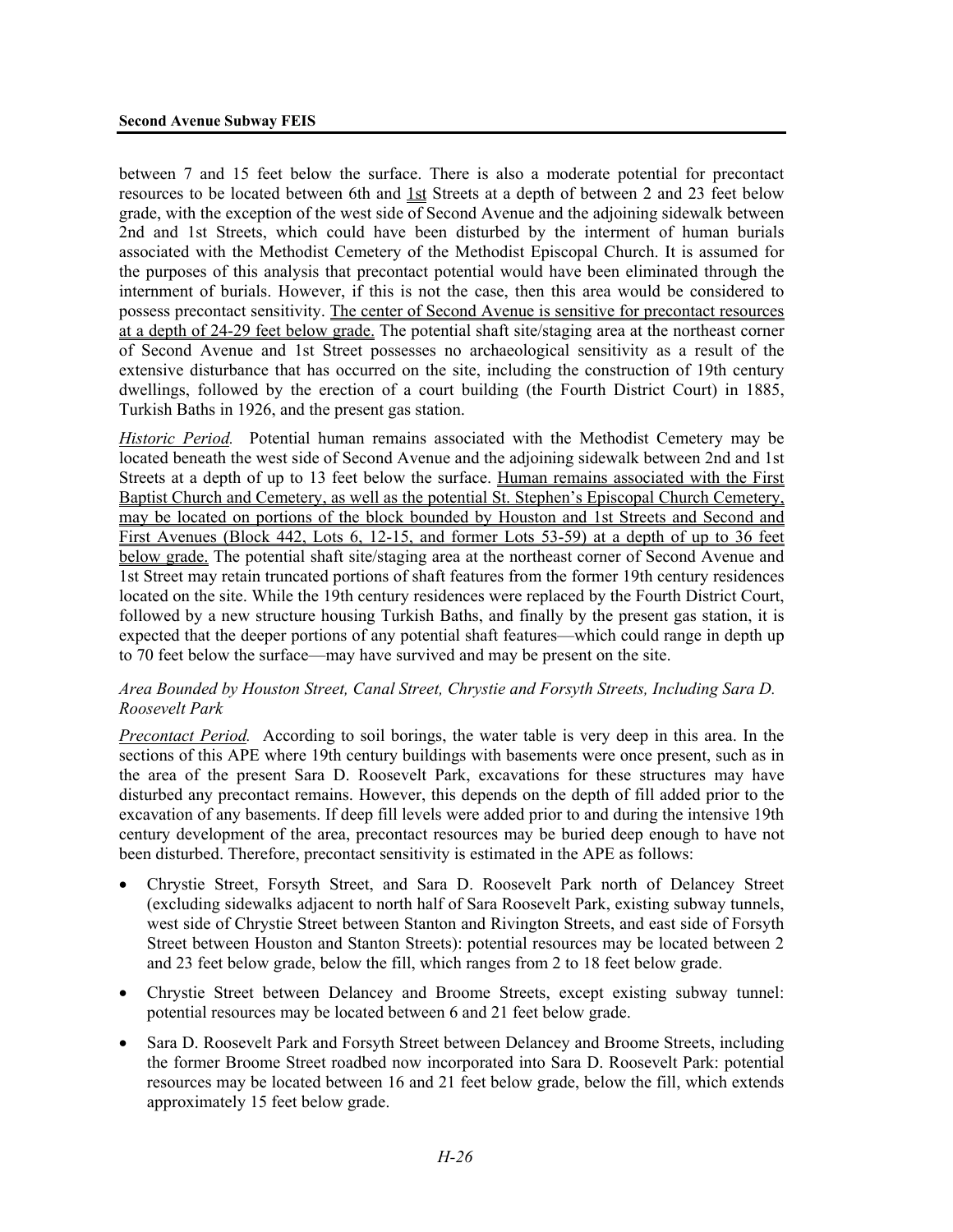- Chrystie Street between Broome and Grand Streets, except existing subway tunnel: potential resources may be located between 4 and 18 feet below grade.
- Site of potential ancillary station facilities on Broome Street between Chrystie Street and Bowery: potential resources may be located between 10 and 20 feet below grade.
- Sara D. Roosevelt Park and Forsyth Street between Broome and Hester Streets and including the Grand Street and former Hester Street roadbeds: potential resources may be located between 15 and 20 feet below grade in general, and at about 23 to 28 feet below grade at the corner of Chrystie and Grand Streets.
- Chrystie Street between Grand and Hester Streets, except existing subway tunnel: potential resources may be located between 3 and 24 feet below grade.
- Chrystie Street between Hester and Canal Streets: potential resources may be located between 13 and 21 feet below grade.
- Sara D. Roosevelt Park and Forsyth Street between Hester and Canal Streets, including the Canal Street roadbed: potential resources may be located between 19 and 24 feet below grade.

There is no precontact potential where the existing subway tunnel runs beneath Chrystie Street from Houston to Canal Street. There is also no precontact potential beneath the northern half of Sara D. Roosevelt Park and adjacent sidewalks on Houston, Chrystie and Forsyth Streets, where the former Presbyterian Cemetery stood, nor is there such potential on the site of the former Stanton Street Baptist Church or at the northeast corner of Chrystie and Delancey Streets where the Bethel Baptist Church and Cemetery were located. Further, there is no precontact potential on the west side of Chrystie Street and the east side of Forsyth Street, where the respective Negro Burying Ground/St. Philip's Episcopal Church Cemetery and German Evangelical Mission Cemetery potentially could have extended out from the adjacent blocks beneath the sidewalks. However, as discussed above, should burials have not extended into the APE, these areas would be considered to possess precontact sensitivity.

*Historic Period.* Between 1907 and 1913, the existing subway beneath Delancey Street was built via cut-and-cover construction, eliminating any potential archaeological sensitivity. During the 19th and early 20th centuries, the blocks now occupied by Sara D. Roosevelt Park underwent a number of development and redevelopment episodes, including the locations of cemeteries located in Sara D. Roosevelt Park. Documentary research indicates that the site of the Stanton Street Baptist Church was redeveloped with an industrial complex, and the site of the Bethel Baptist Church and Cemetery at the northeast corner of Chrystie and Delancey Streets redeveloped as a school and later a hotel. However, since burials were encountered during the 1960's at the site of the Bethel Baptist Church even though a number of redevelopment episodes had occurred there, these sites are conservatively assumed to retain potential for human remains as outlined below. In 1934, Sara D. Roosevelt Park was built on seven blocks formerly fully developed with buildings and other uses. The original design and construction of the park included the creation of playing surfaces approximately 6 feet below current grade. The sunken playing areas were recently raised to street level. In conjunction with the construction of the park, which commenced with the acquisition of the land (Block 420) in 1929, Chrystie and Forsyth Streets were each widened by approximately 25 feet; Chrystie Street was widened on its east side and Forsyth Street widened on its west. In addition, Stanton, Rivington, Broome, and Hester Streets were closed between Chrystie and Forsyth Streets and the park built over the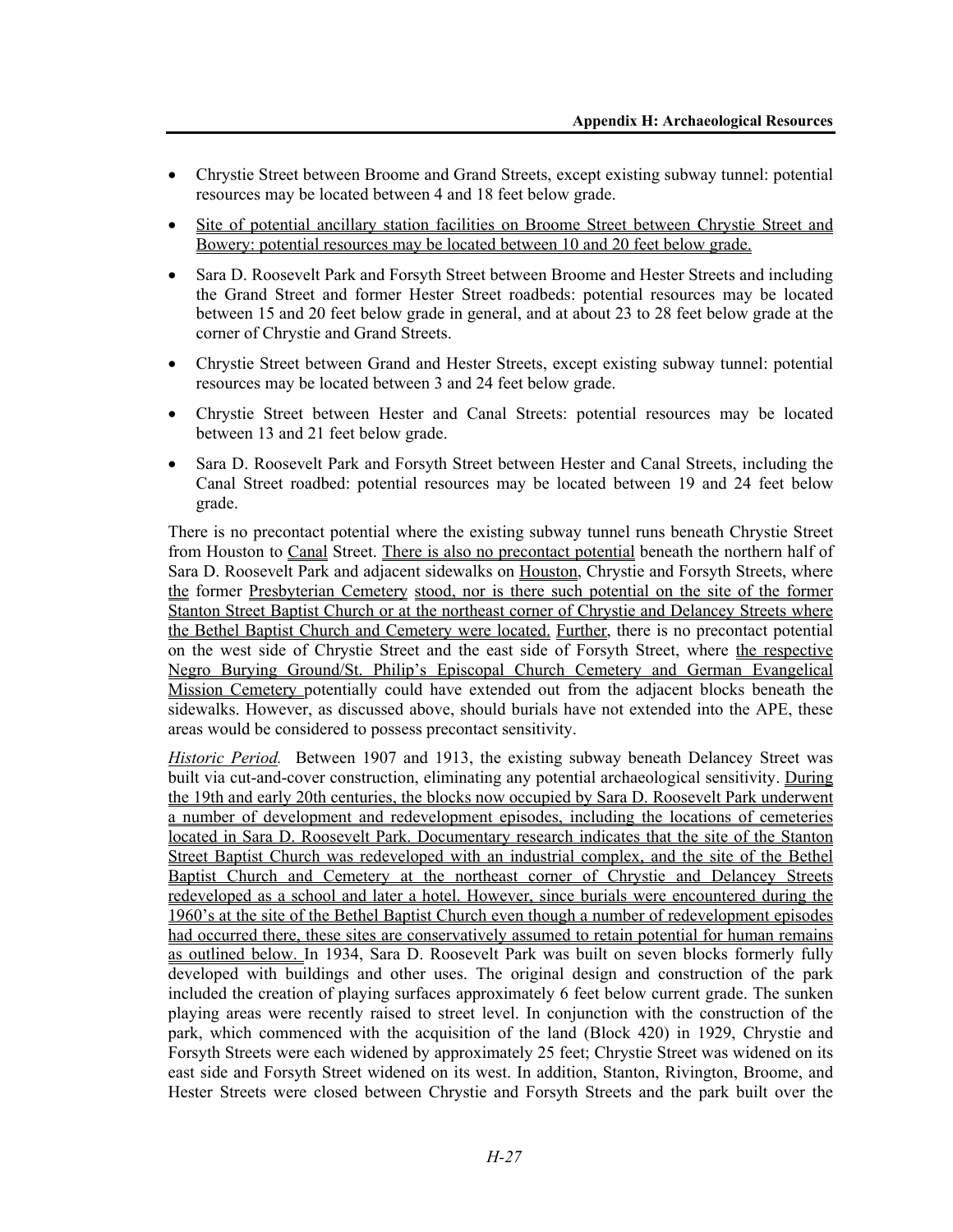former roadbeds. In 1960, the existing subway beneath Chrystie Street was built. This tunnel was built by cut-and-cover construction on Chrystie Street and Houston Street in the APE, eliminating any archaeological potential in these areas. In addition, utilities were installed under Houston Street, creating disturbance to potential resources. Therefore, the APE is sensitive for historic-period resources, including human burials, as follows:

- Northern end of Sara D. Roosevelt Park and adjacent sidewalks: historic burials associated with the 19th century Presbyterian Cemetery, located up to 12 feet below grade.
- Sara D. Roosevelt Park, former north side of Stanton Street: potential historic burials associated with the 19th century Stanton Street Baptist Church, located up to 16 feet below grade.
- Sara D. Roosevelt Park between Houston and Delancey Streets: 19th-century foundry and tenements located up to 34 feet below grade.
- Forsyth Street (east side) between Houston and Stanton Streets: historic burials associated with the Dutch/German Evangelical Mission Cemetery, located up to 12 feet below grade.
- Chrystie Street (west side) between Stanton and Rivington Streets: historic burials associated with the 18th and 19th century Negro Burying Ground, St. Philip's Cemetery, located up to 14 feet below grade.
- Sara D. Roosevelt Park, northeast corner of Chrystie and Delancey Streets and adjacent east Chrystie Street sidewalk and Chrystie Street roadbed not disturbed by the existing subway beneath Chrystie Street: historical burials associated with the 19th century Bethel Baptist Church and Cemetery, located up to 36 feet below grade.
- Sara D. Roosevelt Park between Delancey and Canal Streets: 17th to 18th century farm building remains beneath the fill between 14 and 33 feet below grade and 19th century residential shaft features located up to 33 feet below grade.
- Sara D. Roosevelt Park between former Broome Street and Grand Street (northern twothirds of former block north of Grand Street): 18th century British fortifications below the fill from about 14 to 33 feet below grade.
- Sara D. Roosevelt Park, former southeast corner of Chrystie Street and Broome Street: historic burials associated with the early 19th century St. Stephen's Episcopal Church, located up to 20 feet below grade.
- West side of Forsyth Street between Delancey and Canal Streets: 19th century residential shaft features up to 33 feet below grade.
- Forsyth Street between Delancey and Grand Streets: 17th to 18th century farm remains beneath the fill between 14 and 33 feet below grade.
- Chrystie Street between Delancey and Broome Streets, except existing subway tunnel: 18th to 19th century residential features located up to 34 feet below grade.
- Chrystie Street between Broome and Grand Streets, except existing subway tunnel: 18th to 19th-century residential features located up to 30 feet below grade.
- Grand Street between Chrystie and Forsyth Streets: 17th to 18th century farm building remains beneath the fill between 14 and 33 feet below grade.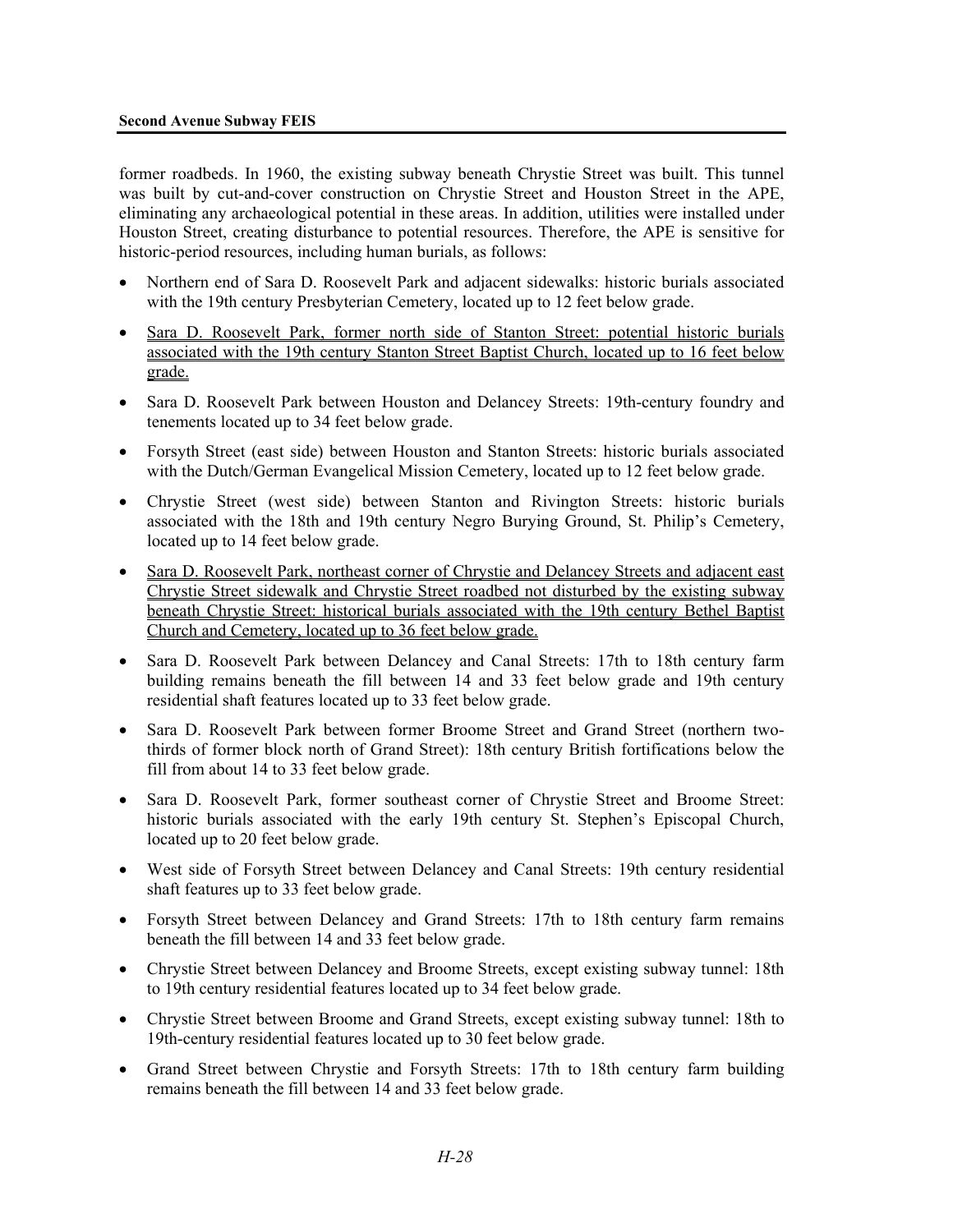- Site of potential ancillary station facilities on Grand Street between Chrystie Street and the Bowery: 18th century British fortifications located up to 22 feet below grade.
- Chrystie Street between Grand and Hester Streets, except for existing subway tunnel: 18th to 19th-century residential features located up to 37 feet below grade.
- Chrystie Street between Hester and Canal Streets: 18th to 19th century residential features located up to 37 feet below grade.

## *Canal Street to Brooklyn Bridge*

*Precontact Period.* Soil borings indicate the presence of fill layers that vary throughout the APE, and that may have served to protect potential precontact resources. Areas in the APE that may contain potential precontact resources are as follows:

- Bowery between Bayard and Division Streets (outside the area of the existing subway tunnel): potential resources may be located 10.6 to 27 feet below grade.
- Chatham Square: potential resources may be located between 16 and 21 feet below grade.
- St. James Place between James and Madison Streets: potential resources may be located between 12.5 to 32 feet below grade.
- St. James Place at Madison Street: potential resources may be located between 18 and 24 feet below grade.
- St. James Place between Roosevelt and Pearl Streets: potential resources may be located between 14.6 and 30 feet below grade.
- Pearl Street between St. James Place and the Brooklyn Bridge, excluding the east side of Pearl Street: potential resources may be located between 9 and 26 feet below grade.

*Historic Period.* Historic disturbance in the APE includes the construction of New Bowery, now St. James Place, and construction of the existing subway tunnel beneath the Bowery. All of the buildings in the route of New Bowery, as well as the Shearith Israel Graveyard burials, were removed, and the road laid out. The APE on St. James Place has the potential for both cemetery shafts and remains that were unintentionally left in place when the road was built. Although records indicated that hundreds of bodies were reinterred elsewhere, the possibility exists that some remains were left in place. The APE on St. James Place is also sensitive for potential shaft features for the 18th and 19th century residential buildings located in the APE on St. James Place. The area of the APE on the Bowery between Canal and Division Streets is not sensitive for historic-period resources. Specific areas of sensitivity on St. James Place, Chatham Square, and Pearl Streets, are as follows:

- Chatham Square (east side between Division Street and East Broadway): ca. 1744 rope walk, unlabeled building, ca. 1796 watch house, and ca. 1789 New Presbyterian Church, features located up to 16 feet below grade.
- St. James Place between Oliver and James Streets: ca. 1656-1831 Shearith Israel Cemetery burials located at up to 8 feet below grade and 19th-century residential features located at up to 26.5 feet below grade.
- St. James Place between James and Madison Streets: 19th-century residential resources located at up to 27 feet below grade.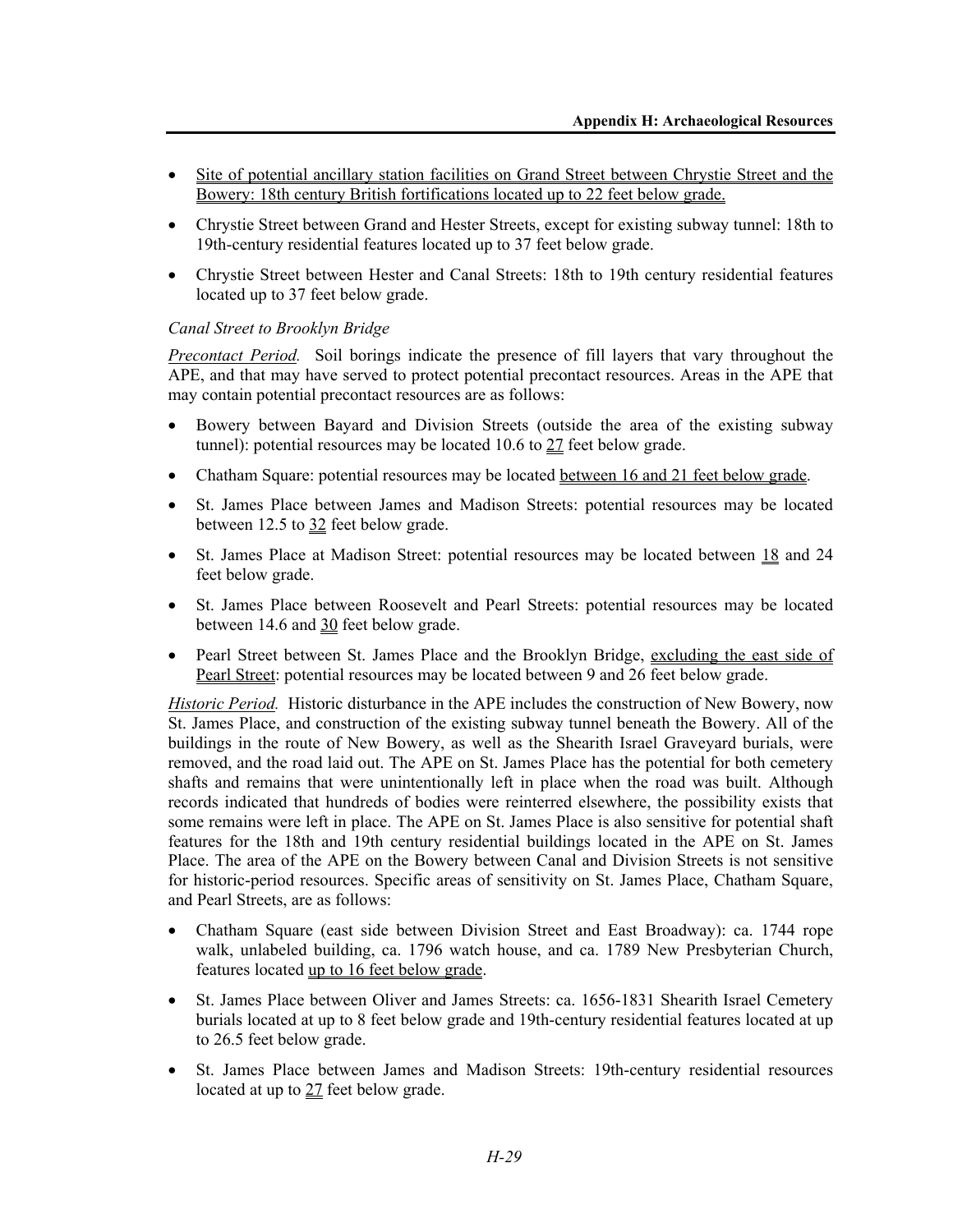- St. James Place at Madison Street: 19th century residential resources located up to 19 feet below grade.
- St. James Place between Roosevelt and Pearl Streets: 18th and 19th-century residential features located up to 25 feet below grade.
- Pearl Street between St. James Place and the Brooklyn Bridge: 18th and 19th-century residential and commercial features located up to 41 feet below grade.

# **LOWER MANHATTAN (BROOKLYN BRIDGE TO PETER MINUIT PLAZA)**

## *PRELIMINARY IDENTIFICATION OF THE POSSIBILITY OF ARCHAEOLOGICAL RESOURCES BEING PRESENT WITHIN THE APE*

## *Brooklyn Bridge to Wall Street*

*Precontact Period.* Documentation by early European settlers of Lower Manhattan includes references to Native American place names for several areas in Lower Manhattan, indicating the presence of Native Americans there. The southern tip of Manhattan was called Kapsee by Native Americans in the 17th century and was described as a ledge of rocks at the southernmost point of Manhattan Island, probably in the vicinity of what is now Battery Park. To the north, the landform termed "Ashibic" by Native Americans may have been a narrow ridge or ancient cliff north of Beekman Street in Lower Manhattan that was bounded by marsh to the south. The Native American term "Catiemuts" for another nearby area most likely referred to a fort or hill located several blocks west of the project site near Pearl Street and Park Row.

Early topographic maps indicate that many areas of the APE were meadowlands, not far from fresh water. Thus, these areas may have been attractive for Native American habitation. The APE south of and including Fulton Street was land under water at the time of European contact, but prior to this there may have been sections that were exposed and were habitable during the precontact period. Archaeologists have reported that the southern tip of Manhattan was probably exploited by Native Americans for shellfish harvesting and even perhaps habitation. West of the APE near Pearl Street, where the ca. 1600 shoreline ran, early chroniclers reported abundant shellfish remains and speculated that the area functioned as a Native American canoe landing.

No precontact sites have been documented or inventoried within the APE. The preservation of precontact sites in an urban environment is rare, which is particularly true in Lower Manhattan, where intensive development has occurred for more than 300 years. Despite this, some precontact material has been recovered in recent years from archaeological excavations in Lower Manhattan outside the APE, including at excavations on Stone Street in 1980, where aboriginal pottery and stone materials were found. In a later field investigation on Broad Street, a precontact period feature was found in direct association with the Dutch West India storehouse.

Areas within the APE on Pearl and Water Streets, between Avenue of the Finest and Wall Street, have been identified as possessing the potential for precontact resources.

*Historic Period.* Numerous historic period sites have been identified in the vicinity of the APE, and include a ferry landing, a foundry, Dutch living surfaces (artifacts associated with the early Dutch occupation of Lower Manhattan), and 17th through 20th century residential and commercial features and landfill. These sites include the Municipal Ferry Pier, Castle Clinton at Battery Park, and portions of the South Street Seaport Historic District, all of which are listed on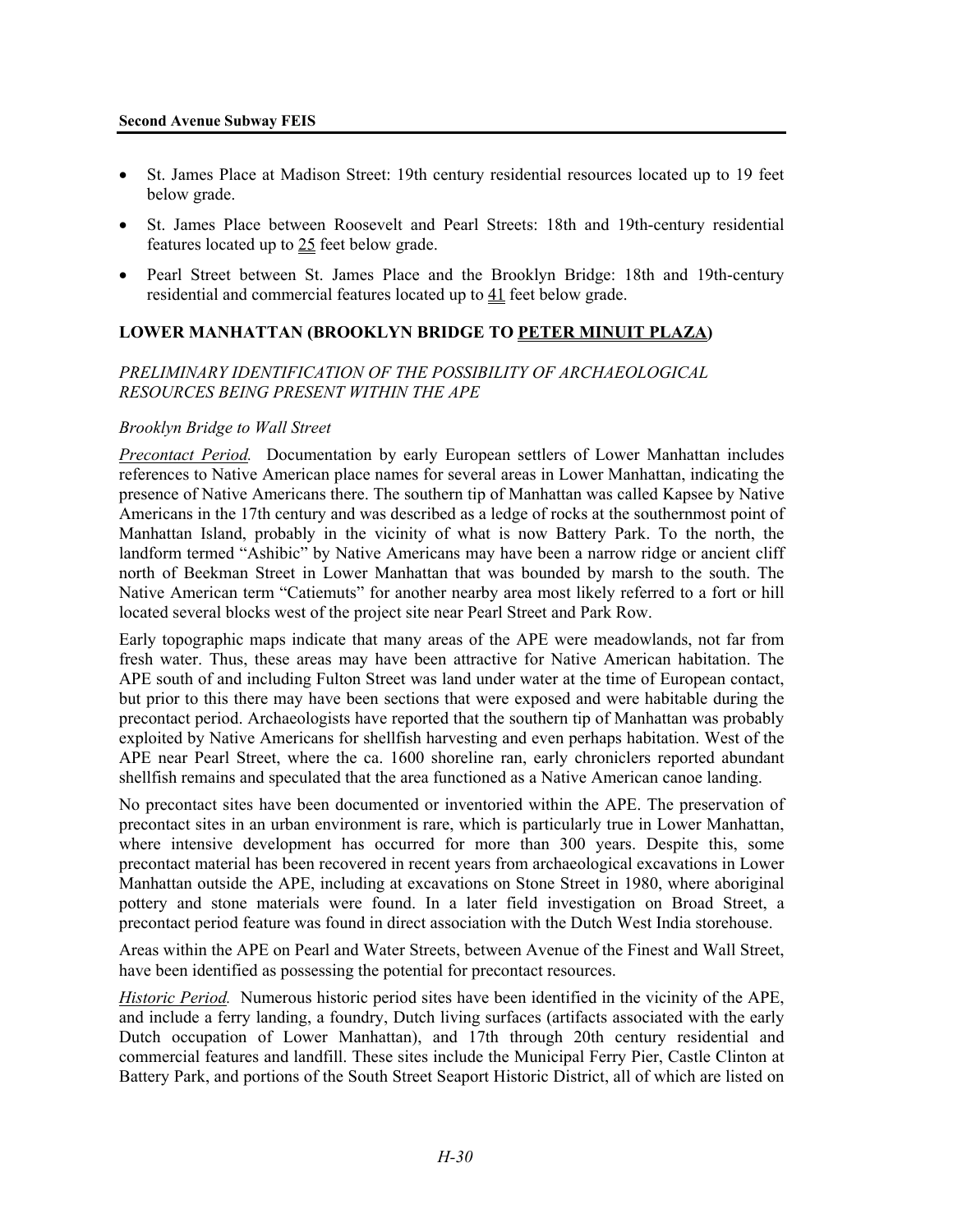the National Register of Historic Places. The Fraunces Tavern Block Historic District lies immediately west of the APE.

A review of documentary and cartographic research, as well as a review of soil borings taken nearby, indicate that the APE possesses historic period potential. These could include 18th and 19th century fill and fill retaining devices, including wharves, piers, bulkheads and sunken ships. Resources potentially extend from the surface down to the deepest reported fill, and possibly down to what may have been the 17th century river bottom.

## *Wall Street to Coenties Slip*

*Precontact Period.* When Europeans first arrived in New York, the East River shoreline was farther west than it is today, and much of this APE was underwater. The southernmost tip of the APE was fast land (a natural land form as opposed to man-made land [fill]). but this section of the East River shoreline did not appear to be estuarial at the time of European contact, and, therefore, was probably not a site of shellfish gathering. Historic maps and documents dating between the 17th and 19th centuries depict the southernmost shoreline as somewhat rocky. Therefore, the APE on Water Street, as well as the potential spoils conveyance sites on Gouverneur Lane, Old Slip, and Vietnam Veterans Plaza, (which were land under water at the time of European contact) were determined to lack precontact archaeological potential.

*Historic Period.* Similar to the APE between the Brooklyn Bridge and Wall Street, the southernmost portion of the APE on Water Street is sensitive for such historic-period resources as fill and fill-retaining devices, including wharves, piers, bulkheads and sunken ships. Resources potentially extend from the surface down to the deepest reported fill, and possibly down to what may have been the 17th century river bottom. The entire APE between Wall Street and Coenties Slip has been identified as potentially sensitive for historic-period resources.

The potential spoils conveyance site on Gouverneur Lane was submerged in the early 17th century, but it may have been the location of early waterfront features, including wharves, piers or docks. Landfilling activity took place in the late 18th century that may have protected potential 17th and 18th century features. Since a considerable amount of landfill activity occurred in the area between Water Street and South Street, fill and fill-retaining devices (such as bulkhead and dumping boards) may be present beneath Gouverneur Lane. An early drainage system was installed in the Gouverneur Lane roadbed. Since this system was connected to street grates, the buried remains may still be present close to the surface. Thus, Gouverneur Lane is considered sensitive for these potential features.

In the vicinity of the potential spoils conveyance sites on Old Slip and at Vietnam Veterans Plaza, excavations at 55 Water Street revealed an extensive number of artifacts, as well as the original log crib footing under the northeast end of Cruger's Wharf, dating to 1740. At the Assay site, on Block 35 (northeast of the APE), documentary and cartographic research concluded that the block was potentially sensitive for historic-period resources. Subsequent field investigations found several of the lots to possess potentially significant resources and they were designated as a SHPO site (A061.01.1284).

Cartographic and documentary research indicates that Old Slip is potentially sensitive for historic period resources. Since Old Slip was once part of the East River, then became a slip, and was subsequently filled, it may be sensitive for fill—including potential sunken ships, cribbing, and fill-retaining devices—as well as discard from the historic markets that once stood on or near the APE. The southwest side of Old Slip also is potentially sensitive for remnants of the early 18th century Cruger's Wharf, while the northeast side is potentially sensitive for remnants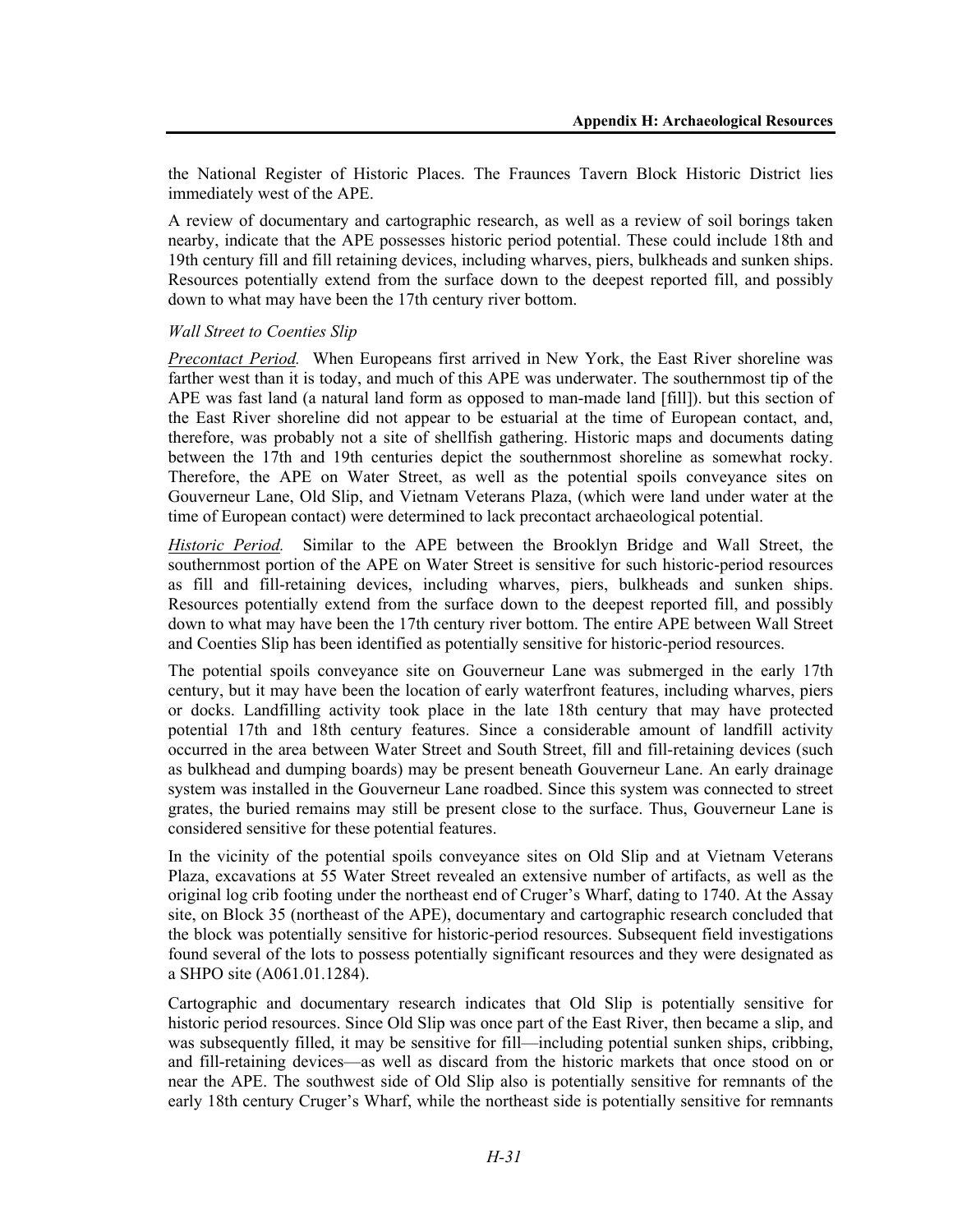of the late 18th century Low's Wharf. Thus, Old Slip is considered potentially sensitive for early historic material (dating from the mid-17th through 18th centuries).

Documentary and cartographic evidence indicates that the potential spoils conveyance site at Vietnam Veterans Plaza is sensitive for historic-period resources, including 19th century fill and fill-retaining devices, including wharves, piers, bulkheads, and sunken ships. The Middle Pier, built at the end of the 18th century, may have also been incorporated into the landfill, and therefore this APE is also sensitive for this resource.

## *Coenties Slip to and Including Peter Minuit Plaza*

*Precontact Period.* Similar to the APE between Wall Street and Coenties Slip, cartographic research indicates that Water Street between Coenties Slip and Peter Minuit Plaza near State Street was under water during the precontact period. However, it is possible that there may have been times when these areas were not submerged. Archaeological research has shown that shellfish beds were located at least several miles south of the APE, so it is unlikely that shellfish exploitation and the building of shell middens would have occurred in these areas. In any case, since this portion of the APE was inundated and any potential resources subjected to tidal action—as well as dredging in later years—and subsequently buried beneath landfill, this APE was determined to lack precontact archaeological potential.

*Historic Period.* Portions of Water Street, State Street, and Peter Minuit Plaza are sensitive for historic-period resources similar to those identified in the other Lower Manhattan APEs, such as 17th and 18th century fill, including sunken ships and fill-retaining devices. In addition, portions of the APE were once developed city blocks prior to the widening of Water Street to the east. Therefore, portions of the APE also possess potential for resources related to the 18th through 20th century structures that once were located east of Water Street.

## *DOCUMENTATION OF DISTURBANCE/IDENTIFICATION OF POTENTIAL UNDISTURBED RESOURCES*

## *Brooklyn Bridge to Wall Street*

*Precontact Period.* Potential precontact sensitivity is anticipated on Pearl and Water Streets within the APE beneath existing fill layers, except in areas where historic shipping slips were located and would have involved dredging. These locations are where Fulton, John, and Wall Streets, as well as Maiden Lane, cross Water Street. Therefore, potential precontact resources identified in the APE are as follows:

- Pearl Street between the Brooklyn Bridge and Peck Slip: potential resources may be located between 9 and 26 feet below grade.
- Pearl Street between Peck Slip and Beekman Street: potential resources may be located between 15 and 28 feet below grade.
- Pearl Street between Beekman and Fulton Streets: potential resources may be located between 14 and 23.5 feet below grade.
- Fulton Street at Pearl Street: potential resources may be located at an unknown depth.
- Water Street between Fulton and John Streets (excluding John Street): potential resources may be located between 14 and 23 feet below grade.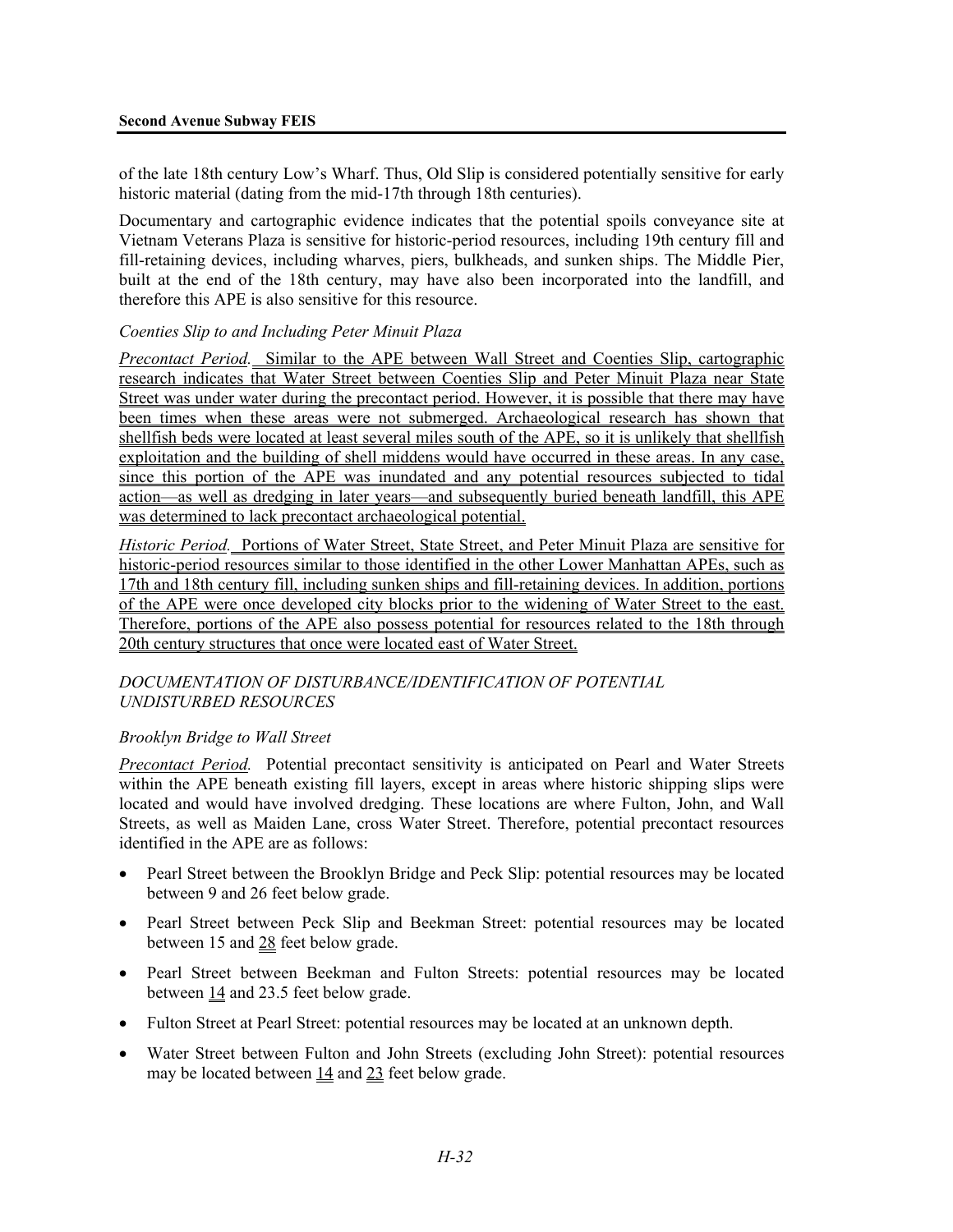- Water Street between John Street and Maiden Lane (excluding Maiden Lane): potential resources may be located between 15 and 33 feet below grade.
- Water Street between Maiden Lane and Wall Street (except Wall Street): potential resources may be located between 18 and 28 feet below grade.

*Historic Period*. The Water Street APE, which was land underwater at the time of European contact, is located entirely on landfill created by the leveling of hills and deposition of the soil along the shoreline, by garbage, soil removed for the construction of building basements, and fill-retaining devices such as ships and wharf cribbing. Filling commenced at the end of the 17th century. Water Street was first built as a wharf, paralleling the East River shoreline, in 1691. By 1757, filling had occurred east of the wharf, though shipping slips still interrupted the path of Water Street at Coenties Slip and Burling Slip at John Street. These slips were eventually also filled. In the late 1960s, Water Street was widened on its east side, from a width of 30 feet to its current width of approximately 80 feet. The buildings on its east side were razed, and the street expanded over this area with the locations of former 19th and 20th century buildings lying within the present Water Street roadbed. The potential historic-period resources in the APE extend from the surface down to the deepest reported fill, reported at 19 feet below grade, and what possibly may have been the 17th century river bottom, extending down to 25 feet below grade. Specific areas of historic-period sensitivity are as follows:

- Pearl Street (west side) between the Brooklyn Bridge and Peck Slip: 18th and 19th-century residential and commercial features located up to a depth of 21 feet below grade.
- Pearl Street between Peck Slip and Beekman Street: 18th and 19th-century residential and commercial features located up to 23 feet below grade.
- Pearl Street between Beekman and Fulton Streets: Revolutionary War Redoubt located up to 18 feet below grade.
- Pearl Street between Beekman and Fulton Streets: 17th to 19th-century residential and commercial features located up to 18.5 feet below grade.
- Fulton Street between Pearl and Water Street: 18th century fill (including ships), cribbing and fill retaining devices located up to 19 feet below grade.
- Water Street between Fulton and John Streets: pre 1730s wharf, mid-18th to 19th-century fill, fill-retaining devices, and 18th to 20th-century residential features located up to 18 feet below grade.
- Water Street between John Street and Maiden Lane: fill, cribbing, fill retaining devices, foundation of Fly Market, ca. 1730s wharf, and 18th to 19th-century residential and commercial features within the eastern 50 feet of Water Street where Water Street extended over a portion of and existing city block in the 1960's, located up to 28 feet below grade.
- Water Street between Maiden Lane and Wall Street: pre 1730s wharf, fill, fill-retaining devices, and 18th to 20th century residential and commercial features within the eastern 50 feet of Water Street where Water Street extended over a portion of and existing city block in the 1960s, located up to 23 feet below grade.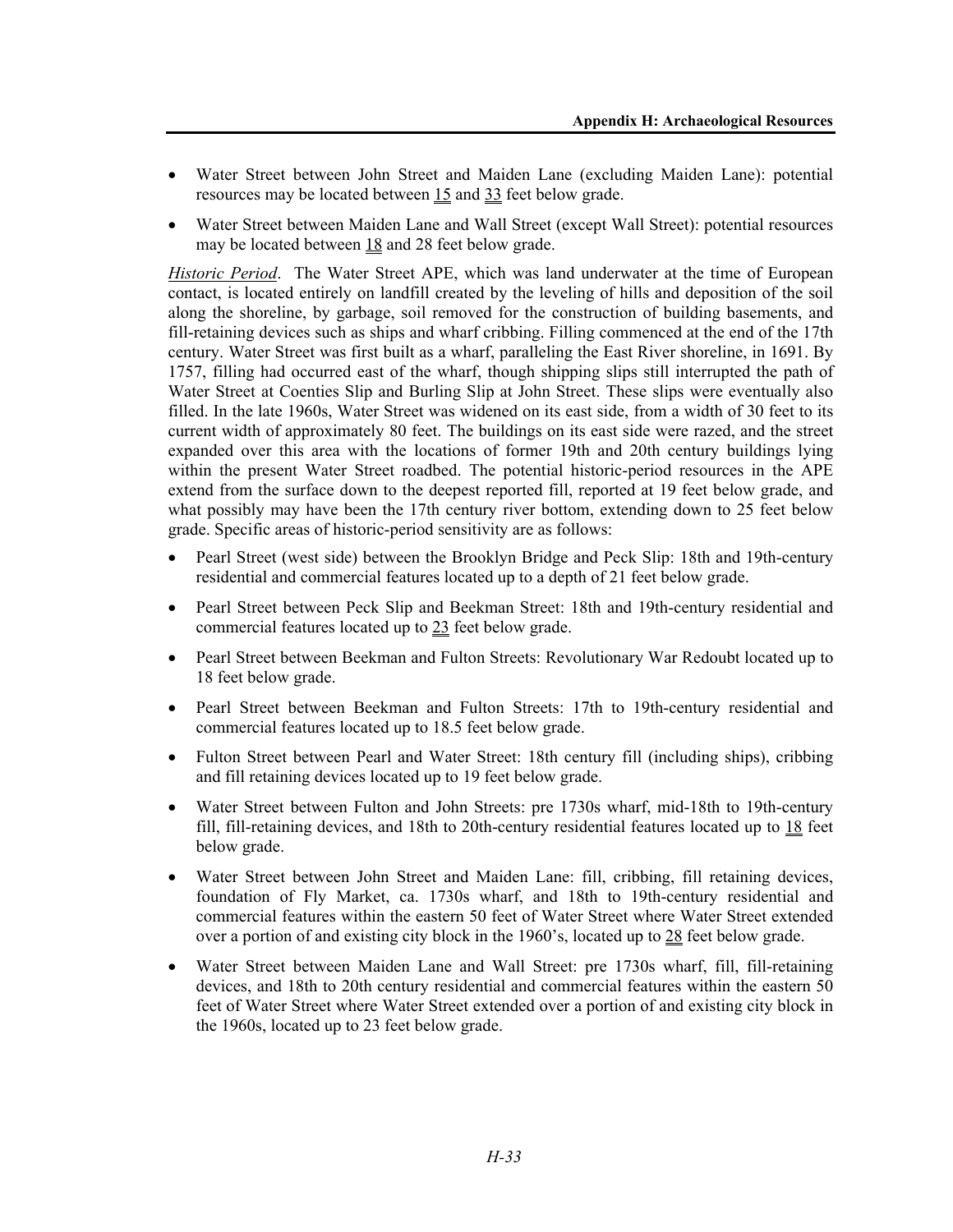#### **Second Avenue Subway FEIS**

## *Wall Street to Coenties Slip*

*Precontact Period.* As described above, the APE south of Wall Street is not considered sensitive for precontact resources, including the APEs on Water Street, Gouverneur Lane, Old Slip, and Vietnam Veterans Plaza.

*Historic Period.* As described above, potential historic-period resources extend from the surface down to the deepest level of fill, and may even extend to the original 17th century river bottom. Subsequent disturbance on Gouverneur Lane includes the installation of 19th and 20th century utility pipes, though the potential impact on potential historic-period resources in Gouverneur Lane resulting from this installation are unknown. Disturbance on Old Slip includes the construction of the Clark Street subway tunnels, associated subway ventilation shaft, and subsurface utilities. Historic-period sensitivity would be expected to be present on Old Slip with the exception of these areas. In summary, potential historic-period resources may be present within the APE on Water Street as follows:

- Water Street from Wall Street to Old Slip: pre 1730s wharf, fill, fill-retaining devices, and 18th to 20th-century residential and commercial features within the eastern 50 feet of Water Street where Water Street was extended over a portion of an existing city block in the 1960s, located up to 32.2 feet below grade.
- Water Street between Old Slip and Coenties Slip: pre 1730s wharf, fill, fill-retaining devices, and Cruger's Wharf as well as 18th to 20th-century residential and commercial features within the eastern 50 feet of Water Street where Water Street was extended over a portion of an existing city block in the 1960s, located up to 40.8 feet below grade.

In addition, the potential spoils conveyance site on Gouverneur Lane is sensitive for historicperiod resources at a depth of up to 30 feet below the surface, including 17th to 18th-century docks, wharfs, landfill and a drainage system. The spoils conveyance site on Old Slip is sensitive for historic-period resources outside the area of the existing Clark Street subway tunnels, ventilation shaft, and utility lines. Potential resources include mid-17th to 18th-century wharfs, fill, and fill-retaining devices located up to 32 feet below grade, except over the existing Clark Street tunnels, where potential resources are located at up to 25 feet below grade.

## *Coenties Slip to and Including Peter Minuit Plaza*

*Precontact Period.* As described above, the APE, including Water Street, State Street, and Peter Minuit Plaza, is not considered sensitive for precontact resources.

*Historic Period.* As described above, potential historic-period resources may be located within portions of this APE. These resources may be located from the surface down to the deepest level of fill, and may extend to the original 17th century river bottom. Some portions of the APE have been disturbed through the construction of subway and vehicular tunnels, including the Brooklyn Battery Tunnel underpass, the **OR** subway under Whitehall Street, and the Battery Loop of the 45 subway beneath portions of State Street and Peter Minuit Plaza. Archaeological investigations undertaken at Peter Minuit Plaza for a previous project indicated that the majority of the plaza had been previously extensively disturbed. In summary, potential historic-period resources may be present within the APE as follows:

• Water Street from Coenties Slip to Broad Street: 17th century fill and fill-retaining devices beneath Water Street, evidence of a quay for the Great Dock and Basin beneath the east side of Water Street; cribbing, fill, and fill-retaining devices at Coenties Slip; and 18th to 20th century residential and commercial features on the east side of Water Street where Water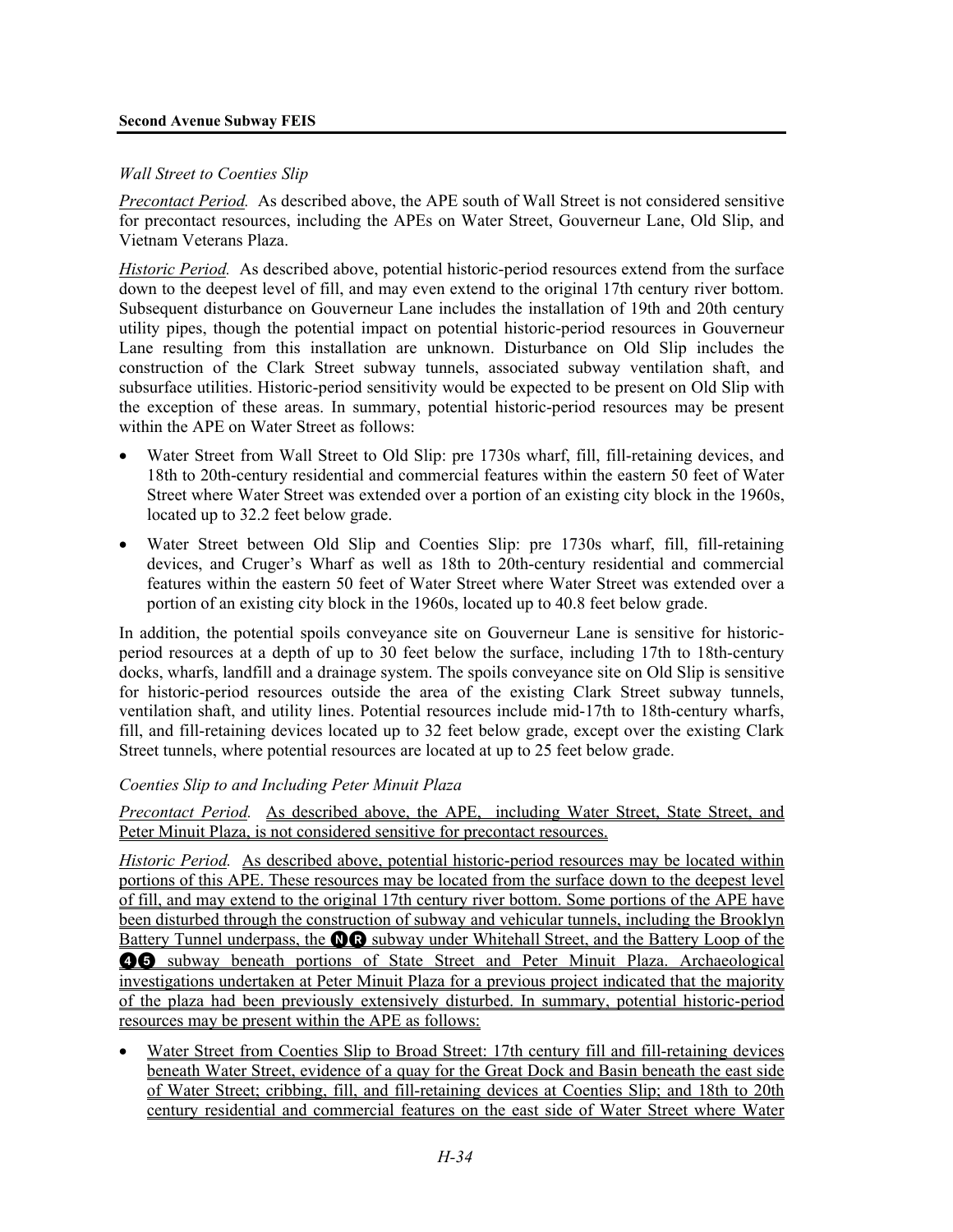Street was extended over a portion of an existing city block in the 1960s, located up to 28 feet below grade.

- Water Street from Broad to Moore Streets: resources similar to those described above on Water Street from Coenties Slip to Broad Street and at a similar depth, and including the Long Bridge wharf, fill, and fill-retaining devices at Broad Street.
- Water Street from Moore to Whitehall Streets (excluding Whitehall Street): fill and fillretaining devices beneath Water Street and 18th to 20th century residential and commercial features on the east side of Water Street, located at an unknown depth.
- State Street: northern portion, 17th to 18th century fill and fill-retaining devices, located at an unknown depth.
- Peter Minuit Plaza: northeast corner, 18th century fill-retaining structure, located up to 10 feet below grade.

## **STORAGE YARDS**

No potential precontact or historic-period resources were identified in the 207th Street Yard in Manhattan, since proposed work within an existing building would have no potential impacts on archaeological resources. The APEs within the Concourse Yard in the Bronx and 36th-38th Street Yard in Brooklyn were determined to have no potential for precontact or historic-period resources, since either precontact and historic-period potential was not identified within the APEs, or subsequent construction that has occurred within the APEs has eliminated potential precontact and historic-period potential. Therefore, no further archaeological study is warranted for the potential yards.

# **C. COMPARISON OF ALIGNMENTS SOUTH OF HOUSTON STREET PRESENTED IN THE SDEIS**

As described elsewhere in the FEIS, the Shallow Chrystie and Forsyth Street Options are no longer under consideration. As had been presented in the SDEIS, the Shallow Chrystie and Forsyth Street Options would have had the potential to adversely affect archaeological resources not affected under the Deep Chrystie Option. Table H-1 presents a comparison of potential effects under the Shallow Chrystie, Forsyth Street and Deep Chrystie Options. A comparison of the potential effects under the three options is also shown on Figure H-1.